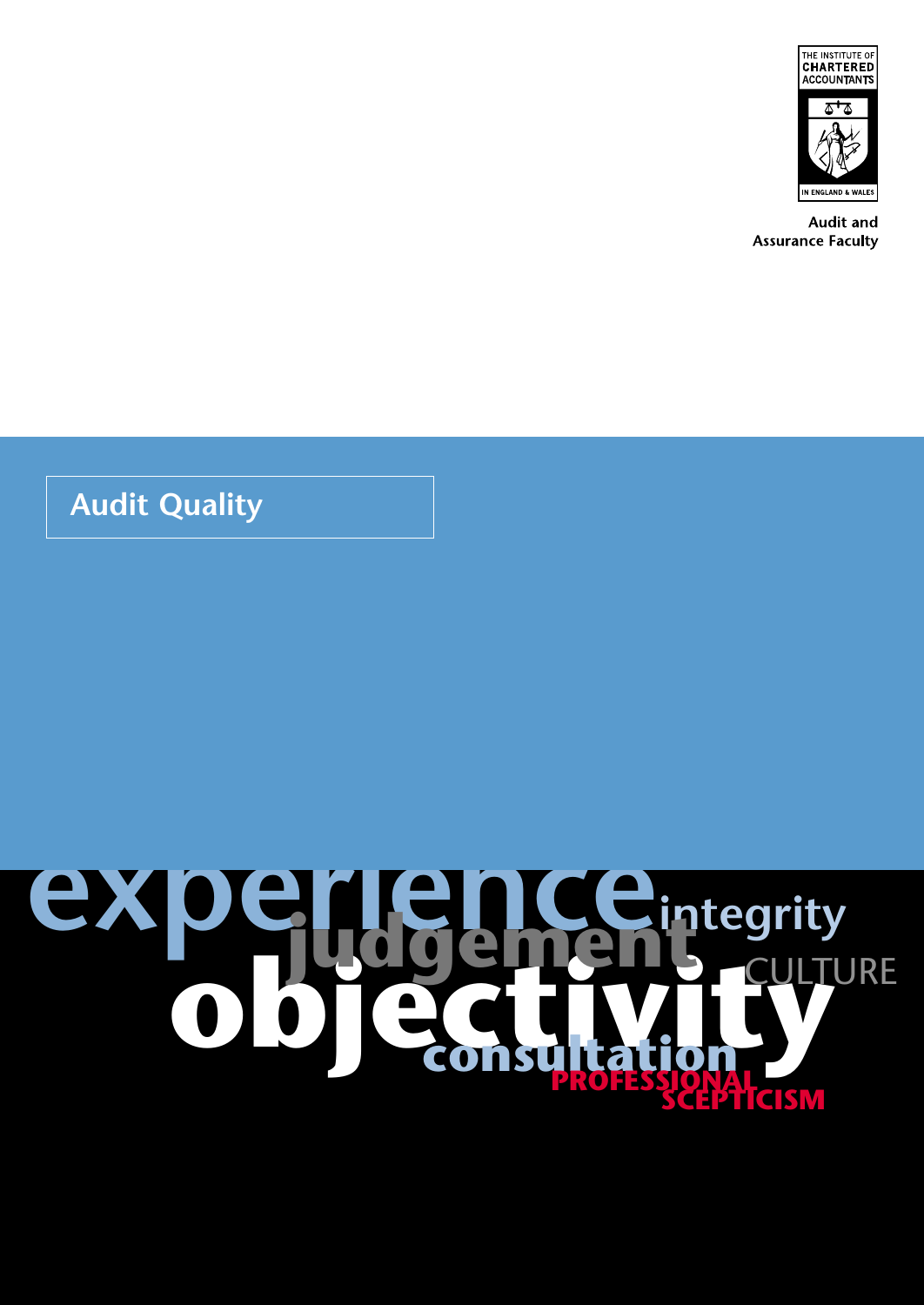# **Audit Quality**

© The Institute of Chartered Accountants in England & Wales November 2002 ISBN 1-84152-140-X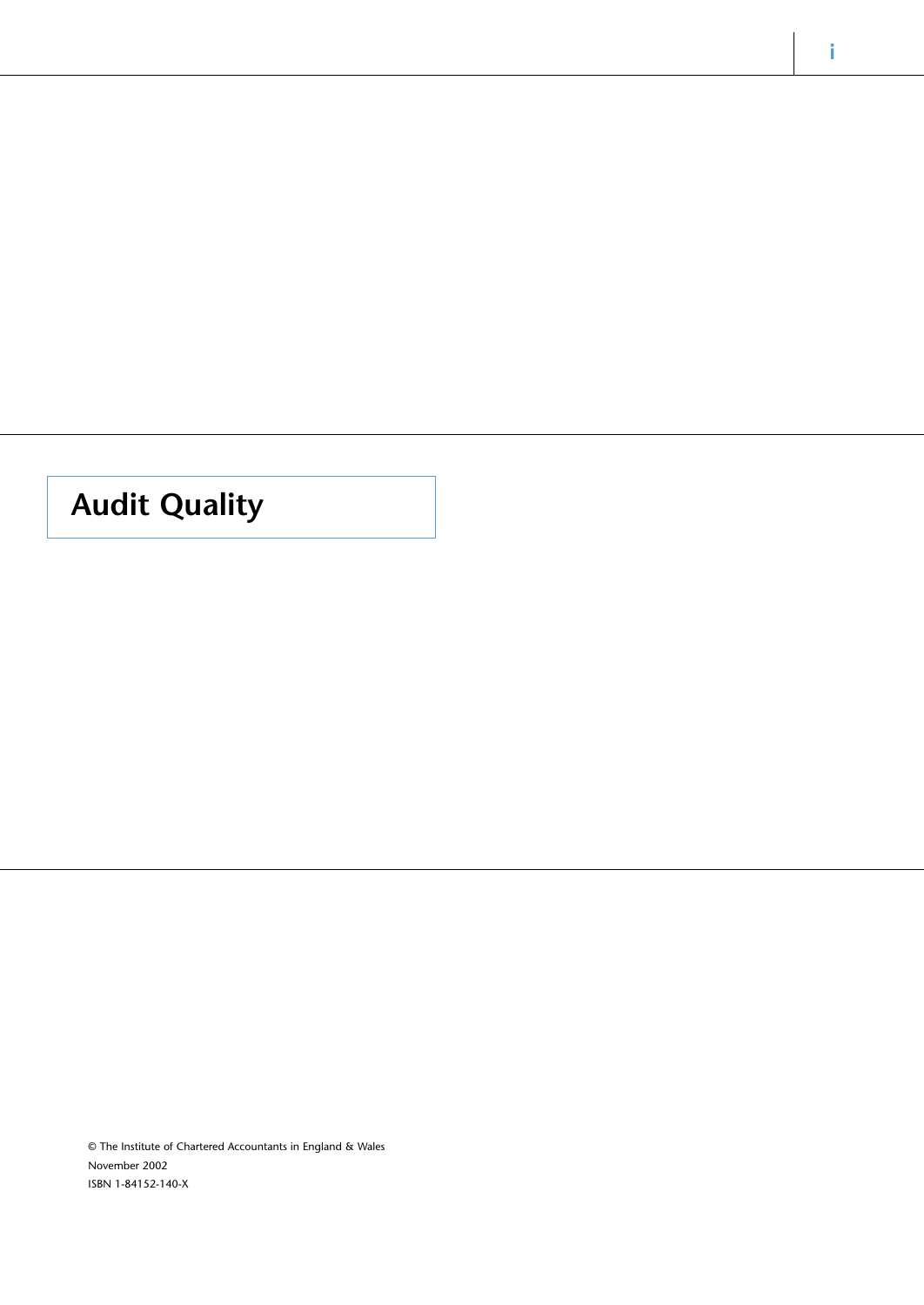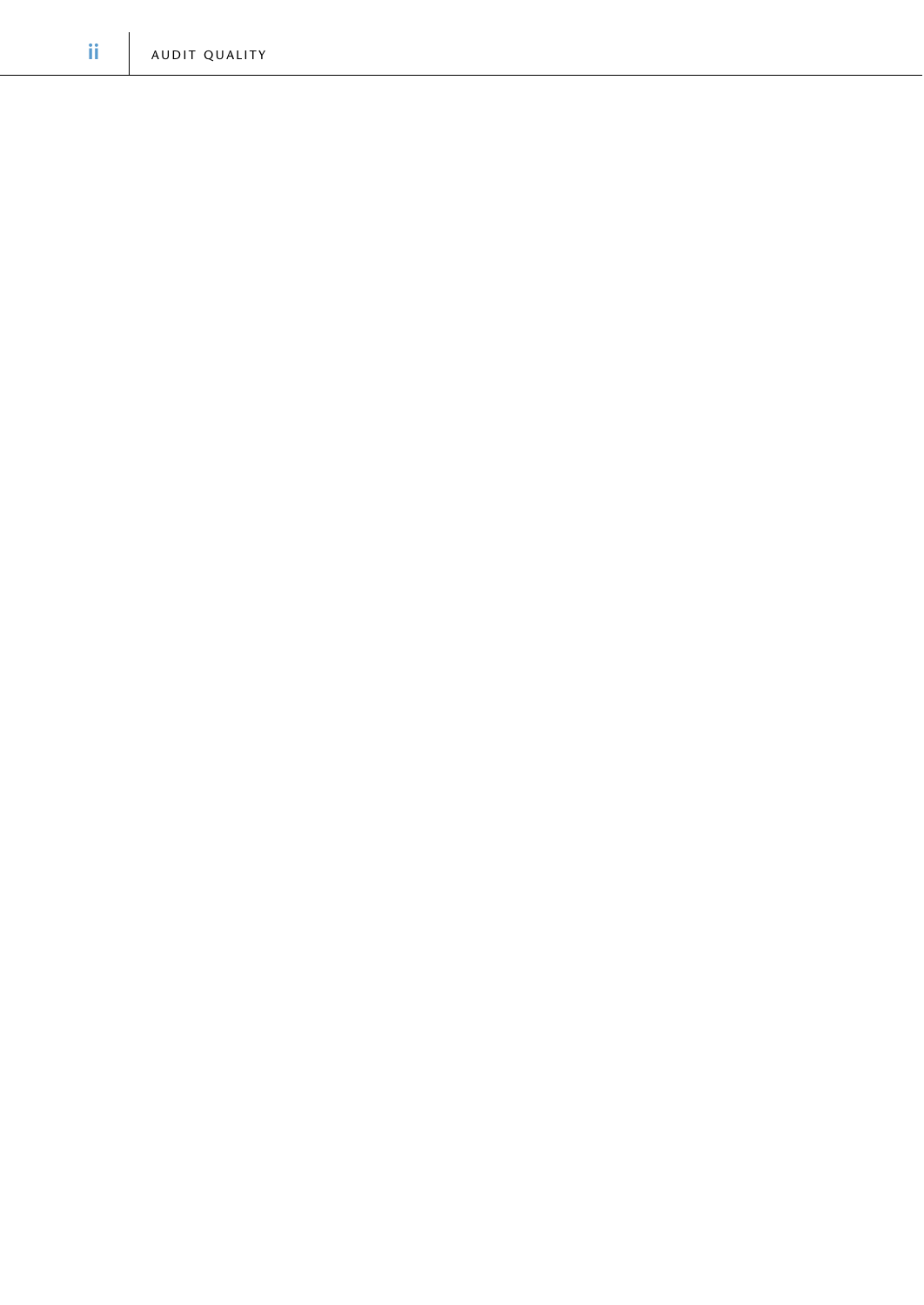**The Audit and Assurance Faculty of the Institute of Chartered Accountants in England & Wales** (*the Faculty*) is a leading UK authority on both external and internal audit and other assurance services. It is recognised nationally and internationally by members, professional bodies and others as a source of expertise on audit issues. The Faculty provides members with services designed to provide competitive advantage and to improve professional performance.

The membership of the Faculty has steadily grown since it began in 1995. Faculty's membership consists of approximately 10,000 members drawn from practising firms of all sizes, internal auditors from a wide range of organisations, and accountants working in the public sector.

We are very grateful to the following Faculty members for giving their time to write the material contained in this publication:

**Tony Bingham** *PricewaterhouseCoopers* **Andrew Blakey** *J. W. Pickles & Co* **Deborah Chaplin** *Audit and Assurance Faculty* **David Chopping** *Moore Stephens* **Ruth Cooke** *Grant Thornton* **Simon Figgis** *KPMG* **Derek Haynes** *Mazars* **Martyn Jones** *Deloitte & Touche*

**Chris Joy** *Joint Monitoring Unit* **Julian Mason** *MacIntyre Hudson* **Andrew Ratcliffe** *PricewaterhouseCoopers* **Chris Ratcliffe** *KPMG* **Jane Shankster** *Ernst & Young* **Christopher Stephen-Haynes** *Bloomer Heaven* **Tony Upson** *PKF* **Peter Williams** *Audit and Assurance Faculty*

… *and all those who reviewed the publication.*

For further information on the Faculty, please visit **www.icaew.co.uk/auditassfac** or contact 020 7920 8493.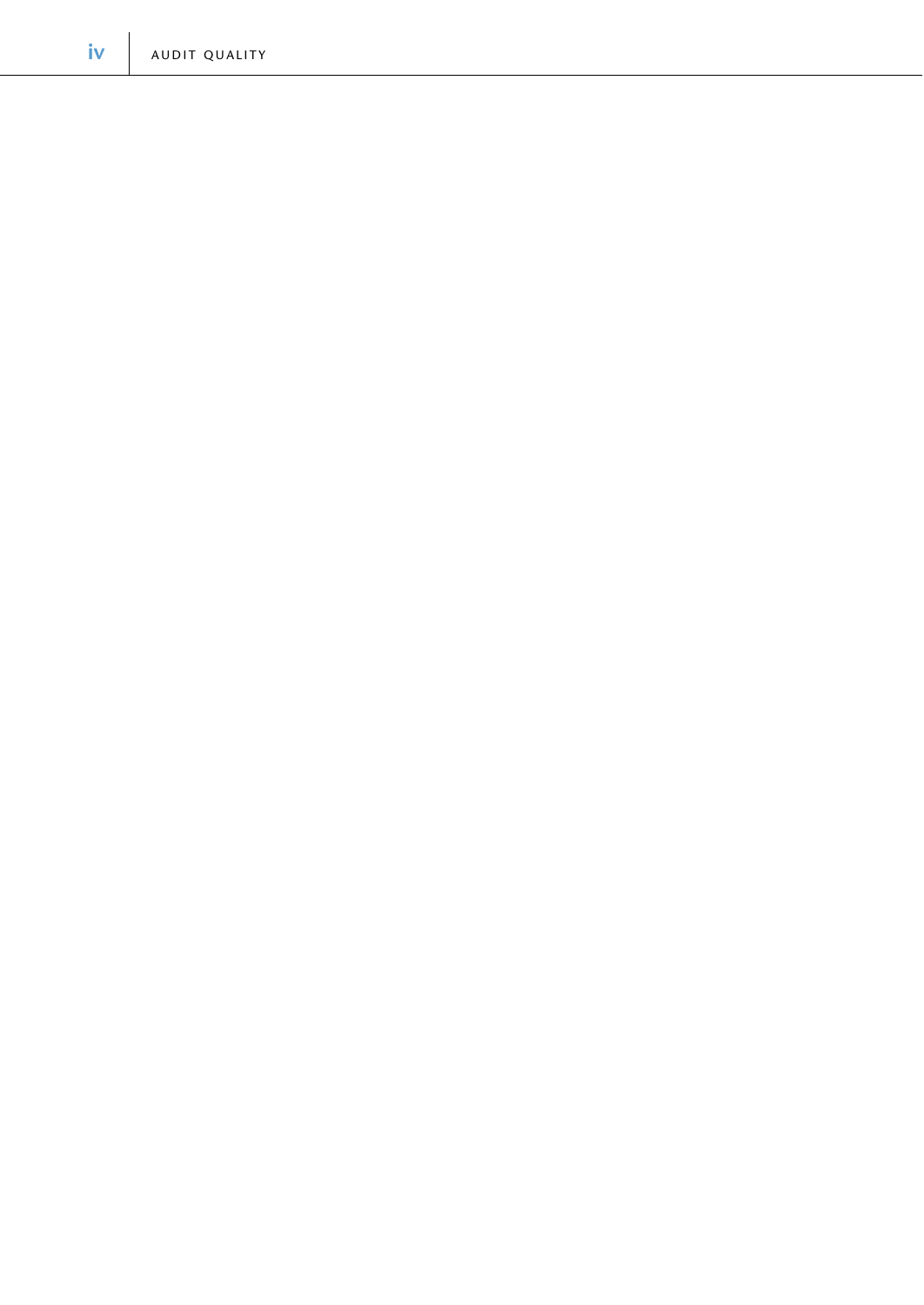# **Foreword**

by Melanie Johnson MP



The independent audit is an important contributor to business trust and confidence. Shareholders rely on financial statements prepared by the directors presenting a true and fair view of the financial position and performance of a company. The purpose of the company audit is to provide independent assurance that this is the case. Carried out effectively, an audit enhances shareholder confidence.

This publication brings together leading edge thinking from a wide range of acknowledged practitioners and identifies vital ingredients that contribute to audit quality.

I am grateful to the Audit and Assurance Faculty of the Institute of Chartered Accountants in England & Wales for producing this document. Its publication comes at an important time. Public faith in the integrity of corporate governance, including the role of the independent audit, has been badly dented by the high profile collapses of Enron and others in the US. It is therefore more important than ever that here in the UK we do all we can to ensure that audits are, and are seen to be, of the highest quality. I believe this document will be of great benefit not just to the members of the accounting profession but to all those with an interest in promoting economic stability and progress. The accountancy bodies have a crucial role to play in helping us to keep the UK at the cutting edge of best practice in audit provision. I look forward to working with the Faculty as its members continue to develop its thinking in this important area.

**Melanie Johnson** *Parliamentary Under-Secretary of State for Competition, Consumers and Markets* Department of Trade and Industry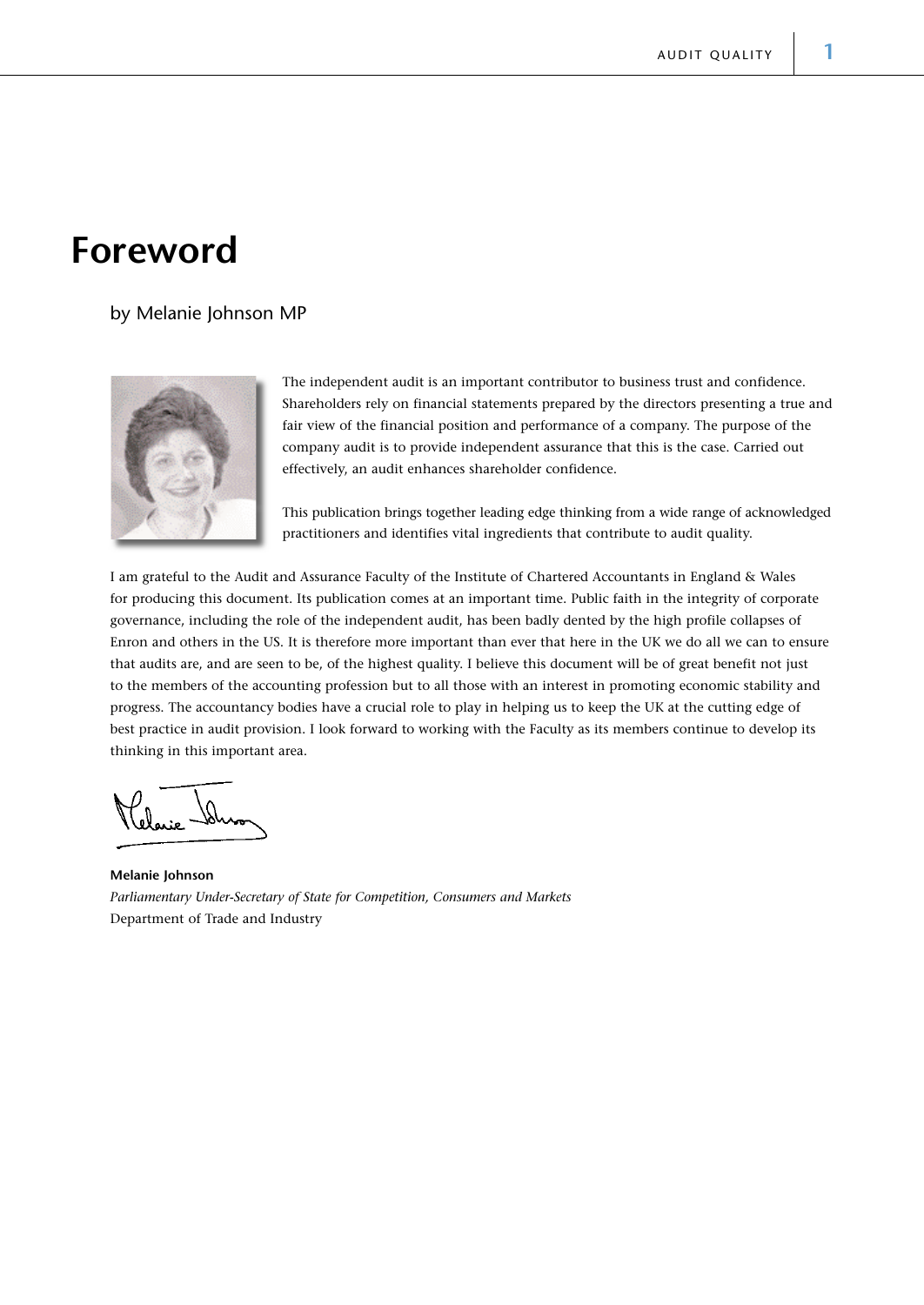# **Introduction**

At no other time has the role of the audit been more important or under such public scrutiny. In this era of the global economy, shareholder confidence in financial information can impact across markets with an immediacy and force which can either boost share prices or wipe billions off the value not just of companies but whole market sectors. Even for the smallest companies, confidence in the financial systems and safeguards within which they operate is pivotal to that stability. The company audit is one such safeguard and now is a good time to re-examine what it represents. The nature of auditing means that a loss of confidence and reputation or a reduction in trust, for whatever reason, undermines its effectiveness. Perception matters.

Whatever the regulatory background and the requirements of financial reporting, it is important not to lose sight of the fact that auditing is a practical discipline that relies on human beings. This publication looks at the fundamental practical issues that arise from these basic facts and sets out the characteristics that, we think, facilitate audit quality.

Many of the strategies and techniques contained in this publication are already in place. We hope this will encourage all auditors to stop and take stock of the inputs to audit quality and consider where they may be able to improve. This publication is not an auditing standard or further regulation. The emphasis is on how audit quality is achieved in practice and illustrations and examples of good practice are given throughout the text.

While this publication is primarily aimed at auditors, it is also intended to help inform wider stakeholders about the remit, purpose and limitations of an audit and to give reassurance on the audit profession's commitment to audit quality in the UK. Audit quality is not simply about following a rulebook of auditing standards and regulations. Further rules may not necessarily be helpful. It is about professionals reaching the appropriate judgement in difficult and complex circumstances. Cultivating and maintaining the right skills to be able to exercise this judgement is the responsibility of each and every auditor and audit firm. Audit quality depends on a number of critical factors; people and their training, audit firms and their processes, clients and corporate governance. Each of these factors is explored in detail in this publication.

We hope that everyone with an interest in the integrity of financial information will gain from reading this work.

**Andrew Ratcliffe** *Chairman* Audit and Assurance Faculty November 2002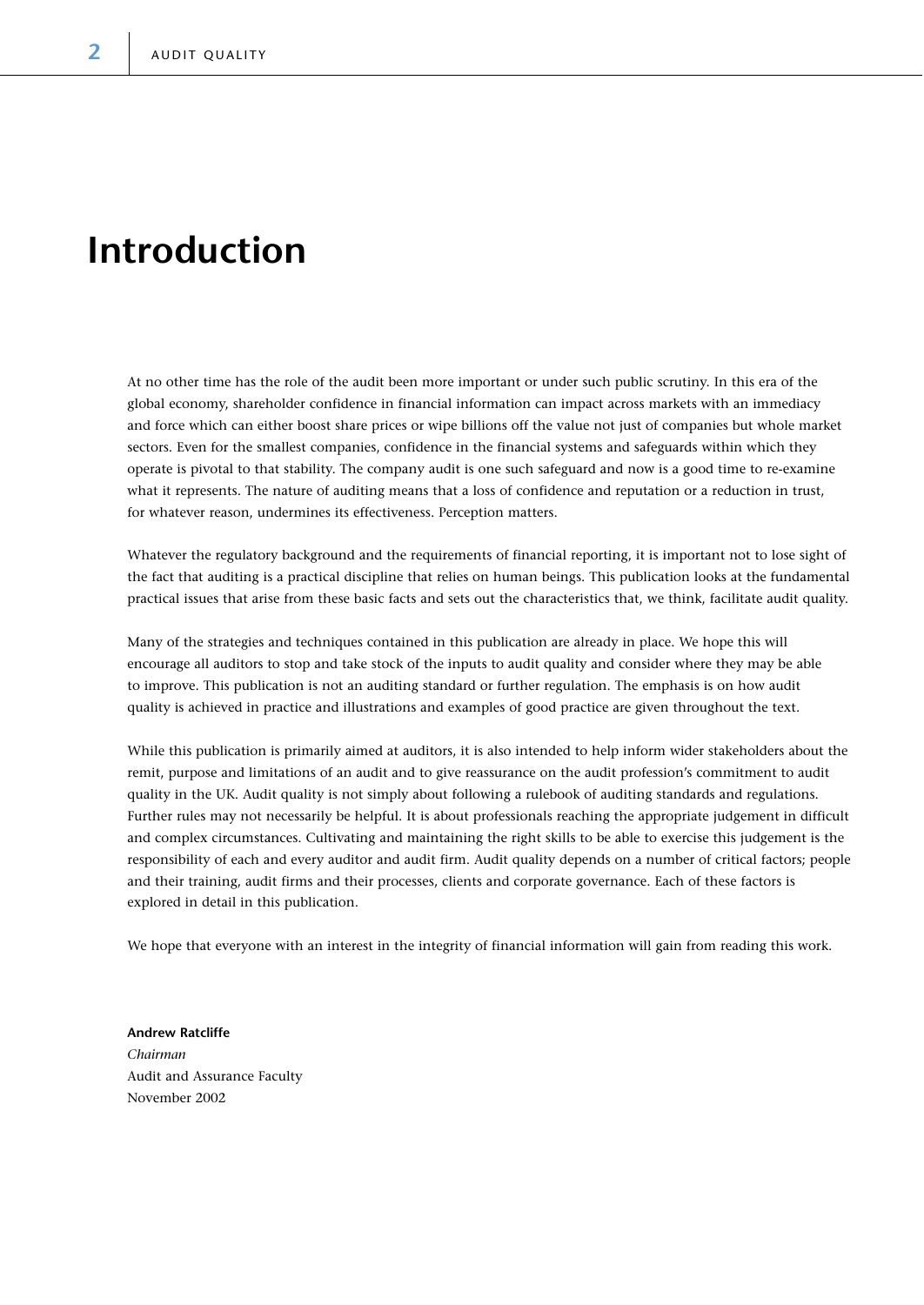# **Illustration**

One firm distributes *Audit Quality* to individuals with quality-related responsibilities in the firm seeking feedback on the inputs to audit quality in the firm. The central technical team, in association with practice management, summarises the feedback and arranges internal seminars to discuss that feedback.

A smaller firm allocates each chapter to different audit partners. Each partner considers the firm's own working practices in the light of the commentary and illustrative good practices. The findings are discussed at partner meetings over a

One audit partner in a large firm distributes a copy of the abridged version of *Audit Quality* to the non-executive directors at his listed clients and offers to answer questions on how his firm achieves audit quality in practice.

Throughout this publication the male pronoun has been used to cover references to both the male and the female. The term audit partner refers to any partner, director or other engagement leader who is the responsible individual for audit engagements.

This publication is addressed primarily at quality within external audit in the private sector in the United Kingdom.

This publication is the full version of *Audit Quality*. The Faculty has also published an abridged version comprising of the chapter on the role and nature of the quality audit, a chapter summary of the full version and background information on the regulatory arrangements.

To receive a copy of the abridged publication, please contact the Faculty on 020 7920 8493.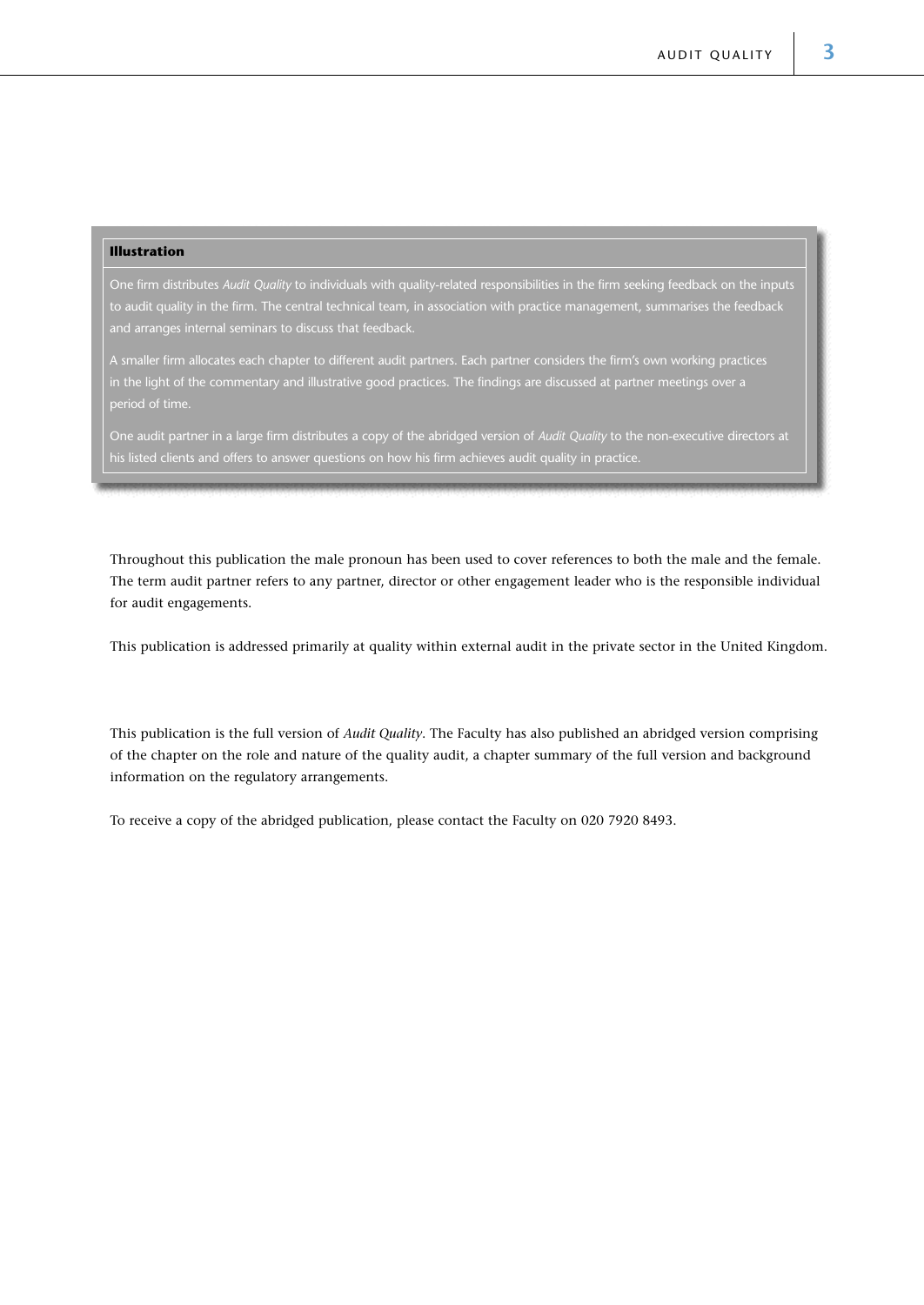# **Contents**

| <b>The Auditors' Code</b>                              | 5  |
|--------------------------------------------------------|----|
| The role and nature of the quality audit               | 6  |
| Auditing as part of the economic infrastructure        | 6  |
| Auditing is the giving of an opinion                   | 6  |
| Auditing is a practical discipline involving judgement | 6  |
| Auditing is a profession                               | 7  |
| What is audit quality?                                 | 8  |
| The major factors driving audit quality                | 9  |
| Leadership                                             | 9  |
| People                                                 | 10 |
| Client relationships                                   | 10 |
| Working practices                                      | 11 |
| Internal monitoring                                    | 12 |
| External monitoring                                    | 12 |
| Leadership                                             | 13 |
| Overview                                               | 13 |
| Strategy and objectives                                | 13 |
| Commonality of commercial and professional             |    |
| approaches                                             | 14 |
| Organisation                                           | 14 |
| Setting the right tone from the top                    | 16 |
| The role of communications                             | 16 |
| Challenges                                             | 17 |
| People                                                 | 18 |
| Overview                                               | 18 |
| Personal characteristics of quality                    | 18 |
| Competence                                             | 19 |
| Motivation                                             | 23 |
| Challenges                                             | 25 |
| <b>Client relationships</b>                            | 26 |
| Overview                                               | 26 |
| Who is the client?                                     | 26 |
| Relationships with management                          | 26 |
| Accepting and retaining the right clients              | 28 |

| Managing clients                                   | 29 |
|----------------------------------------------------|----|
| Maintaining relationships                          | 33 |
| Communication                                      | 34 |
| Providing non-audit services                       | 35 |
| Challenges                                         | 35 |
| <b>Working practices</b>                           | 37 |
| Overview                                           | 37 |
| Roles and responsibilities                         | 38 |
| Planning                                           | 39 |
| Executing the audit plan                           | 41 |
| Review                                             | 44 |
| Completion                                         | 45 |
| Challenges                                         | 46 |
| <b>Monitoring quality processes</b>                | 47 |
| Overview                                           | 47 |
| Roles and responsibilities                         | 48 |
| What and when to monitor?                          | 48 |
| Informal monitoring                                | 48 |
| Formal monitoring                                  | 49 |
| Benefits from independent external monitoring      | 52 |
| Review findings and follow-up                      | 53 |
| Challenges                                         | 55 |
| <b>Bibliography</b>                                | 57 |
| <b>Appendix 1: The regulatory arrangements</b>     | 59 |
| Overview                                           | 59 |
| <b>Audit Regulations</b>                           | 59 |
| Guide to professional ethics                       | 60 |
| Auditing standards                                 | 60 |
| Appendix 2: External monitoring                    | 61 |
| Overview                                           | 61 |
| The promotion of quality in the regulatory process | 61 |
| Focus on risk and the public interest              | 62 |
| Broad scope                                        | 62 |
| Evidence of improvement?                           | 63 |
|                                                    |    |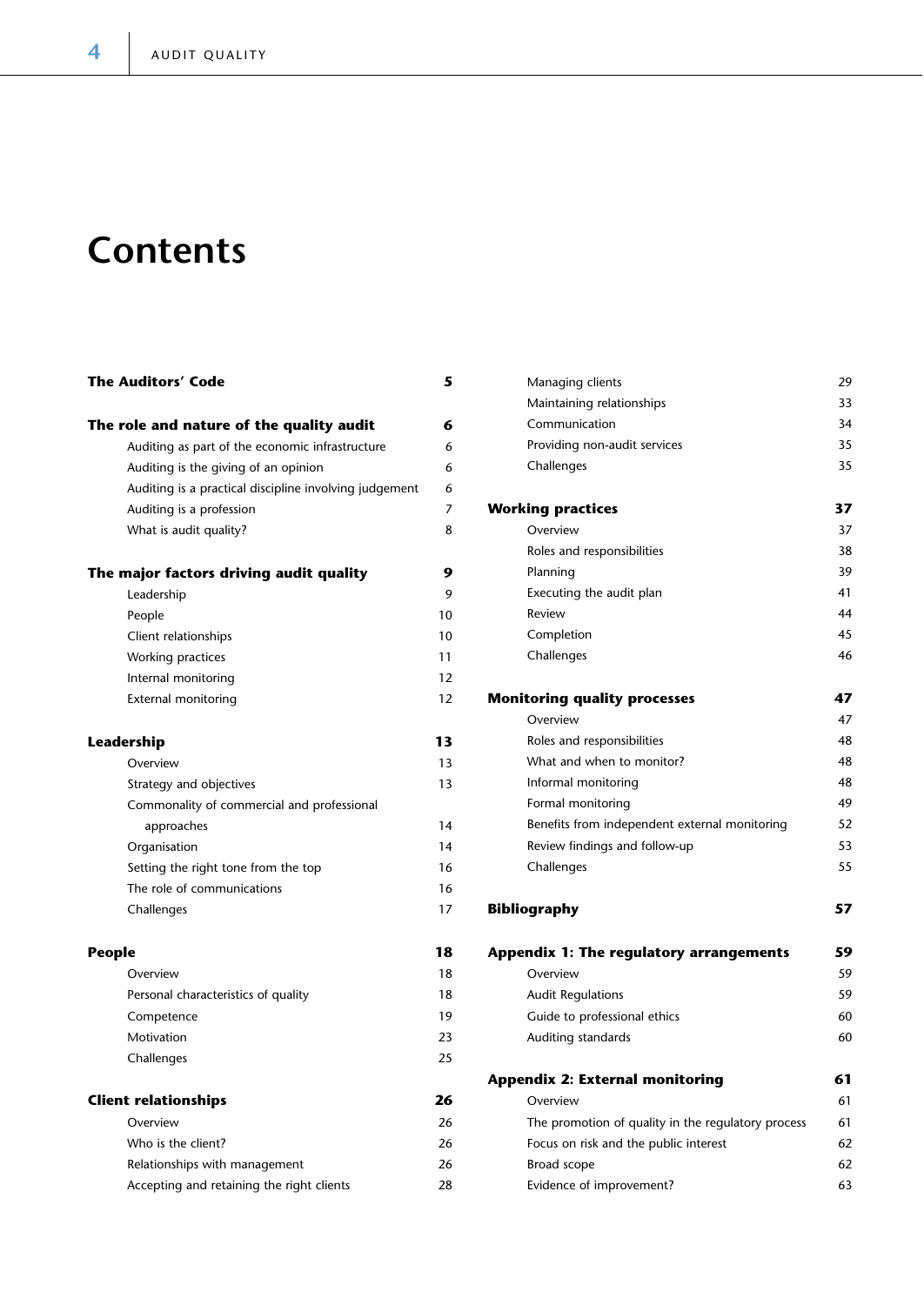# **Auditors' code**

Auditing standards reflect the fundamental principles of independent auditing through the Auditors' Code. The APB expects that auditors, in complying with auditing standards, will also adhere to the fundamental principles which are as follows:

#### **Accountability**

Auditors act in the interests of primary stakeholders, whilst having regard to the wider public interest. The identity of primary stakeholders is determined by reference to the statute or agreement requiring an audit: in the case of companies, the primary stakeholder is the general body of shareholders.

#### **Integrity**

Auditors act with integrity, fulfilling their responsibilities with honesty, fairness and truthfulness.

Confidential information obtained in the course of the audit is disclosed only when required in the public interest, or by operation of law.

#### **Objectivity and independence**

Auditors are objective. They express opinions independently of the entity and its directors.

#### **Competence**

Auditors act with professional skill, derived from their qualification, training and practical experience.

This demands an understanding of financial reporting and business issues, together with expertise in accumulating and assessing the evidence necessary to form an opinion.

#### **Rigour**

Auditors approach their work with thoroughness and with an attitude of professional scepticism. They assess critically the information and explanations obtained in the course of their work and such additional evidence as they consider necessary for the purposes of their audit.

#### **Judgement**

Auditors apply professional judgement taking account of materiality in the context of the matters on which they are reporting.

#### **Clear communication**

Auditors' reports contain clear expressions of opinion and set out information necessary for a proper understanding of that opinion.

#### **Association**

Auditors allow their reports to be included in documents containing other information only if they consider that the additional information is not in conflict with the matters covered by their report and they have no cause to believe it to be misleading.

#### **Providing value**

Auditors add to the reliability and quality of financial reporting; they provide to directors and officers constructive observations arising from the audit process; and thereby contribute to the effective operation of business, capital markets and the public sector.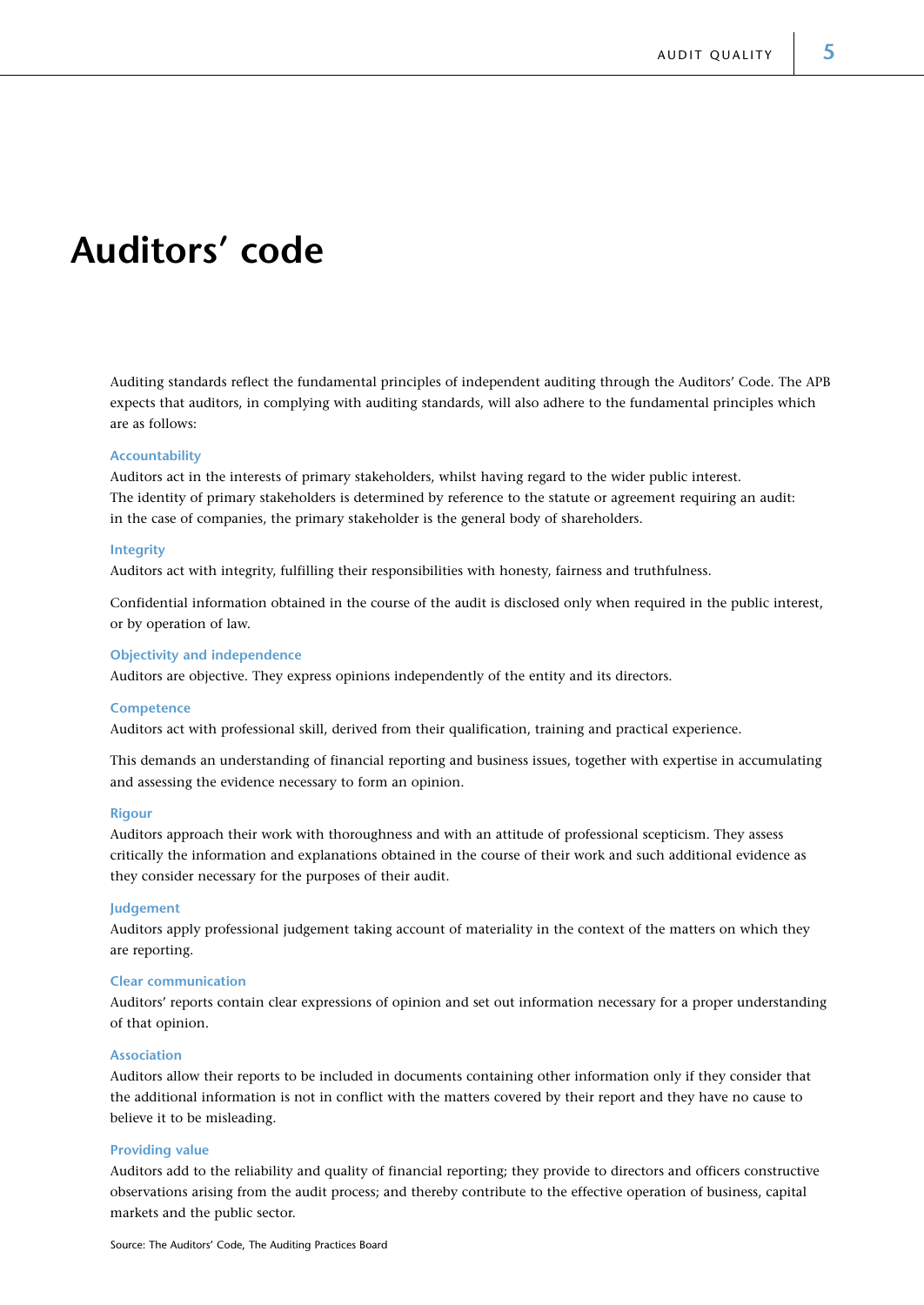# **The role and nature of the quality audit**

This publication describes an audit, its nature and its scope and then examines the major factors that contribute towards audit quality. Auditing is not a static discipline: committed professionals in any field continually strive for improvement and audit is no exception. Auditing is a dynamic process and this publication itself represents another step in the ongoing development of the profession.

# **Auditing as part of the economic infrastructure**

Audit has been a vital function of economic activity since medieval times. For that economic activity to continue to flourish there has to be trust. An important contributor to trust and confidence is the independent audit of the information provided to shareholders. It is a vital component of efficient capital markets.

While the audit is a crucial part of providing assurance on financial information to shareholders, it does not stand alone. It is the statutory responsibility of the directors to prepare financial statements for shareholders that show a true and fair view. The audit has to be seen in the context of a range of interwoven laws, regulations and guidance, all of which promote good corporate governance.

### **Auditing is the giving of an opinion**

The auditor makes an independent examination of the financial statements. This remains the overarching role of an auditor, whether from a small or large firm, whether he is auditing a local charity or is reporting on the world's largest commercial enterprises.

There can be a difference between what shareholders expect an audit to achieve and what it can realistically be designed to achieve. There can be a perception that the audit does indeed certify the financial statements or that an audit can uncover every fraud within a company, however small.

It needs to be stressed that the purpose of the audit is to express an opinion with reasonable assurance that the financial statements give a true and fair view; it is not to provide a certificate or a legal warranty that they are completely accurate and without error. Such certification is simply not possible without re-performing every single financial transaction made by the company. In any case, such a task would be prohibitively expensive and may even then not achieve certification.

A continuing challenge facing those with an interest in corporate governance and every auditor is communicating the purpose, ambit and limitations of the audit.

# **Auditing is a practical discipline involving judgement**

An audit is not a commodity. Every company needs an individually tailored audit and the audit of an individual company may vary from year to year.

Auditing is a cumulative process of gaining assurance by understanding the way in which the company's performance is reflected in its financial statements through enquiry, observation and examination of evidence. The financial statements themselves may reflect a wide range of judgements and accounting estimates made by client management: accounting for transactions that are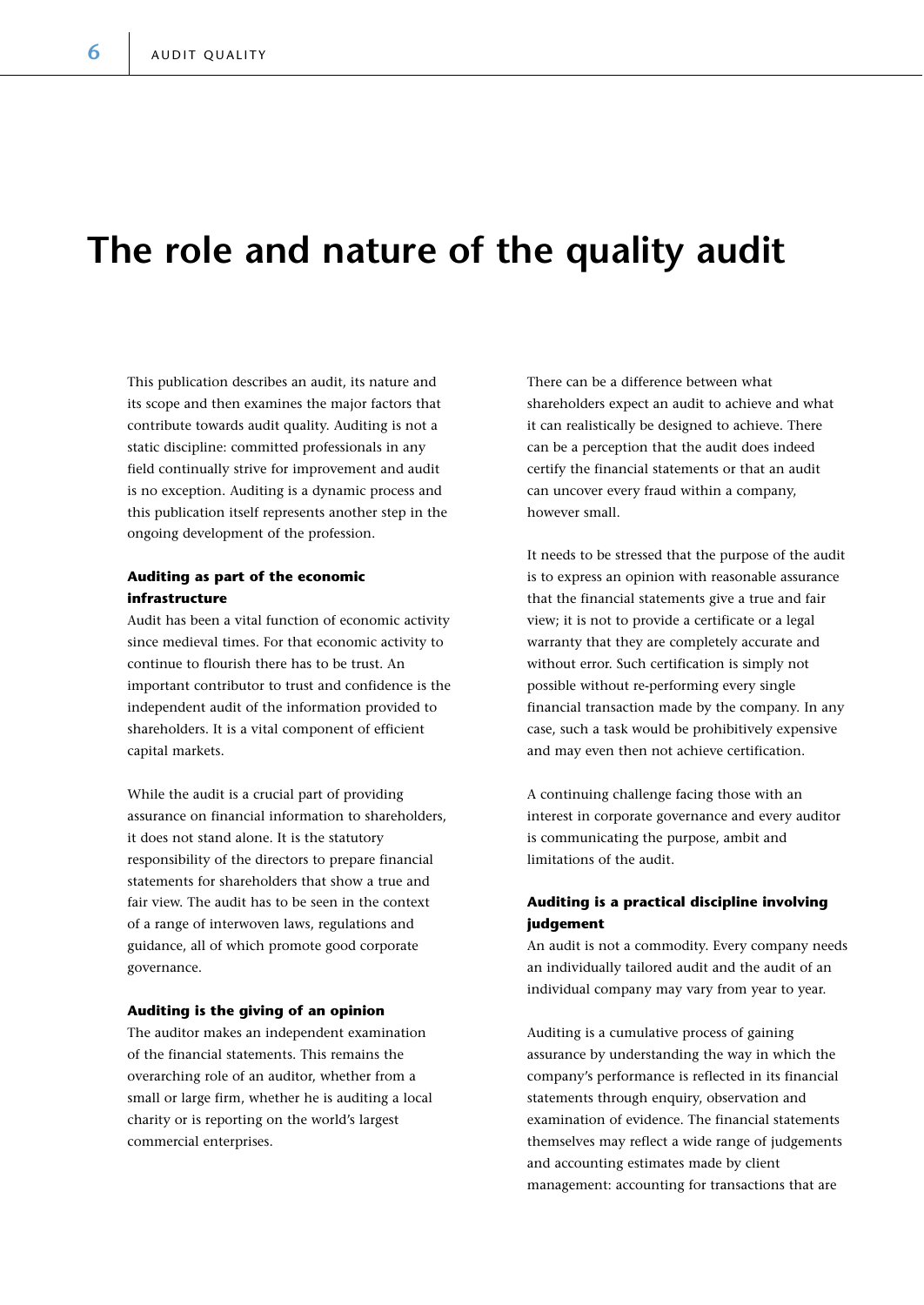not yet complete; assets that are not yet realised; and liabilities that may not yet be certain. An audit is not an exhaustive verification of every detail nor can it create precision where precision is inherently impossible.

During the course of their work auditors gather evidence, often on a sample basis, on which to base the audit opinion. The quality of the opinion lies in that of the judgements the auditor makes. These in turn are dependent on the quality of the evidence that has been gathered and the quality of the people gathering it.

Many audits are complex. Auditors, particularly those of listed companies, can be put under pressure to complete their work to a demanding timetable and much of the work can be intellectually challenging when complex companies or sophisticated financial and business transactions are involved. Auditors need the co-operation of company's employees to complete their work, yet have to maintain their objectivity and exercise professional scepticism.

The judgement of the auditor is focused on whether the financial statements approved by the directors give a true and fair view. 'True' is generally understood to mean that the information in the financial statements is not false and conforms to reality. In practice, this means that the information is presented in accordance with accounting standards and the law. In practical terms this means that the financial statements have been correctly extracted from the underlying records and those records are a reflection of the actual transactions that have taken place. 'Fair' is understood to mean that the financial statements reflect the commercial substance of the company's underlying transactions and that the information is free from bias.

But financial reporting is not a mechanical process. Every company and then the auditor make judgements on the application of GAAP (Generally Accepted Accounting Principles). Some would argue that the answer is to reduce flexibility and have detailed rules that attempt to cover every eventuality. However, it is widely accepted in the UK, and increasingly world-wide, that this approach leads to excessive rule making with the standard setters playing a game of cat and mouse with those seeking to exploit. No set of rules can capture every future possible transaction. A more effective alternative is to have principles and guidance against which particular transactions or complex situations are rigorously examined.

Every auditor knows that any judgement can be called into question, often with the benefit of hindsight. The major defence against such questioning is to show that the work was performed with skill and care and that there were sound reasons for the judgements made and the conclusions reached at the time. In other words, a quality job was done.

#### **Auditing is a profession**

Auditing is an essential part of the regulatory infrastructure of the economy and therefore represents an activity of significant public interest. Auditors fulfil their public interest obligations by ensuring they perform quality audits. If auditors are to operate in the public interest it is important that they are always aware of their responsibilities. This is not just to the firm employing them but also to the community as a whole. Quality independent audit is a crucial function that should be nurtured.

Auditing in the private sector has generally been carried out by privately owned partnerships with a commercial purpose. Some criticise the very structure whereby such privately owned firms carry out a public interest function. These critics say that the motivation to earn fees cannot be reconciled with the need to perform an objective audit. The Faculty disagrees with this assertion. The essence of a profession is that qualified individuals perform a complex task with integrity, marrying the public interest function with sufficient reward for the risks they take and the value they provide. Auditors will only achieve profitability over the long-term if they provide a quality service. Poor audit quality damages the professional reputation of the firm and leads to loss of clients and subsequently loss of fees, as well as increased litigation and professional insurance costs. In extreme circumstances, it can lead to the demise of the firm itself.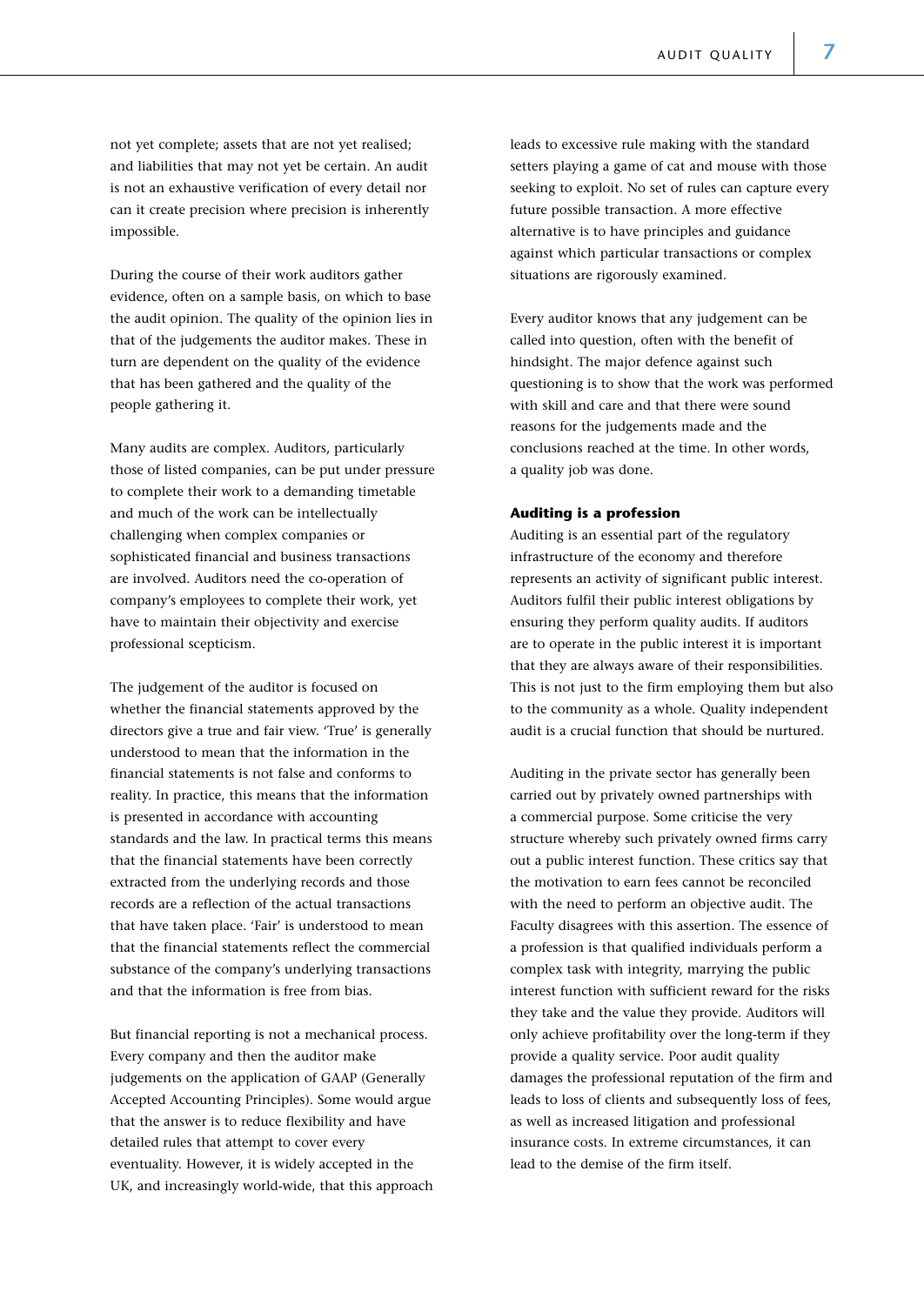To keep pace with the continually changing business world, firms need to invest in recruiting, training and developing talented people to deliver audit quality. They need to also invest in infrastructure and support such as technology and knowledge management systems. As with all professionals, auditors require monetary reward for the skills applied and the capacity for future investment only comes through financial success. It is through a sense of professionalism that auditors meet the potentially conflicting demands on them – the need to ensure audit quality that is in the public interest with the need to be financially successful. The resolution of conflicts lies in the way that audits are performed day-to-day, and in the motivations and characteristics of the individuals who carry out audits.

### **What is audit quality?**

Audit quality is not defined in law or through regulations, nor do auditing standards provide a simple definition. Auditing standards provide guidance on what auditors need to do to perform audits with satisfactory quality. Compliance with the standards, therefore, provides evidence that a quality audit has been done. However, standards can never cater for every situation so there will always be an element of audit quality that has to be addressed by firms and individuals within firms. The revised auditing standard, *SAS 240 (Revised) 'Quality control for audit work'*, sets certain standards for what firms need to do to achieve quality across their audit practice. These elements are referred to as appropriate throughout this publication.

As with any regulation, SAS 240 cannot encompass all the activities that need to go towards maintaining and improving audit quality in a firm. For this reason, the profession itself needs to be forthcoming about the many practical things that firms can do to build and maintain audit quality. Because good practices are continually evolving to respond to the environment, all firms should be alert to the available sources of information on good practice and adopt a policy of seeking continuous improvement.

This publication is a contribution to that process. It aims to cover a wide range of quality-related activities and identify good practices used by firms of different types and sizes. It is for each firm to decide which of the practices explained could be implemented, having regard to its current position on quality, its plans and what will be appropriate to its own circumstances.

Although each stakeholder in the audit will give a different meaning to audit quality, at its heart it is about delivering an appropriate professional opinion supported by the necessary evidence and objective judgements.

Ultimately, auditors provide a quality service to shareholders if they provide audit reports that are independent, reliable and supported by adequate audit evidence. As a professional body, the ICAEW takes the issue of audit quality extremely seriously. Audit quality is a collective responsibility and should be reinforced at every level of the audit firm.

Below is a summary of the chapters in the remainder of this publication highlighting the major factors underpinning audit quality.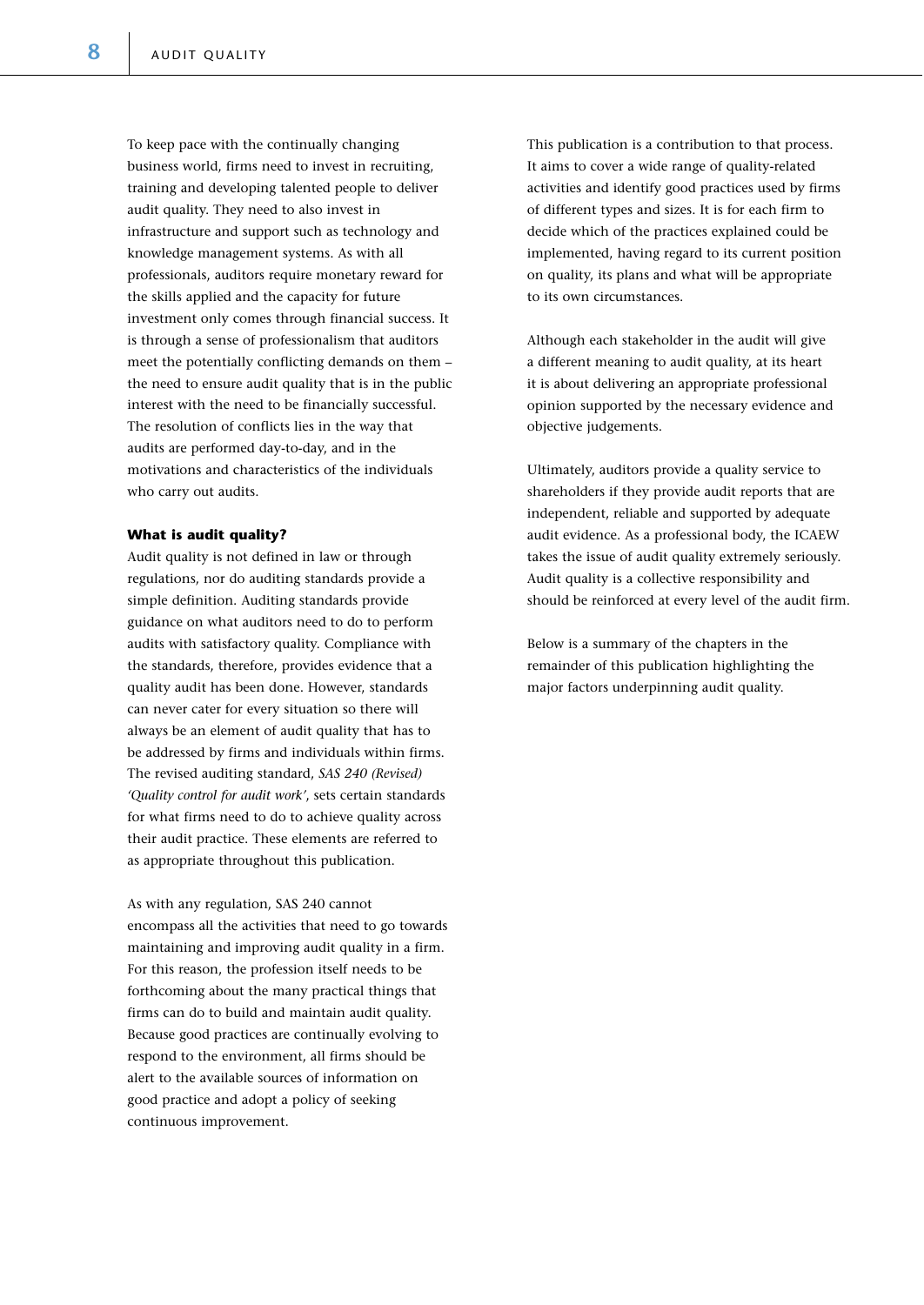# **The major factors driving audit quality**

Committed, experienced professionals are producing good quality work and are continually exploring ways to improve the audit they perform. This publication sets out illustrative good practice but it does not set out to codify. There is no one model for audit quality that will work for all audit firms or for all companies being audited. Firms will come to their own solutions.

Audit quality has many contributing factors including good leadership, experienced judgement, technical competence, ethical values and appropriate client relationships, proper working practices and effective quality control and monitoring review processes.

#### **Leadership**

Quality audits do not just happen. As in other fields of professional work, quality audits are the result of people working together and being prepared to take on the responsibility of ensuring that the right result is achieved. Senior people within an audit firm have to take on a leadership role. While leaders may be assisted by management systems, the desire to perform a quality audit will result from the sense of professional obligation and the character of those in charge of the firm.

Audit quality is achieved only if it is the keystone of the firm's overall strategy. Every strategic decision taken by the firm will ultimately impact on quality including the firm's policy on audit fees, recruitment, reward and training. The way in which the firm is organised, the roles and responsibilities of staff and the firm's policies and procedures at all levels need to be aligned to ensure the successful execution of the strategy.

Risks change over time. The external economic environment in which firms operate constantly changes. The same is true for the attitude and circumstances of individual clients. Change presents both opportunities and threats. Particular threats arise when a new practice area is developed, or when the firm is under economic pressure, or when recruitment and retention of suitably qualified staff is difficult. These circumstances need to be recognised and addressed.

Private sector auditing has to be a commercial proposition if firms are to recruit, develop and retain the right staff and make the investment required to achieve a quality, professional service. Compromising audit quality either by impaired objectivity or by cutting the work is not acceptable. The leadership of a firm needs to be sufficiently experienced to understand where there may be threats to audit quality either though short-term pressure from client management or through general economic pressures. Decisions need to be taken on how to manage these threats.

Under auditing standards, the ultimate responsibility for audit quality within a firm rests with a senior partner. He needs to establish the quality control policy and procedures, needs significant audit experience and should understand and have direct influence over the factors that contribute to quality. These may include rewards for achieving quality and practical reminders on how to achieve quality through case studies based on actual experience. Each firm will approach these tasks differently.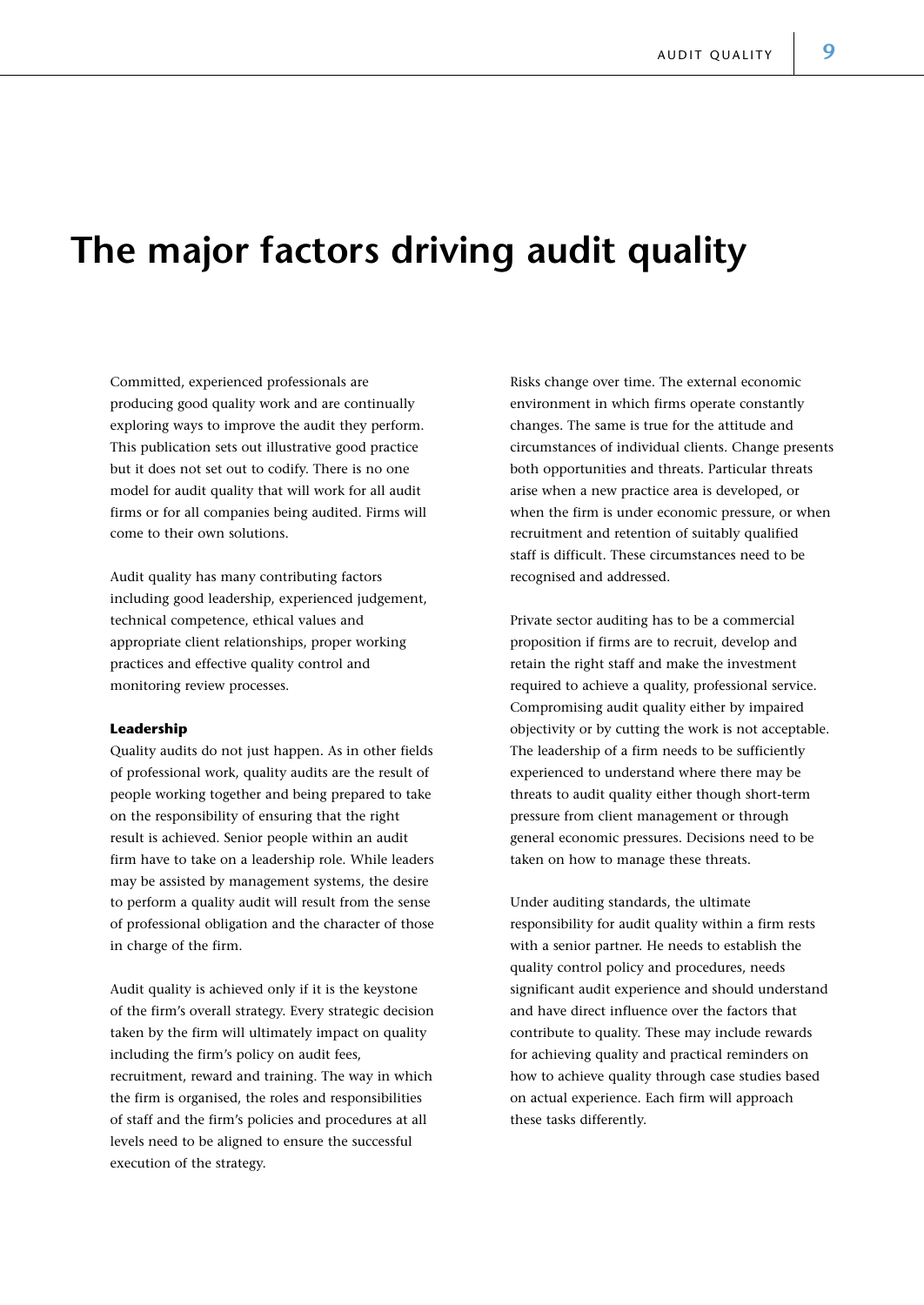Leaders need to support audit quality and promote a quality culture throughout the firm. They have to ensure that they communicate the importance they attach to the issue to their staff, their clients and potential clients.

#### **People**

Audit quality is highly dependent on the quality of the people.

The *Auditors' Code<sup>1</sup>* issued by the Auditing Practices Board sets out nine fundamental principles of independent auditing. Several of the principles of the Code (especially judgement, integrity, objectivity and rigour) are essentially personal qualities.

The ICAEW sets standards for those who have the authority within firms to sign audit reports. Firms may place further restrictions and conditions such as internal licensing or training on those seeking to sign audit reports for certain sectors or clients.

An audit is usually performed by a team with varying levels of experience, often involving specialists, who work together to gather the audit evidence needed by the partner to form the judgements that underlie the audit opinion. Auditors make judgements often in areas where there is no clear-cut answer provided in auditing and accounting standards, guidance or precedent. The ability to make the correct judgement comes from personal aptitude, knowledge, experience and consultation with others. In particular, personal aptitude includes qualities such as integrity, objectivity and scepticism. Auditors need to be both competent and motivated. Firms need to look for these characteristics when recruiting at all levels.

Firms are learning organisations where training and development is an integral part of the professional life of all auditors. This continuous training and development will include regular monitoring, testing and assessment. The firm has to ensure that the learning reflects the firm's stance on contentious issues, otherwise behaviours developed through training courses may be negated when staff return to work. The culture of the firm should ensure that feedback and criticism are constructive.

The personal desire and drive to arrive at an appropriate opinion on a set of financial statements is the most important aspect of motivation to deliver audit quality. The firm needs to recruit people with personal values required to be a professional and these need to constantly be reinforced through clear communication.

Auditors make difficult decisions, potentially under pressure from the client management. Audit partners need to know that the firm has a strong consultation ethos and will listen to and support their judgement even when it may mean losing the audit; partners should never feel their careers are dependent on retaining a significant audit client. The firm should foster consultation with peers and individual self-belief.

Reward structures need to ensure that the best people are attracted and retained within the audit profession and this includes reward for quality work.

### **Client relationships**

To achieve audit quality, firms have to manage their overall client base and work with the individual clients from day to day.

Auditors act in the interest of the shareholders while having regard to the wider public interest. The board of directors is a separate body to which the shareholders have entrusted the management of the business. On a day-to-day basis, the auditors usually deal with the executive directors and senior and middle management. In owner-managed businesses, the distinction is less clear as the directors and shareholders are the same individuals.

There is a concern that auditors may think of the directors, and more specifically the senior management, as the primary stakeholder. For listed companies, recognition of the dangers inherent in this situation has led to significant developments in corporate governance. This is particularly true in the evolution of the oversight role of audit committees, comprising non-executives. Auditors have responded to these developments and view communication with the audit committee as an integral part of effective client management.

1 Reproduced on page 5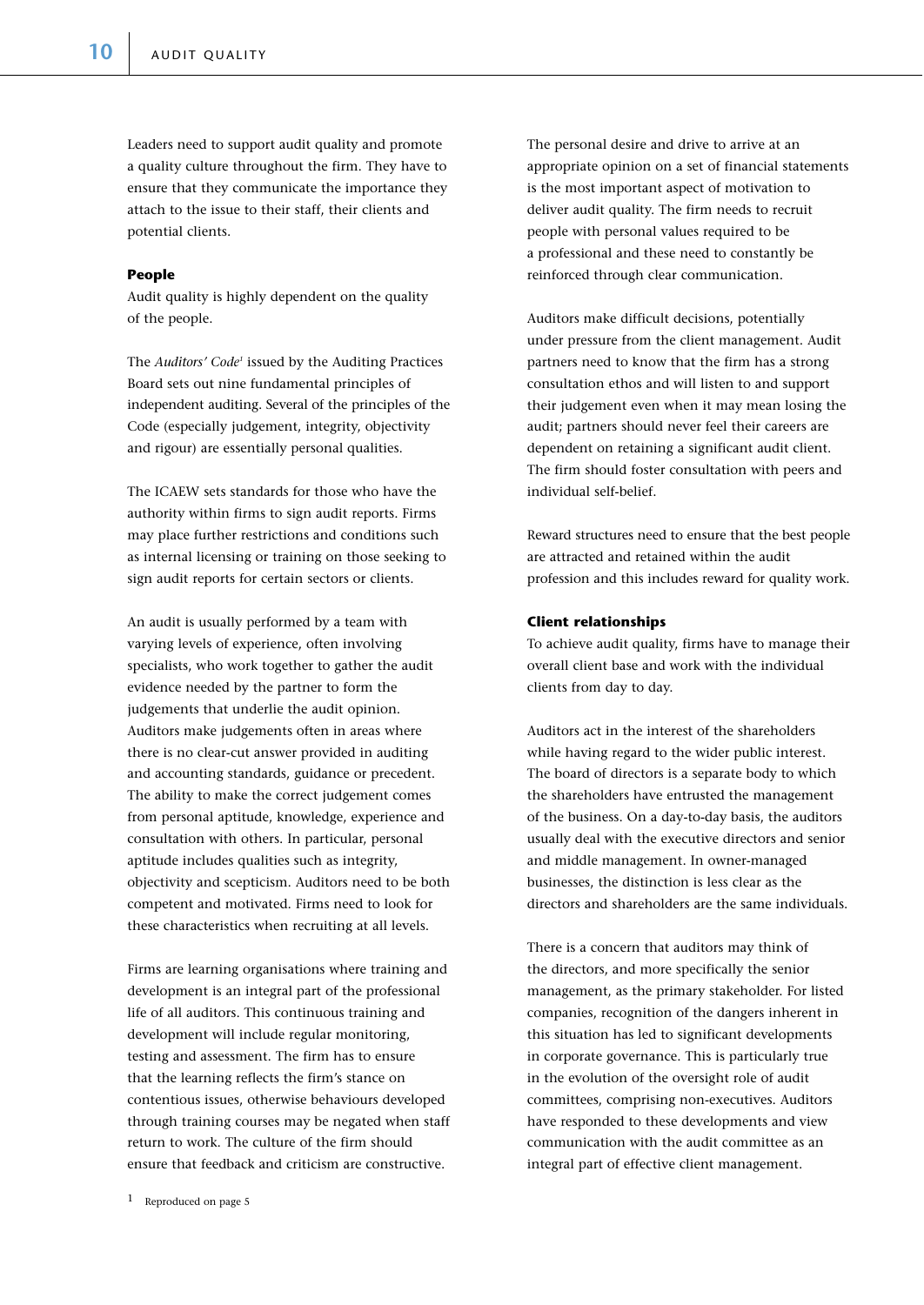Managing client relationships involves the following:

- **>** clearly defining the responsibilities of the auditor and management, usually through discussion with the management and the audit committee and then through the engagement letter.
- **>** assessing whether the audit partner and the firm is objective and independent but paradoxically close enough to obtain a good understanding of the business.
- **>** managing communications with the client management and the audit committee so that issues are dealt with on a regular and timely basis, especially if there are difficult issues.

Each firm should ensure that it only accepts and continues to work with those audit clients where it can deliver a quality audit. An acceptable client is one that the audit partner feels he can have an open and honest relationship and where there is mutual trust and respect. Auditors need to have in place client assessment procedures to help in identifying whether a client is acceptable to the firm. Many firms use some form of scoring to make the acceptance or continuance decision but ultimately the decision is subjective and depends on the judgement of one or more partners. Issues to be considered in the acceptance and continuance decision include the firm's resources and experience, potential conflicts and threats to independence as well as the honesty and integrity of the client management.

Managing higher risk clients is likely to take more time and will often involve more experienced people. Firms charge fees based on what they consider appropriate fees for the skills employed, the value provided and the efficiency with which the firm believes it can undertake the audit. Auditors should be wary of client management where the only objective seems to be keeping the audit fee as low as possible.

# **Working practices**

Good working practices need to be embedded in the audit process; they are an intrinsic part of the firm's quality control procedures. Strong team work,

effective communication and knowledge sharing are essential if audit quality is to be achieved.

It is essential that team members have a clear understanding of the roles and responsibilities and that they are properly qualified to perform them. The audit partner who takes responsibility for the quality of the audit opinion will need to keep in regular touch with the audit team. The audit manager needs strong project management skills and junior staff need to be empowered so that the audit is performed efficiently while still delivering quality.

The single most important audit technique is the application of sufficient thought at every stage. Most firms use standard audit approaches and documentation but a successful audit is not about mere box ticking. Instead auditors should use professional judgement to reach an appropriate audit opinion.

Having developed an understanding of the business, the accounting processes and risk, it is necessary to develop an appropriate audit plan and allocate staff with the right skills and experience to the appropriate tasks. It is crucial that audit work is performed with alertness of mind, professional scepticism and rigour. Audit staff need to look for the unexpected and consult with senior auditors when such matters are spotted. It is important to instil awareness that an anomaly may or may not have innocent explanation. When audit failures arise it is often because an identified risk or issue was not adequately followed through.

Reviews of audit files should be performed on a timely basis by people with appropriate experience who will encourage alertness, originality of thought, a thorough investigation of anomalies and the adoption of professional scepticism. Firms need to ensure that an audit has proper completion procedures that all necessary evidence has been obtained and that the audit conclusions have been carefully considered. This work needs to be properly documented to ensure that there is adequate audit evidence supporting the auditor's judgements.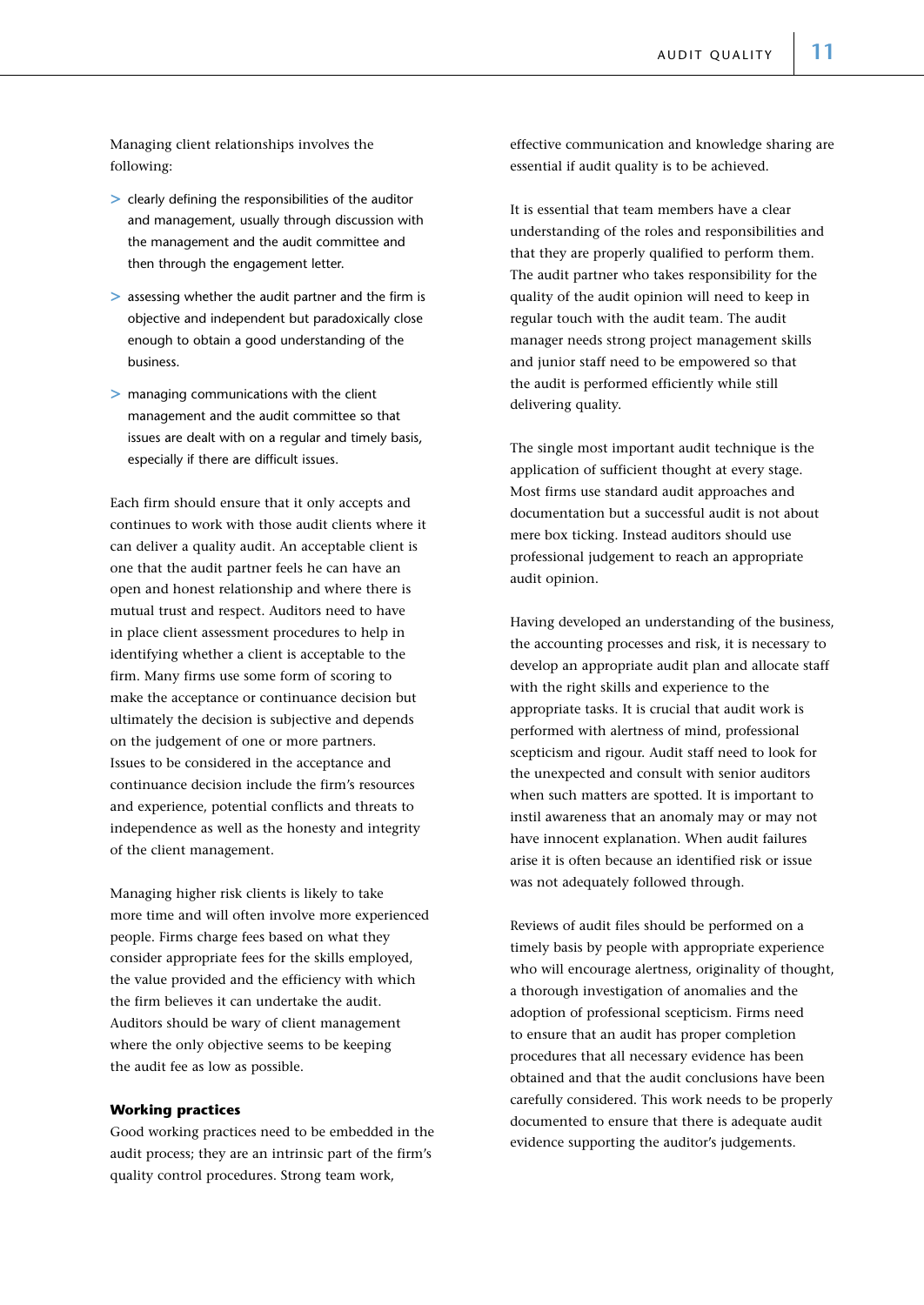There are few audits that are not subject to some form of time pressure. Whereas deadline for delivery of material to the auditor may be flexed, the deadline for signature will often appear fixed. Auditors need to be robust in ensuring that all issues are resolved before they sign the audit opinion.

The audit has a recognisable cycle of planning, execution and evaluation so an appropriate time for reflection should be included in that cycle.

#### **Internal monitoring**

Internal monitoring establishes whether quality control processes, designed to maintain and improve quality, are working effectively. Monitoring also determines whether partner and staff teams are applying the firm's policies and procedures on individual audits and in accordance with auditing standards. It is also a requirement of *Audit Regulations* and is reviewed by the Joint Monitoring Unit (JMU).

The processes are similar to risk management procedures, as the largest risk a firm faces is that of claims resulting from poor work. Quality processes effectively represent an 'internal audit', performed by staff independent of the audit teams.

The leadership sets the tone by ensuring internal and external monitoring processes are seen as constructive, rather than being regarded as a regulatory or internal compliance burden. It is best if:

- **>** responsibilities for policy and execution of monitoring and taking corrective action are clear;
- **>** reviewers are of the right quality and respected;
- **>** those subject to review know that the findings can affect both rewards and sanctions;
- **>** recommendations are acted upon swiftly;
- **>** communications about review findings are given maximum impact;
- **>** monitoring processes work in harmony with the checks and balances within working practices. These include independent reviews and preclearance reviews, other procedures affecting people development, independence compliance, risk management and internal communications.
- 2 Refer to appendices.

Because people are the key drivers of quality, especially the quality of individual judgements and the development of individuals, monitoring has to be informal as well as formal. Tick box compliance is not the full answer; where there are shortcomings a combination of learning and education, coaching and other motivational action is needed. Informal monitoring can, for example, include the discussion of quality-related issues at partners and staff peer group meetings. Such discussions should cover the root causes of quality problems, for example undue time pressure, not just the symptoms.

If problems are identified, the senior partner responsible for quality should ensure effective action, including raising awareness of the issues. The way forward should be identified, including what further monitoring will take place to assess the success of the action plan and whether extra rewards or sanctions will flow.

# **External monitoring**

By law, an auditor needs to be registered with a Recognised Supervisory Body and an important element in firms achieving audit quality is the impact of the regulatory arrangements<sup>2</sup>. A particular feature of the arrangements is the external monitoring carried out by the Joint Monitoring Unit (JMU).

Reports from the JMU provide valuable independent feedback on a firm's quality review processes, providing an opportunity to measure them against good practice elsewhere.

The objective of the external monitoring system is to encourage and assist all firms to improve the quality of their audit work and monitor compliance with regulations and auditing standards. Quality processes, including monitoring, can always be improved as the results of lessons learnt.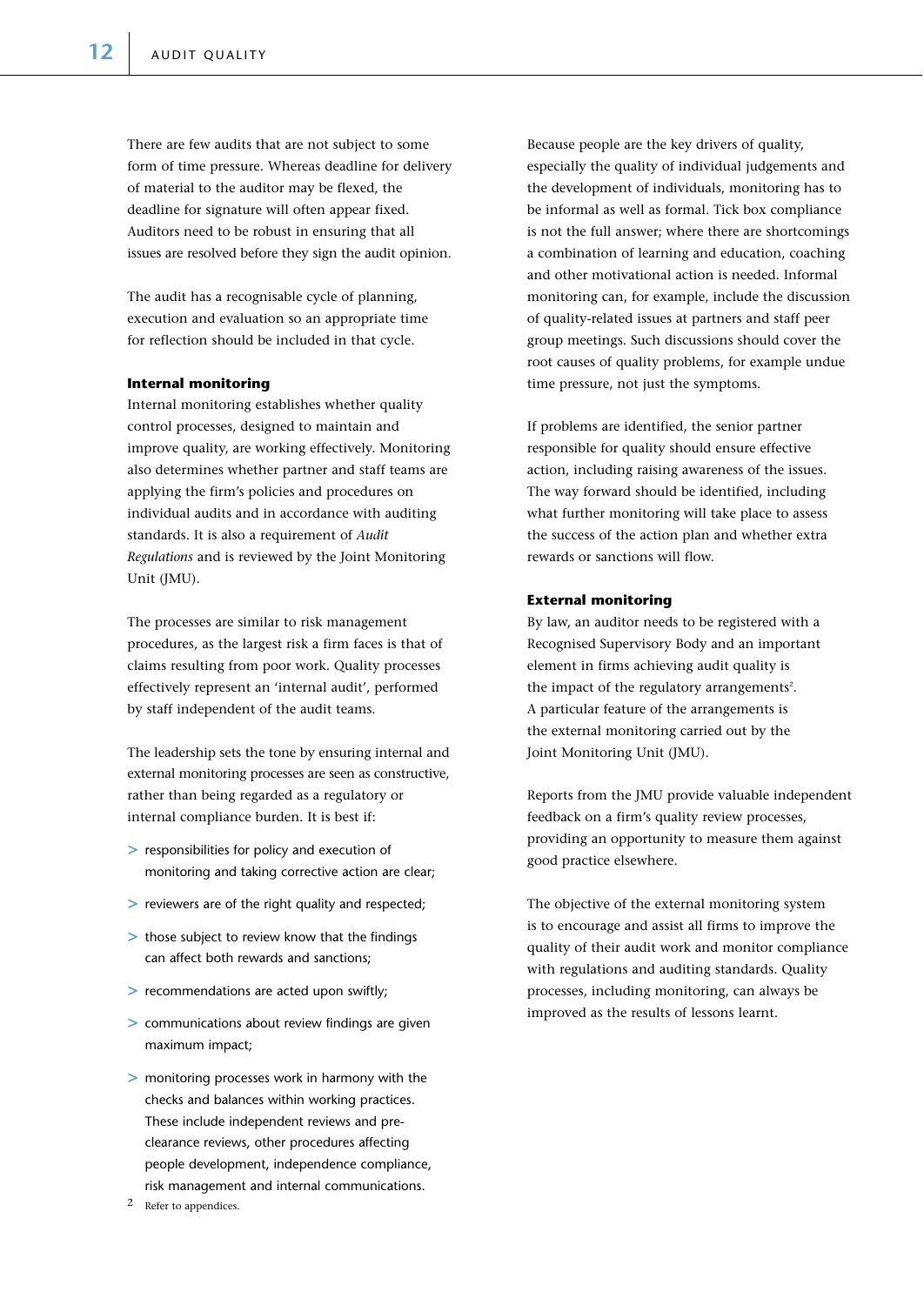# **Leadership**

# **Overview**

Whatever the size of firm and however it defines audit quality, this will only be achieved if its importance is central to the strategy and objectives of the firm's leadership and it is translated into practical actions.

Audit quality is a collective responsibility but the tone has to be set from the top and people have to be accountable. The key aspects of good leadership covered by this chapter are as follows:

- **>** setting the strategies and objectives;
- **>** recognising the commonality of commercial and professional approaches;
- **>** ensuring the organisation will deliver the required quality;
- **>** setting the right tone at the top;
- **>** ensuring quality is consistently communicated.

The following sections explore the role of the senior partner responsible for setting policy and others involved in leadership and identify some of the challenges they face.

# **Strategy and objectives**

Audit quality should be the keystone of the firm's strategy, whatever its size. Firms and individuals that aspire to be professional should never compromise on quality because it is important to every firm's reputation and success. The principles of the Auditors' Code should be embedded in the firm's processes and constantly underpin decisions. When the leadership is setting the firm's strategy and objectives, quality should be recognised. It should be central to the strategy so that it is built-in rather than being an add-on. The leadership's attitude to audit quality will be critical in all cases. Decisions taken by the leadership on issues such as recruitment, rewards, people development, client assessment policies and audit fees will affect the firm's capability to deliver quality over time.

The firm's overall strategy should align personal and business objectives of partners, staff and business units with the need for audit quality. Consultation with fellow partners and staff should ensure that there is a consensus on the firm's approach to audit quality, and that this permeates throughout. This means that the objectives and strategy are agreed and understood and that everyone is working to common overall objectives of which quality is an intrinsic part.

# **Illustration**

A high level set of objectives for a firm might comprise:

- **>** being recognised as a market leader for quality service in chosen practice areas;
- **>** investing in processes that improve quality of service;
- **>** rewarding people for quality work;
- **>** leading the debate on business and professional

Each member of staff should set personal objectives to reflect these firm-wide objectives. Achievement of these detailed objectives should be managed and monitored; without this the high level objectives are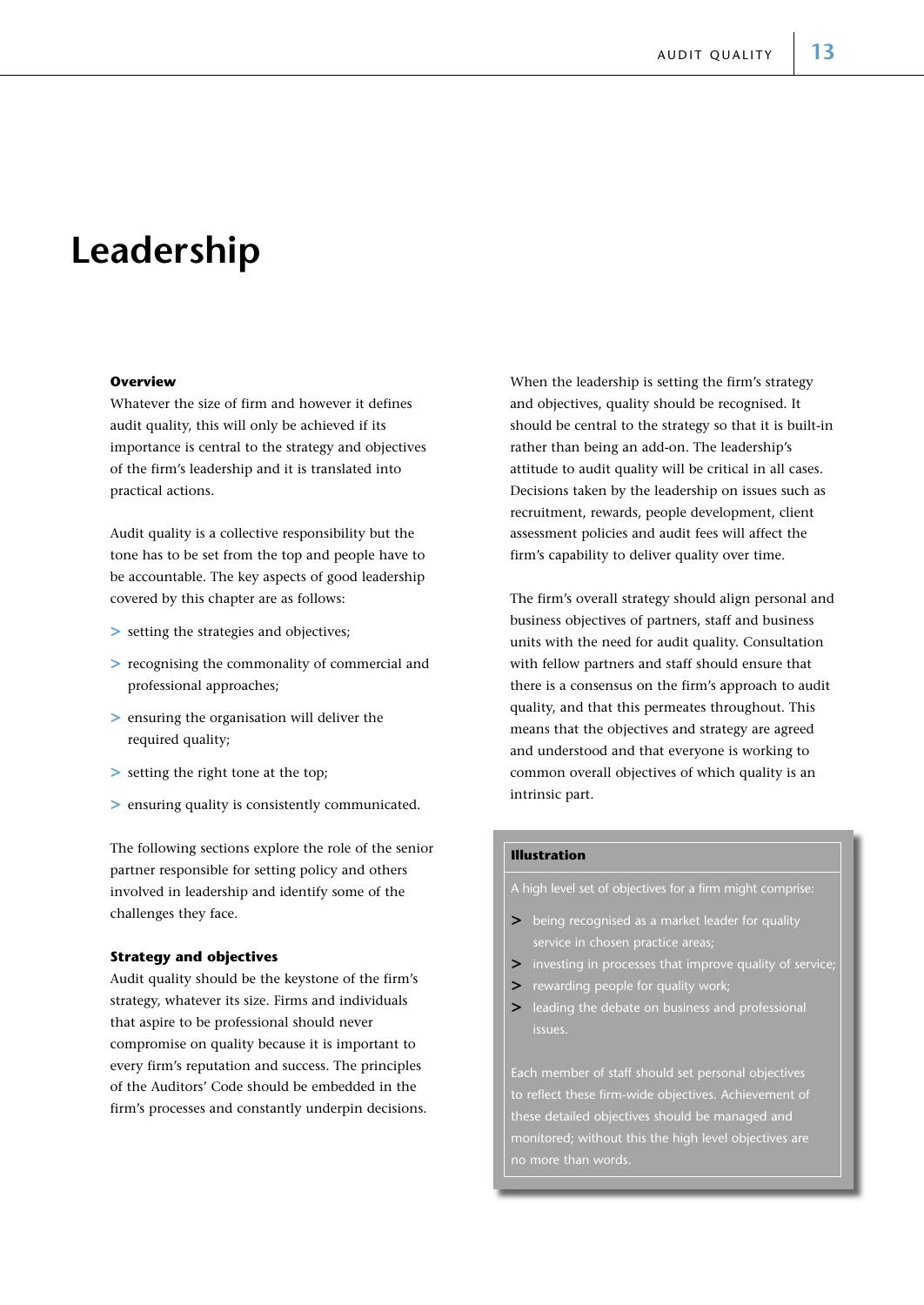Firms should regularly review their strategy and objectives in the light of their changing circumstances. As the inputs to quality are just as important as the outputs, the availability of the inputs needs to be taken into account. The *Guide to Professional Ethics* issued by the ICAEW emphasises the importance of competence in the acceptance or continuance of work. For example, a firm may decide that it wants to develop a particular business sector. But if people of sufficient quality or expertise are not available in this sector then the strategy may need to be revised.

# **Commonality of commercial and professional approaches**

Private sector auditing has to be a commercial proposition. The viability of firms is dependent on maintaining margins (and if possible increasing them), either by increasing audit fees (either through billing more chargeable hours or better prices) or reducing costs, or a mix of these measures. But the leadership has to ensure that margins are not increased at the expense of quality.

Market conditions over the last few years have caused firms of all sizes to manage operations more efficiently, and to examine the risks and rewards of dealing with particular types of audit client. Firms have also considered their methods for delivering audit services and monitoring staff efficiency. To deliver a quality professional service, firms seek to recruit, develop and retain the right professional staff and invest in technology, knowledge management and other support systems. Investing in people and systems for delivering more efficient audits is both costly and time-consuming. This could create pressures to compromise an investment in order to maintain margins in the short-term.

The leadership will recognise that this is not a compromise that should be made. Quite apart from the potential dissatisfaction of clients if poor quality services are delivered, a firm will know that its ability to perform audits will be removed by the regulator if it does not deliver audit quality. This could damage its reputation and viability.

The leadership needs to be sufficiently experienced to understand where there may be threats to audit quality, either through pressure from client management or internal efficiency targets. The leadership needs to know what action needs to be taken and when. Pressures from client management can put the firm in an economically weaker position in the short-term, because if the firm stands up for its view and qualifies an audit report, it may lose the audit fee. It will certainly lose the fee if the firm resigns as auditor.

In short, quality costs money, but failure to invest in quality will cost more in the long-term.

While some may view a loss of fees as a failure, the leadership should have the individual and collective wisdom to take the long-term view and support the tough decision being taken. In a busy firm decisions like these are taken frequently. The leadership needs to be satisfied that the firm has processes for identifying these threats and for responding to them. In most firms one person cannot take all such decisions, so structures and delegated responsibilities become important, such as channels for consultation in certain circumstances.

#### **Organisation**

The way in which the firm is organised and the roles and responsibilities of key staff will need to be considered to ensure that there is a successful execution of a strategy driven by quality.

Auditing standards recognise the importance of good leadership in achieving quality. For example, *SAS240 (Revised)* require that firms establish an appropriate structure including the appointment of a senior partner with responsibility for setting the quality control policy and procedures and, preferably, another senior partner to monitor the quality of work performed. While splitting the role is feasible in a larger firm, it may not be practical for a smaller firm and is impossible for a sole practitioner. Clearly the policies and procedures adopted by a firm will vary depending on its size. Smaller practitioners need to find less complex and practical solutions that achieve the same objective, such as a judicious use of consultants without abdicating responsibility.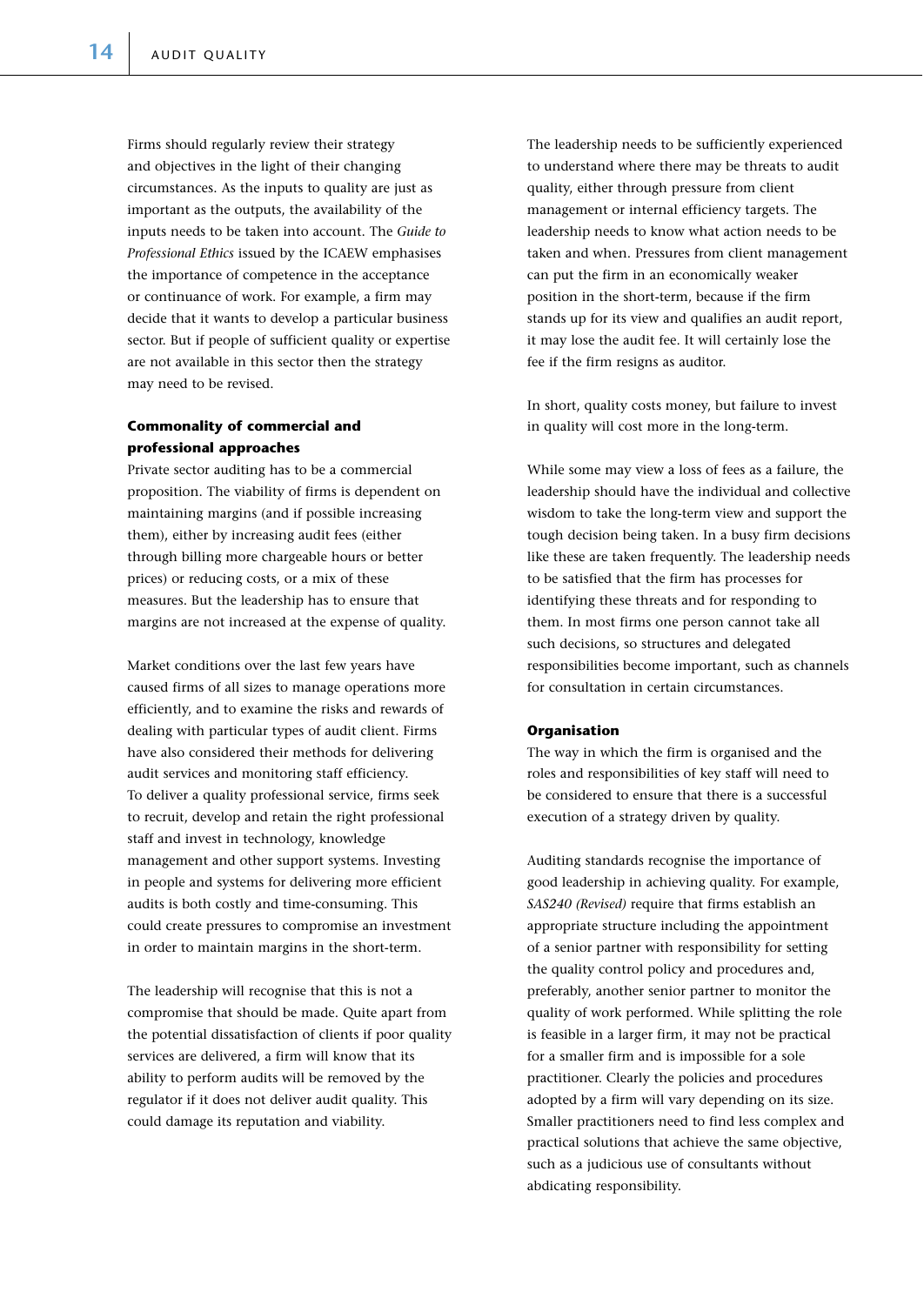To be effective, the two named senior partners need to understand and have direct influence over the policies and procedures that drive quality (such as employing the right people, the right training and the right ethical values). Both need significant front-line audit experience in a variety of situations to understand the pressures on auditors and how they can best be handled, to be a good judge of character and to be aware of the risks of quality not being achieved, both to individuals and to the firm. They will need to be articulate, visible, principled, respected and pro-active. They should consult, be prepared to take advice, and be able to work well with whatever team of people is responsible for different aspects of quality. The senior partners will be accountable internally and externally, for example to the Audit Registration Committee (ARC) of the ICAEW. The ARC will expect these partners to explain how the firm ensures quality, address any concerns expressed and implement any recommendations made.

The larger the firm the more likely it is that there will be a formal leadership or management structure and more individuals will have quality-related responsibilities. For example, in a larger firm:

- **>** the practice leader is responsible for all key decisions affecting the practice;
- **>** an experienced audit partner known for his technical knowledge and respected for his application of quality standards in practice leads the technical, quality and risk functions;
- **>** a compliance partner is responsible for the dayto-day compliance matters for the firm's audit registration;
- **>** a partner is responsible for managing the firm's day-to-day risk management;
- **>** specialist partners will run different aspects of the technical and quality review function.

In a smaller firm some or all of these roles will be combined.

# **Illustration**

A large firm debated internally who would be the right person to fill the role of senior partner for the purposes of SAS240 (Revised). Although there was a senior partner in charge of the firm's technical, risk and quality review functions with the title 'Head of Quality', it was decided that the practice leader should be designated the 'Head of Quality' was accountable to the practice leader and achievement of quality was an essential element of leading the audit practice. All key decisions or referred to the practice leader – the buck stopped with him. He would continue to delegate certain

A smaller firm had formed a technical group of The same partner also had responsibility for training and standard it was decided to nominate this partner as the senior quality partner to be responsible for the firm's quality policy and implementation.

In larger firms structures need to encourage and strengthen the professional judgements of staff. Firms can be organised by, for example, industry or other specialist sectors, by physical location or by partner-led teams. As partners will have different skills and roles within a firm, the leadership has to ensure that it is clear who is responsible for audit quality.

If there is pressure on partners or if the firm is complex and diverse, it is important to ensure a clear line of responsibility from the top down through unit management to each audit partner and his staff, as well as accountability upwards.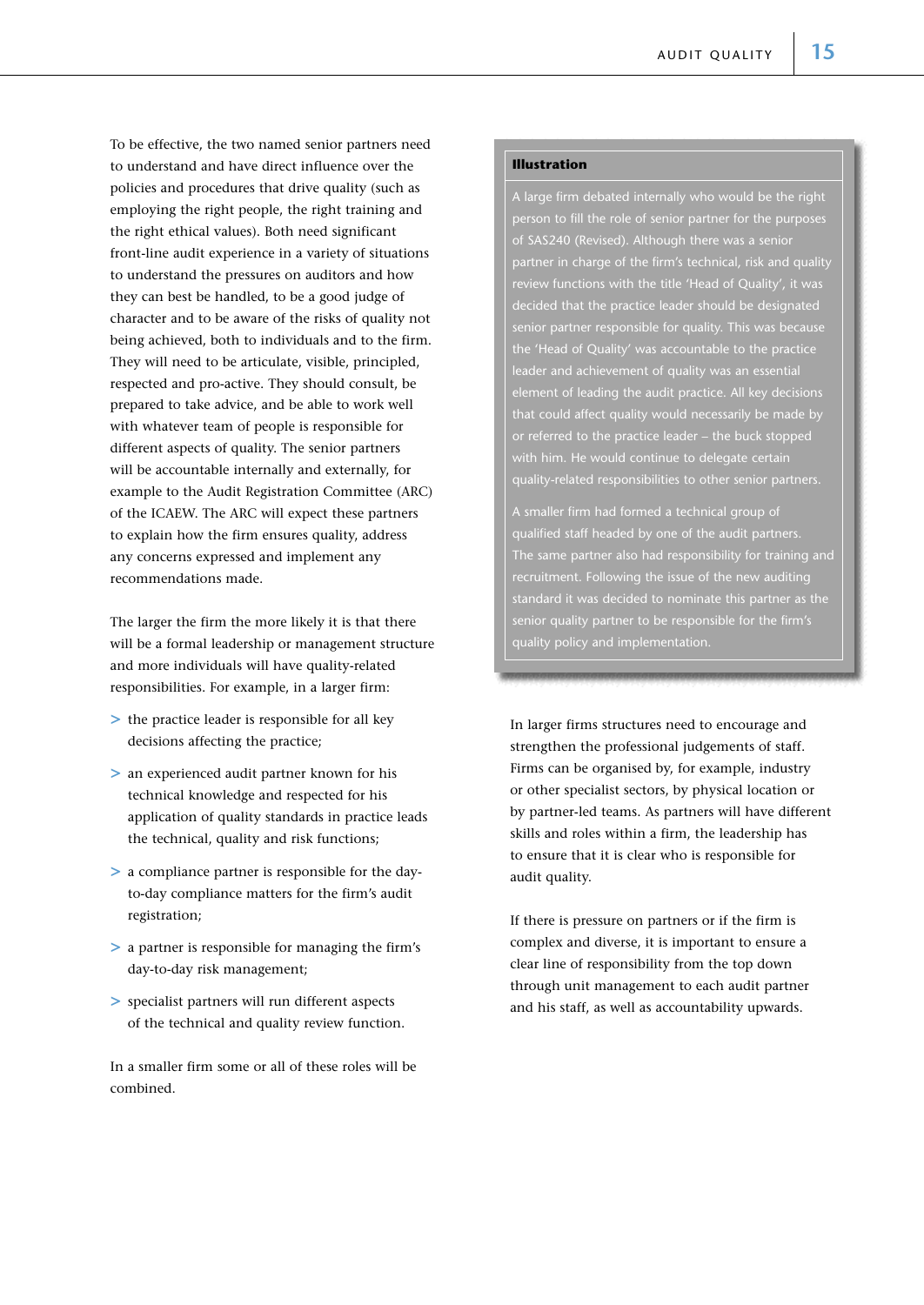#### **Good practice**

**A large firm is divided into industry-specific units in London and more general units outside London. Each unit has a local leader and a number of other partners who are providing a range of audit and related services. Each industry group has a leader focusing on how the partners active in the sector help develop the firm's industry expertise and practice development.** 

**Audit quality within each unit is the formal responsibility of the local leader, assisted by a partner in each unit with a risk management and technical quality role. Audit partners, the individuals who are responsible for the quality of judgements made and the conclusion reached on individual engagements, are accountable to the local leader who in turn will report to the senior partner. Industry specialists have specific responsibility for the quality of their own work.**

#### **Setting the right tone from the top**

The leadership and all those involved in practice management needs to set the right tone and put in place checks and balances to facilitate and monitor quality. It is the responsibility of the leadership to set the values that it wants the practice to follow, to communicate them and reinforce them at every opportunity. Audit quality depends heavily on the professional values and attitudes of staff at all levels and particularly those leading the firm.

The behaviour of audit partners and managers is particularly important. The partnership culture should encourage a collegiate, consultative approach. Although one audit partner has responsibility for the judgements supporting an audit opinion, the collective knowledge and experience of the partners can support him, provided that wisdom is sought at the right time. Consultation is a powerful force for getting the right answer when facing difficult issues.

Firms need to promote the core ethical values required by the ICAEW and may wish to supplement them with their own quality values in order to help develop a consistent culture. Firms of all sizes may obtain benefit from using key events to emphasise and review professional values, such

as an event to discuss the results of the JMU visit or the yearly staff appraisals.

#### **Good practice**

**A firm identifies core values of** *"excellence, teamwork and leadership"***; these are supported by** *"integrity, responsibility, consultation and innovation"***. All training events contain reminders and include stories of success and pitfalls (and how to avoid them), whether based on experience outside or inside the firm. In addition, the firm conducts an annual internal quality control review that includes interviews with a range of staff to assess local culture, strengths and weaknesses.**

# **The role of communications**

A consistent quality culture is more likely to develop if there is consistent communication of key messages. Two-way communication is a fundamental element in the leadership's approach to implementing strategy. Communications need to be clear, relevant, targeted, timely and sustained and their effectiveness needs to be monitored. Face-to-face communications are best, although alternative media can also be useful until there is comprehensive evidence that the message has got through.

Communications on audit quality should reinforce:

- **>** the leadership's views on audit quality and how it is to be achieved;
- **>** risk and quality-related policies and processes;
- **>** measurement processes, including rewards for quality and sanctions for poor quality;
- **>** key new training messages and periodic reminders on how to achieve quality – practical rather than theoretical.

#### **Good practices**

**The senior partner explains to all audit partners that in order to improve quality the firm is investing in more training and attendance is obligatory. To set an example, the senior partner attends himself. Audit partners are expected to coach their staff and lead internal change programmes, so if the audit partners do not attend the training by a certain date their authority to sign audit reports will be removed.** 

*continued*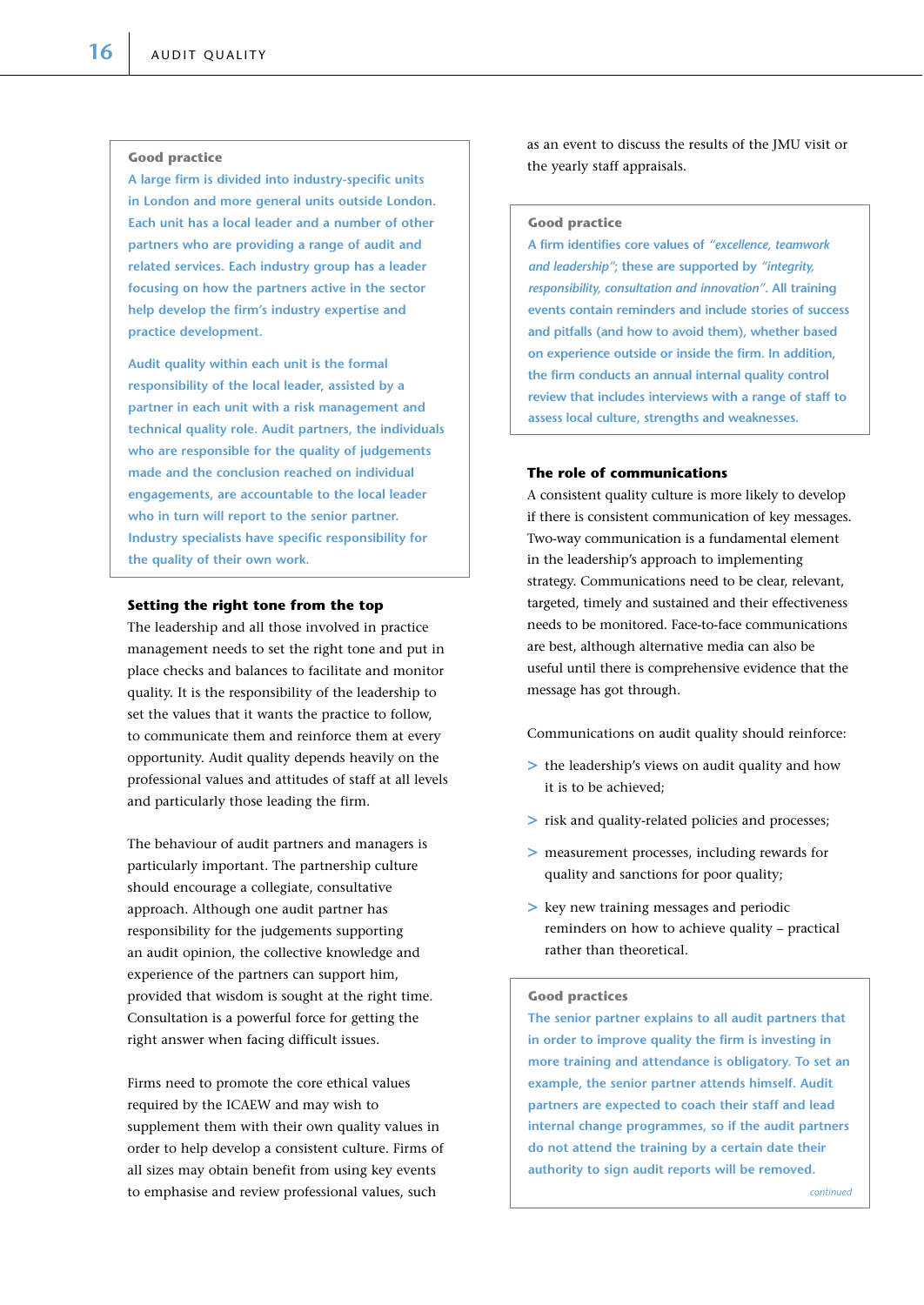**The senior partner informs audit partners in advance of the annual quality control review that audits not meeting the required standard will trigger a review of the partner's other audit work. This could adversely affect the partner's evaluation.**

#### **Challenges**

Reputation builds over a long period of time but can be destroyed relatively quickly.

Many firms have developed risk management expertise. Letting standards fall or non-compliance with regulations are risks to audit quality. Consequences would include adverse publicity, disruption caused by investigating and responding to complaints, time involved in dealing with clients and third parties, the costs of settling claims and any attendant litigation. In extreme cases, actual or perceived audit failure can have severe consequences for partners and staff, even if they are not directly involved, as well as for the firm.

The senior partner needs to understand and be satisfied with the process followed by those setting the objectives and strategy, and the way in which policies and decisions are communicated down through the firm. His responsibility includes identifying what can prevent the firm achieving its objectives and putting in place controls to assess and minimise the risks. Change in the factors that shape the objectives and strategy will also need to be kept under review.

Change presents both opportunities and risks. There are incentives for firms to improve their quality in that, over time, they can achieve recognition in the marketplace. But there are also many threats to quality from, for example, allowing standards to slip when a new practice area is developed or reducing time spent training and developing people when time pressure is high or costs are rising too fast.

All firms face challenges to their quality standards: it is a measure of the firm and its people and whether those challenges are identified and reacted to in the right way. It helps if the leadership, and the senior partner in particular, have considered the following questions, and those at the end of the

subsequent chapters, and adopted clear policies and processes that address the risks:

- **> How well are the** *Auditors' Code* **and the** *Guide to Professional Ethics* **understood by all staff?**
- **> Does the firm, and the audit practice in particular, have clear values and how can the leadership be satisfied that they are applied properly?**
- **> Is quality embedded in the culture of the firm, is it consistent and is it satisfactory? If not, what needs to be done about it?**
- **> What part does practice leadership play in developing and maintaining the desired culture?**
- **> If the practice leader is not the conscience of the firm, is it the senior partner? If not, who is it who ultimately decides on the most difficult client decisions?**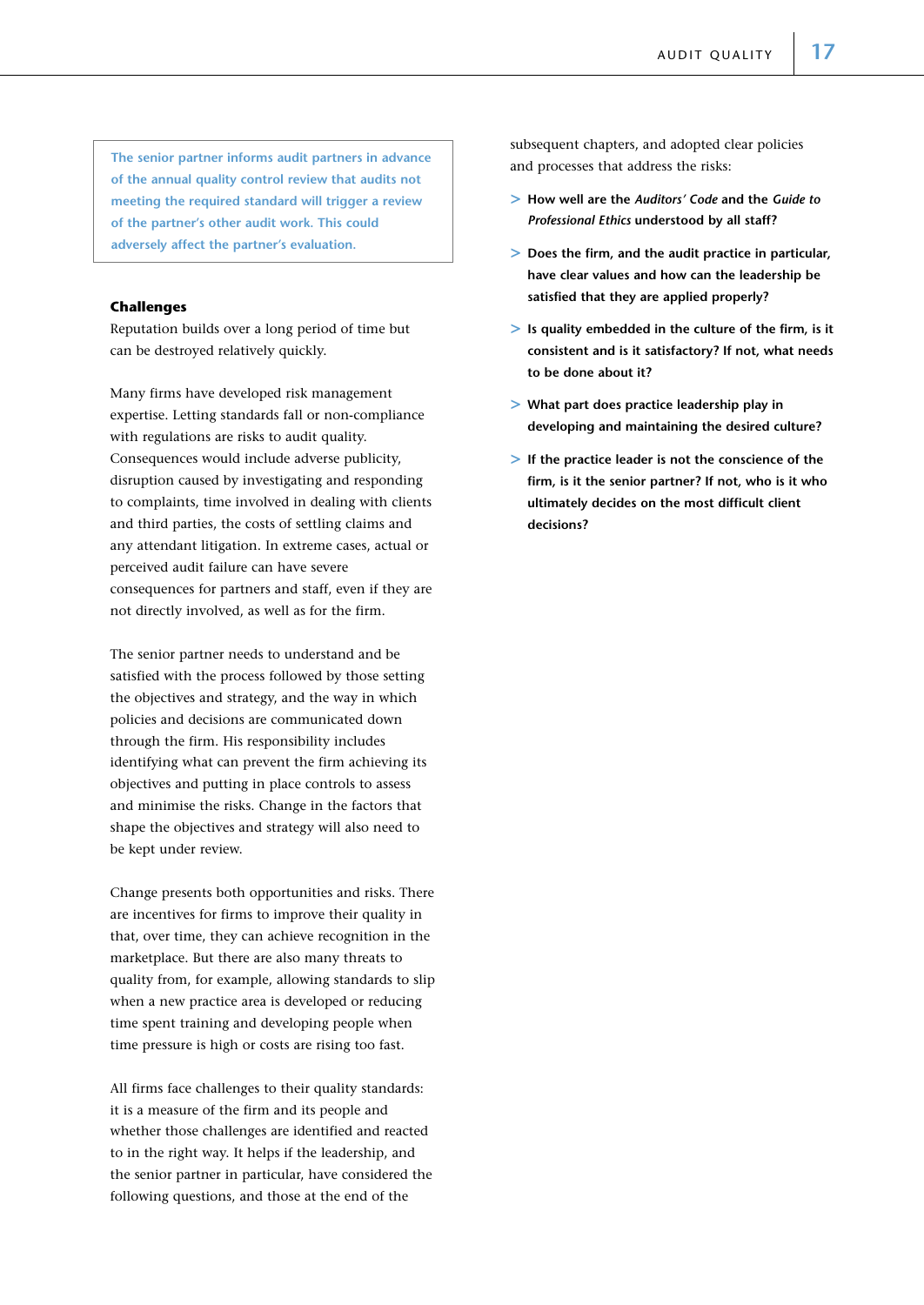# **People**

#### **Overview**

Audits are performed by people, so audit quality depends on their quality. Some may claim that it is a cliché to say that people are an organisation's greatest asset but it is certainly true for an audit firm. This chapter addresses the key personal qualities specific to the people who perform the audit.

In order to meet the fundamental principles of the *Auditors' code*, in particular competence, integrity, objectivity and rigour, firms need to ensure that audit partners and staff:

- **>** are intelligent and discerning;
- **>** genuinely believe in the public interest purpose of audit;
- **>** are curious and enquiring by nature with strong inter-personal skills;
- **>** have sufficient strength of character to be robust in challenging or confrontational situations;
- **>** have up-to-date technical knowledge and understanding of their clients' business;
- **>** are able to use this technical knowledge and business understanding to make sound judgements about the matters reported in the financial statements and to communicate them clearly;

**>** are motivated, both personally and by their working environment, to deliver quality efficiently and to the best of their abilities.



Nowadays, a significant number of audits are performed by audit teams. These team comprise staff with varying levels of experience who work together to gather the audit evidence needed by the audit partner to form the judgements that underpin the audit opinion. In larger firms, audit teams may also include specialists in certain areas.

Staff need to have the ability to make sound judgements that are objective, ethical and apply relevant knowledge to specific situations. It is essential to have the ability to understand and assess the reliability of information obtained from client management and to have the backbone, both individually and collectively as a firm, to disagree both privately, and if necessary publicly, with client management.

#### **Personal characteristics of quality**

The quality of a firm's people and their performance depends on their competence and their motivation. People may be well motivated with a desire to do the right things, but if they are not competent they will not achieve good results. On the other hand, even highly skilled and knowledgeable people will not achieve quality unless they are determined to do so.

Competence depends on an innate aptitude for particular types of task and on what has been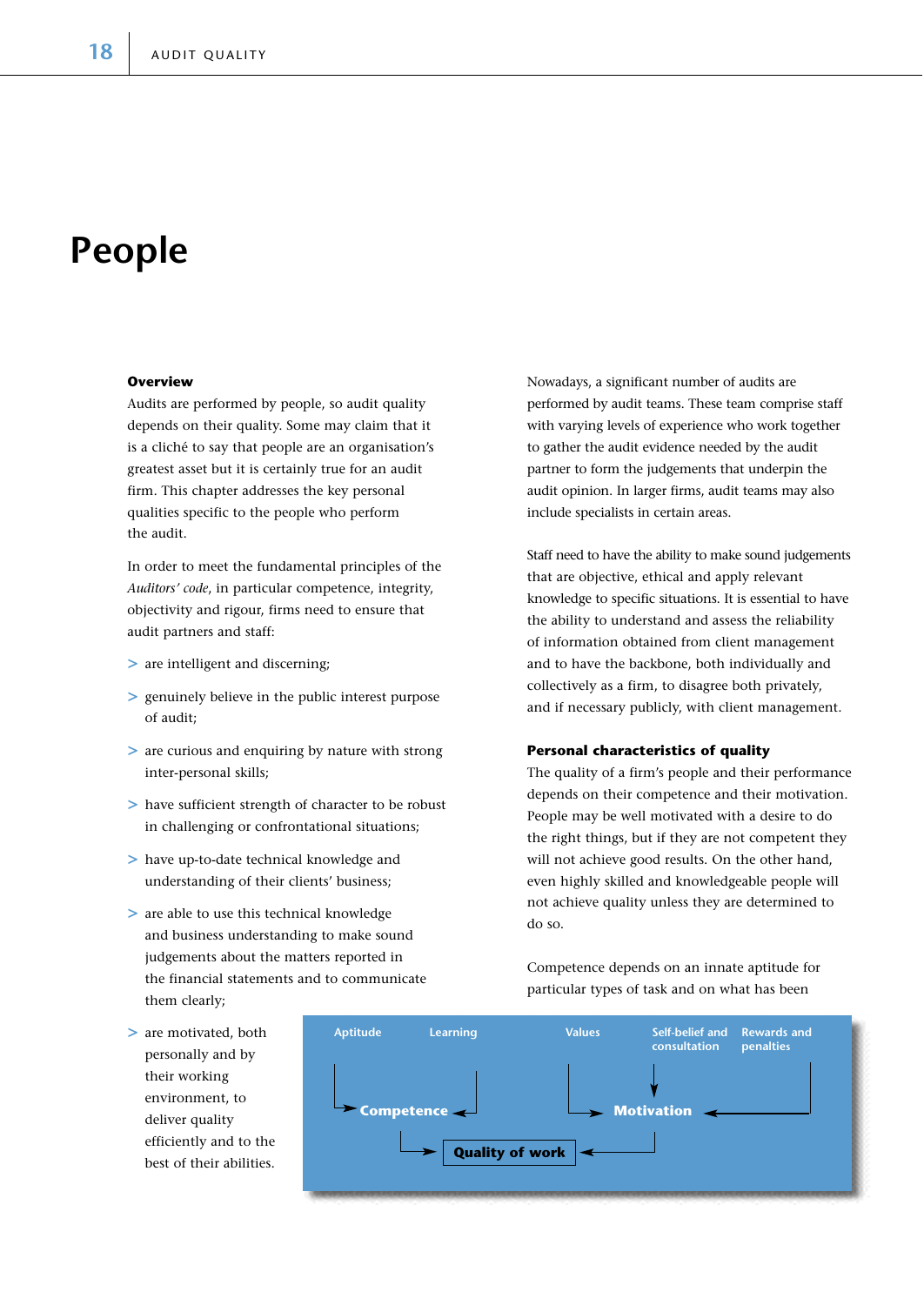learned from experience and training. Motivation factors broadly fall into three groups: values, selfbelief and consultation, and rewards and penalties.

### **Competence**

The ICAEW regulates those who have the authority to sign audit reports as registered auditors of the ICAEW. The *Audit Regulations* contain the key concept of the responsible individual, someone not necessarily a partner, who is responsible for audit work and who can sign an audit report in the firm's name.

The firm itself may also choose to restrict who can perform audits in relation to specific industries or types of clients. Firms may wish to introduce internal licensing arrangements, including training and/or experience requirements, before an individual can work on the audit of specific entities. These may cover specialised and complex products or services such as banking or insurance.

#### **Good practice**

**In one medium-sized firm all audit partners apply to the technical department annually for a licence if they wish to work on specific audits. They demonstrate their competence and provide details of their Continuing Professional Development (CPD) together with a list of their relevant clients in the area. The technical department takes account of the results of ongoing quality control reviews and assesses the information in awarding the relevant licences.**

**A list is kept of all audit clients, their audit partners and other partners involved, according to category. The list is kept up-to-date and is reviewed on a regular basis to ensure that only the partners with the relevant licences are leading particular audits.**

#### **Aptitude**

Auditors need to make sound judgements, often under pressure and often in grey areas where there is significant uncertainty as to the eventual outcome and no clear-cut answer set out in standards, guidance or even precedent. The ability to do this comes partly from experience, partly from knowledge, partly from internal consultation and personal aptitude.

Aptitude for auditors is made up of a number of qualities:

- **>** integrity: the strength of character to do the right thing, especially under pressure;
- **>** objectivity: the ability to express an independent opinion;
- **>** scepticism: an auditor should not accept information or explanations unquestioningly, but should seek evidence to corroborate them.

Aptitude needs to be assessed at the recruitment stage. For more experienced people this can be done by seeking references and by understanding their past experience. For new graduates or school-leavers this can be done by asking for evidence of having to make difficult decisions or by finding out how they react under pressure.

A firm needs to recruit the right people if it is to achieve audit quality. The more clearly the roles in the firm and the expectations of progress are defined, the easier it is to design recruitment and development processes to satisfy long-term needs. The recruitment process should identify those people who will fulfil the proposed role and also those who will in the future be able to take on other more senior roles.

#### **Good practice**

**One firm has defined the following roles (among others) within audits:**

**The audit partner – The person responsible for the performance of the audit in accordance with legal and professional requirements and the firm's own requirements.**

**Planner/reviewer – The person responsible for planning the audit and reviewing the work to ensure it has been carried out in accordance with the plan.**

**Producer – The person responsible for carrying out the work in accordance with the plan. There will often be several producers involved in an engagement.**

**Sometimes an individual may fulfil more than one role. For example, on smaller engagements the audit partner might also act as the planner/reviewer.**

*continued*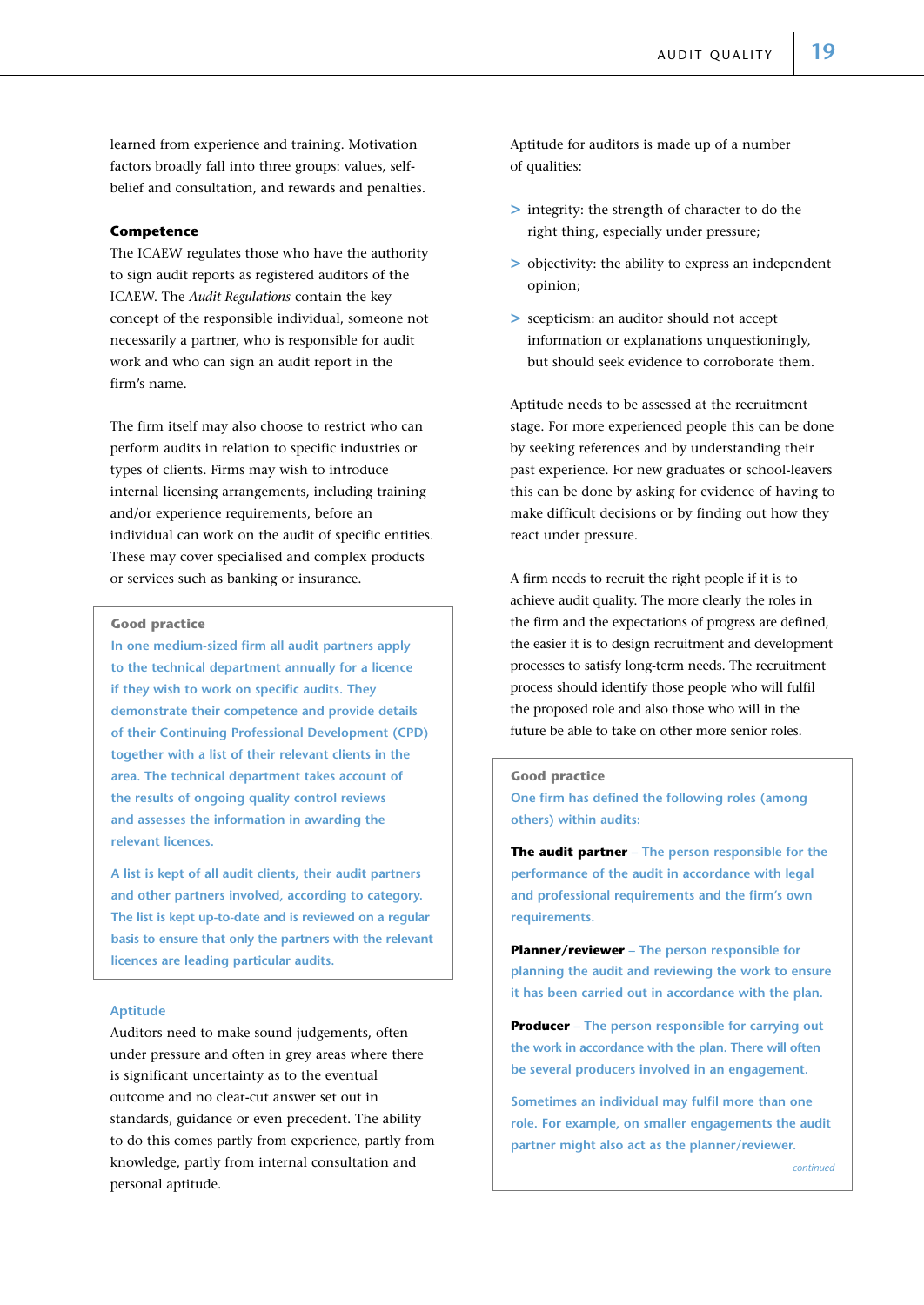**The competencies required for each role are predetermined including the ability to demonstrate such competencies. For example, a producer may be required to carry out all work, and make all decisions, with regard to the business context in which the company operates. One method of displaying competence in this area is by demonstrating an understanding of generally accepted business practices. Competencies will clearly be developed over time, so this is further broken down according to the stage of progression of the individual. For example, in a medium-sized firm, competencies at various stages might be described as follows:**

**After 6 months in the firm – able to explain general business processes, dynamics and relationships.**

**After 18 months in the firm – able to demonstrate an understanding of business processes, dynamics and relationships as applied in three business sectors.**

**After 30 months in the firm – able to demonstrate an understanding of business processes, dynamics and relationships as applied in five different business sectors.** 

# **Learning**

#### *Induction*

Having recruited people with the right aptitude, their learning and development should start as soon as they join the firm. This involves a form of induction process.

#### **Good practice**

**In a smaller firm where the recruit is to be closely supervised on a day-to-day basis by a single person, induction may involve a preliminary discussion focusing on practical matters such as the firm's working methods, administration procedures, and so on.**

**In a larger firm where the recruit will work in different teams and report to a variety of people, induction may comprise formal sessions covering:**

- **> the firm's overall ethos;**
- **> the firm's structure and reporting lines;**
- **> the firm's audit approach, systems and software;** *continued*
- **> the firm's approach to, and tools for, knowledge sharing;**
- **> who to contact for help, information, advice or whistle-blowing;**
- **> administrative procedures and systems.**

Different types of induction will be relevant for experienced or more senior recruits compared to those who are less experienced. Recruiting people with relevant knowledge avoids the need for intensive induction training. It often makes sense to bring in a significant number of relatively inexperienced people with a view to training them under close supervision so that they soon become effective on simple tasks and rapidly develop broader expertise.

Simple, written reference material is valuable at an early stage. This cannot contain all the answers itself, but can point the recruit to where to find them.

#### *Monitoring and assessing performance*

All firms have processes (formal or informal) for monitoring and assessing people's performance. The best method of monitoring performance is through 'on-the-job' coaching. All staff benefit from learning from more experienced people. Less experienced staff are able to ask questions about the context of their work, have complex problems explained to them clearly and benefit from observing a role model in the workplace. Feedback given to staff there and then is much more effective than that given sometime after the event when it may be taken out of context.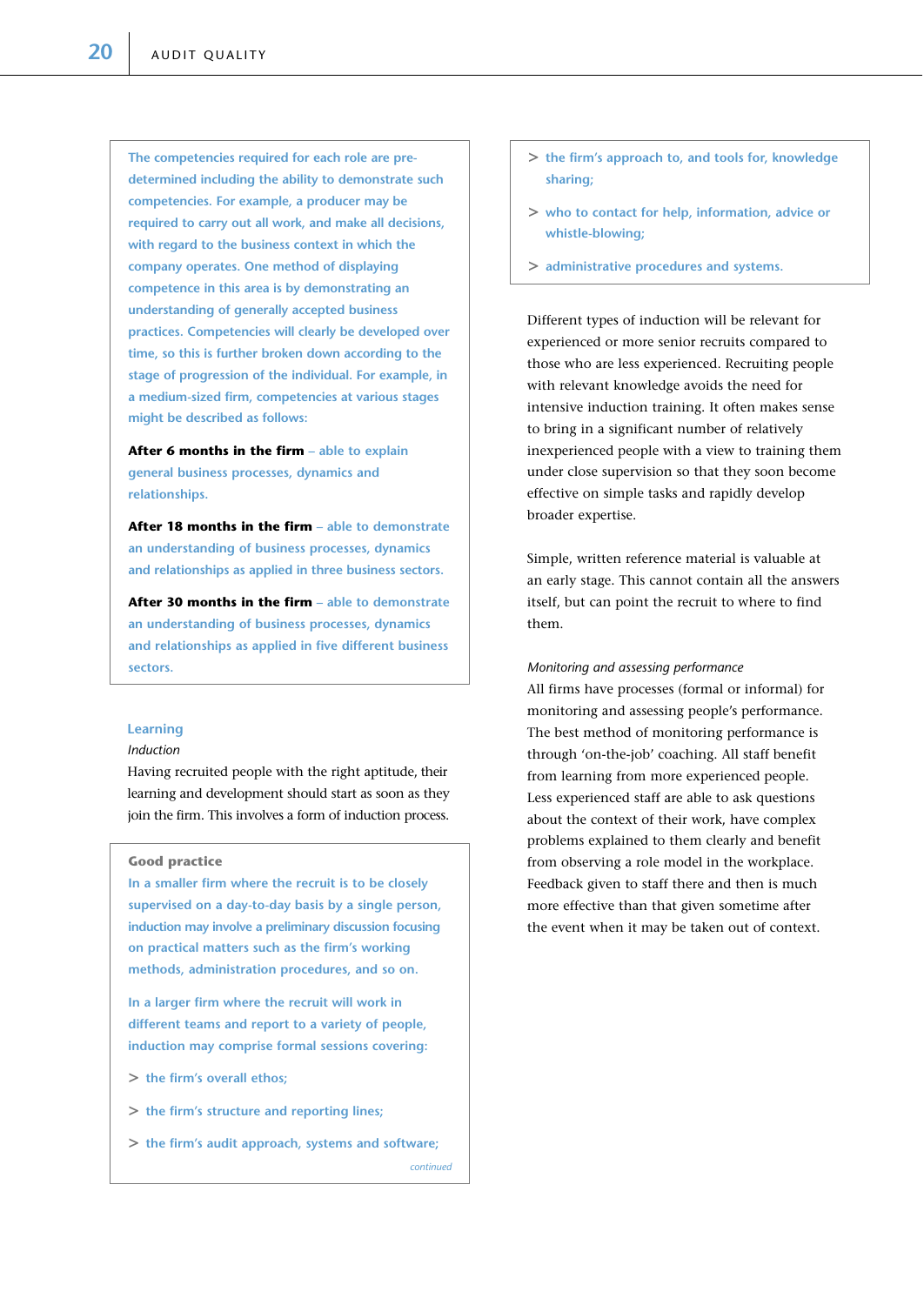It is important that the assessment criteria are aligned with the firm's overall values. No amount of exhortation to "Do the right thing" through written guidance or training will ultimately achieve quality unless criteria for assessment are aligned. Techniques for assessment that may be used include:

- **>** dealing with issues as soon as they arise, not a long time later. This way they do not become out of proportion;
- **>** making criticism constructive and pointing to the possible consequences. Try to point out what

| Type of work undertaken                                                                                                                                                                                                                                                                                                                  | Monitoring                                                                                                                                                                                                                                    |
|------------------------------------------------------------------------------------------------------------------------------------------------------------------------------------------------------------------------------------------------------------------------------------------------------------------------------------------|-----------------------------------------------------------------------------------------------------------------------------------------------------------------------------------------------------------------------------------------------|
| The number and size of engagements in<br>which each individual is involved is assessed.<br>An annual discussion is held between the<br>monitoring partner and the audit partner, to<br>consider their audit portfolio and the overall<br>risk profile and ability of the individual to<br>deliver appropriate quality on that portfolio. | Firms are required to perform quality control<br>reviews. These may take place either during<br>or after the audit. In all cases the firm may<br>take action on other audits performed by an<br>individual where a weak result is identified. |
| Self-assessment                                                                                                                                                                                                                                                                                                                          |                                                                                                                                                                                                                                               |

The individual assesses his own ability and may be required to self-certify an annual return of competence. The self-assessment should be based on feedback received from individual assignments and superiors responsible for 'on-the-job' coaching.

| Training undertaken                                                                                                                                                                                                                                                                                                           | <b>Testing</b>                                                                                                                                                                                                                                                                                                                           |
|-------------------------------------------------------------------------------------------------------------------------------------------------------------------------------------------------------------------------------------------------------------------------------------------------------------------------------|------------------------------------------------------------------------------------------------------------------------------------------------------------------------------------------------------------------------------------------------------------------------------------------------------------------------------------------|
| Regular and ongoing training is important in<br>a changing environment. Technical training<br>should be mandatory and action is taken for<br>those not undertaking training. This may<br>result in removal of responsible individual<br>status or mandatory second partner review<br>of audits performed by such individuals. | Where appropriate, testing techniques may<br>be used in learning programmes to facilitate<br>the learning process. In the United States this<br>model is extended to the extent that CPD is<br>only recognised if the attendee passes a test<br>at the end of the course. However, an exam-<br>style test may not always be appropriate. |

When an appraiser finds shortcomings, he needs to communicate clearly to the staff member not only the shortcoming but also the possible effect this could have on audit quality and the fact that similar failures should be avoided in future. This process should not be adversarial but reviewers should not avoid the issue through a reluctance to engage in constructive criticism. Leaving people with the impression that they are performing satisfactorily when that is not the case will likely inhibit improvement. Some possible solutions include:

**>** developing a culture of trust, in which people understand that criticism or negative feedback is not intended to score points or injure, but to help. Make criticisms privately and face-to-face, not just in writing as written comments can be stark and cannot carry the nuances that a discussion can. Discussion also gives the person being assessed the opportunity to respond;

people should have done, not just what they should not have done and ask the reviewee to assess his own performance against the relevant criterion. People will accept criticism better if they believe that the appraiser will help them solve the perceived problem.

Providing development feedback to senior members of the audit team can be different to that of audit staff. There are a number of sources of feedback available to partners:

- **>** 360° feedback with input from peers and junior staff;
- **>** feedback from independent partners;
- **>** outputs from quality control reviews;
- **>** feedback from the firm's technical department.

Where feedback has been given, objectives should be set to respond to the feedback. This provides an opportunity to revisit the issues later and see whether behaviour has changed. It also further rewards the person who has made an effort to better himself if he is able to demonstrate the results of that effort and take credit for it.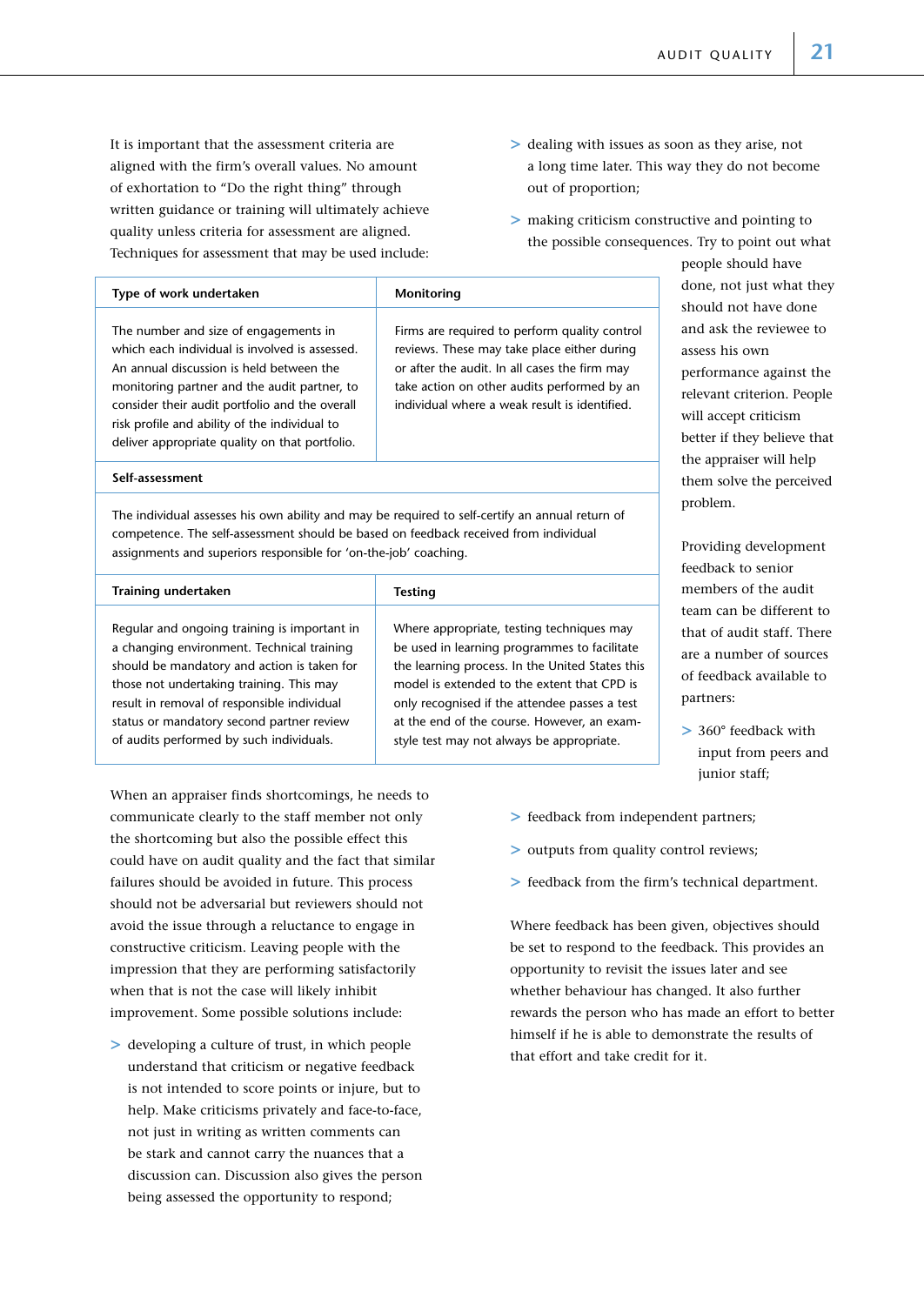#### *Training or learning?*

The process by which people gain new awareness, understanding and skills can be thought of in two ways:

**>** as 'training': the firm decides what training people will receive and then supplies it, for example, all staff need regular (at least annual) technical updates.



development targets.

**>** as 'learning': people are

in charge of their own learning and development, agreeing with their line managers what will help them and obtaining it from appropriate sources including formal training provided by the firm.

Firms and staff will likely derive most benefit from a balance of mandatory training supplemented by a tailored learning programme to meet further personal development needs.

#### **Illustration**

The firm periodically reviews the need for update training and discusses proposals with the practice management team. A central team, working together with the audit managers, designs the training. Business and best people to lead training, which is generally conducted at unit level with appropriate central delivery and after three months in the practice so that review includes a review of whether additional training is required and what further behavioural changes or process improvements are needed.

If people are to share in the responsibility for their own learning, they should be given a clear idea of what is expected of them. This can be done through the firm's assessment process. The person can then participate in the decision as to how he is to gain

#### *Timing*

It is easy to say that training and learning should happen at the right time. In practice, the logistics can be difficult. Possible answers to this are to:

the knowledge and skills he needs. It also provides a basis for subsequent review of the learning's effectiveness in helping the person meet his

- **>** use learning methods such as self-study packs and on-line training material which can be used at any time;
- **>** plan people's courses so that they fit with practical experience;
- **>** provide each course several times during the year. This may not provide a perfect fit but will be better than a single event.

#### *Learning methods*

The methods available include on-the-job experience, mentoring and coaching, classroom training, self-study, computer-based training and secondment. Firms should consider which method will serve best to equip each person with the knowledge and skills he needs to play his part.

The most enduring form of learning is that which comes from practical experience that is appropriately directed, supervised and reviewed. This requires that audit staff be subjected to a variety of situations that will give them the opportunity to learn new skills from role models which, through feedback, corrects or reinforces what they have learned. Good practice should promote a coaching process that is constructive, demonstrating an underlying trust of those coached but asking key questions about important aspects of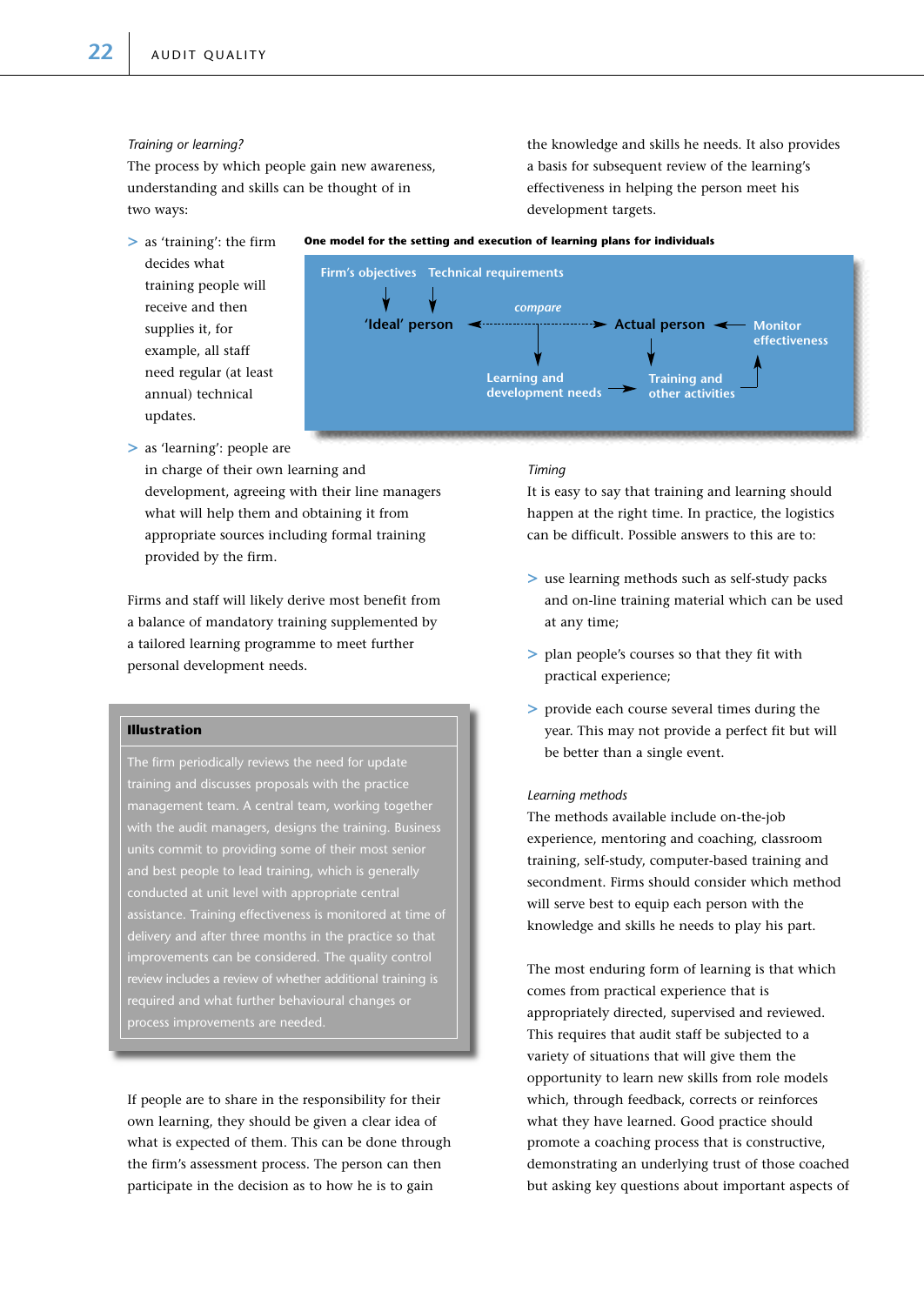work performed. This is to ensure that they have properly met the objectives set and understand the relevance of their work to the audit as a whole.

New experiences develop skills and technical knowledge, as well as challenge existing beliefs. They help people develop a more balanced view that assists in making independent judgements. Secondments can be very beneficial in this respect and can take various forms, including performing a similar role in another office or transferring to another discipline, for example tax or corporate finance, or even experience from outside the firm. It is important that the return process is managed smoothly and effectively. This involves setting objectives for the individual before the secondment and identifying what has been learned afterwards.

#### *Training follow-up*

To ensure that training actually improves the quality of a person's work, the matters learned should be reinforced through experience. As well as the 'just in time' principle, many firms follow up after a suitable interval with a check on how the person has applied the knowledge and skills gained and whether any remaining or consequential learning needs or development opportunities emerge.

One important factor in achieving the right quality of work is that people should receive consistent messages from different sources about what is expected of them. Those preparing training material should reflect the leadership's view on contentious issues, otherwise behaviours developed through training courses may be negated when staff return to normal work. Therefore it is important that the leadership forms a view on contentious issues and clearly communicates that view to those preparing training material in advance of its presentation.

### **Motivation**

The personal desire and drive to arrive at an appropriate opinion on a set of financial statements are the most important aspects of motivation to deliver a quality audit. This behaviour is supported by the firm's values, by the leadership consistently demonstrating these values, and by rewarding appropriate behaviour.

# **Values**

#### *Personal values*

To deliver consistently appropriate, quality opinions, auditors need to be independent of the company and management. Independence is as much a state of mind derived from personal values as it is a fact. The firm's leadership, rules, regulations, codes of conduct and culture create the right conditions for the auditor to exercise these values and demonstrate independence.

It is important, therefore, for firms to recruit people with the appropriate personal values in the first place and ensure that training, learning and on-thejob coaching reinforce these values consistently.

#### *Firm's values*

The establishment and communication by a firm of a clear set of values to its people is important to audit quality. To ensure that people do not get confused by mixed messages, a firm should set out its core values clearly and unambiguously. This statement should then be used to communicate them to its people regularly, in a variety of ways and in a range of different contexts.

# **Good practice**

**A firm:**

- **> sets out its core values covering all disciplines, not just audit;**
- **> ensures that any subsidiary statement of aims (for example, for specialist departments) fully reflects the core values;**
- **> includes tests of people's personal values in recruitment processes for new staff and in vetting processes for new audit partners;**
- **> ensures that guidance emphasises relevant values when dealing with technical or procedural matters, to give them a sense of purpose and context;**
- **> uses the firm's values in periodic performance reviews as part of the quality criteria against which people are judged;**
- **> ensures that when partners and senior managers are speaking at internal events, they emphasise these core values;**
- **> refers to the firm's values in external material (this creates an expectation which partners and staff must then live up to).**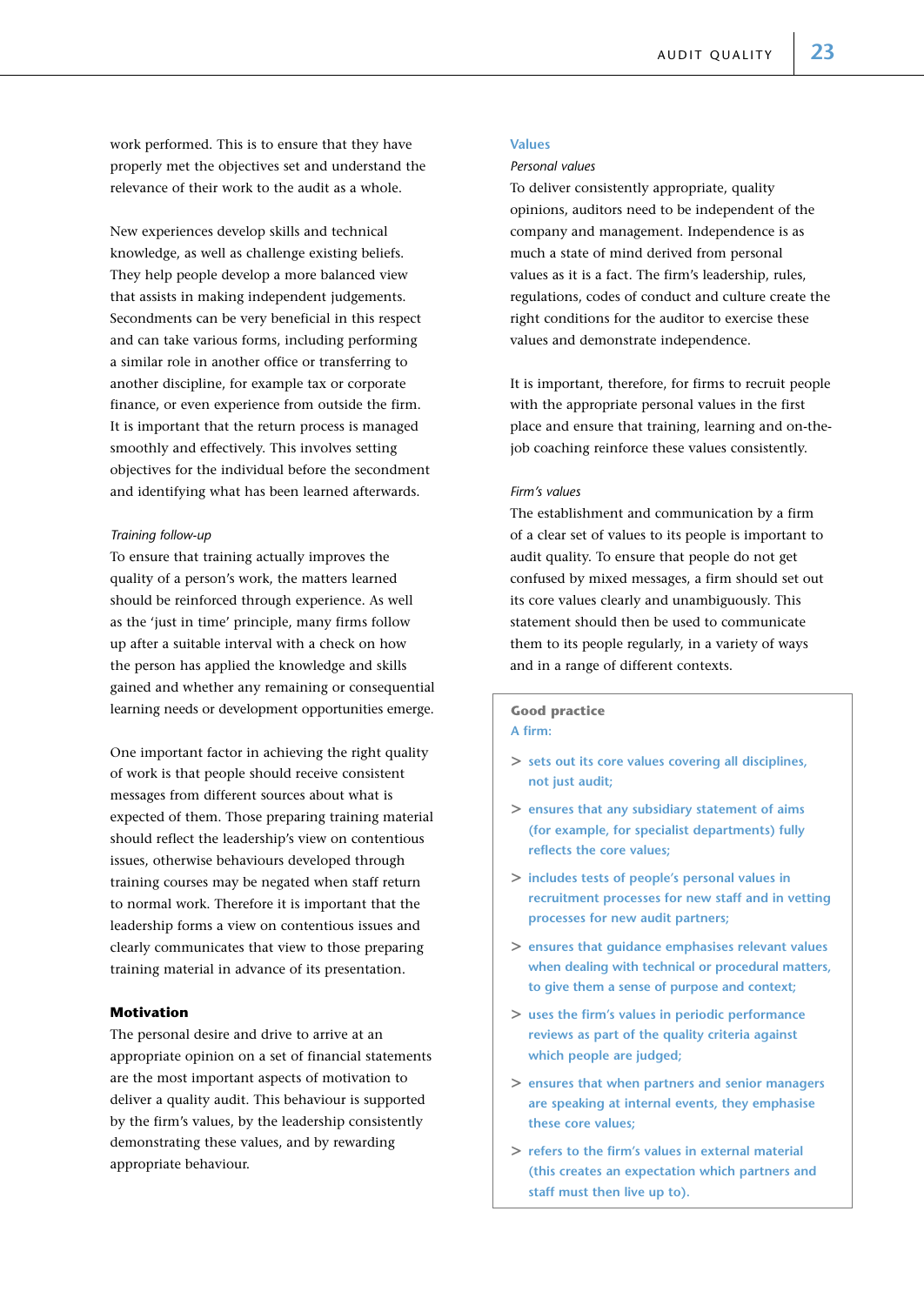#### **Self-belief and consultation**

Leadership needs to foster consultation and individual self-belief.

Auditors have to make difficult decisions, potentially under pressure from client management. Consultation may be formalised in certain circumstances such as the requirement for a second partner review and the requirement to consult technical experts. However, the motivation and ability of an audit partner to walk down the corridor and ask another colleague for his viewpoint should not be underestimated.

Nevertheless, each audit partner needs significant self-belief in order to form his own judgements. To support individual self-belief, leadership should manage the need for people to follow the leadership line, whilst still fostering and encouraging a sceptical and questioning approach.

Consultation in practice is explored in more detail in the Working Practices chapter.

#### **Rewards and penalties**

Auditing can be complex and needs to attract and retain the best people to ensure that quality audits are delivered. All firms need a framework to, recruit, measure, monitor and reward the best people. People will do things for which they are rewarded and will stop doing things for which they are penalised. In some circumstances, they will stop doing things for which they are not rewarded.

To attract and retain the best people it is usually necessary to pay at least a competitive salary as well as offer an interesting and rewarding working environment. Many people are driven as much by non-monetary factors such as professional pride, 'a need to get it right', a feeling of serving the public interest, a need to deliver quality service to the client, and a need to act in the interests of the collective firm. Firms need to identify what it is that each person values and tie rewards to the behaviours the firm desires, and if practicable take into account what will best motivate the individual.

Being recognised for doing a good job motivates many people. Firms can use this by making it known when someone has done a particularly good piece of work or has made a good decision. Career advancement should favour those who display the right motivation and competence.

People also tend to deliver what is measured. Knowing that a particular aspect of performance is being measured is a stimulus. Firms should therefore ensure that quality is measured. Measuring quality is subjective but seeking feedback from a range of people will ensure a consistent and balanced view.

#### **Good practice**

**A firm applies a balanced scorecard approach to unit performance, whereby performance targets and related action programmes are agreed with each unit and are aligned to the practice's strategy. A section of the scorecard addresses technical, risk and quality objectives and performance in relation to improvement programmes.** 

**Each month the unit self-assesses its performance. Others with relevant information, such as the quality monitoring function, also assess unit performance. Individual partners and managers identify their own objectives, aligned with those of their unit and the balanced scorecard approach; they self-assess their performance every six months and once again others with relevant information can add their comments.**

**Measures that can be used as indicators of staff quality include:**

- **> results of pre-clearance reviews of work and quality control reviews;**
- **> assessment programmes (not necessarily looking for the most satisfied client management, but for indicators of audit quality such as respect and a feeling that they were properly audited);**
- **> 360° feedback (looking for feedback from a number of sources).**

#### **Practical support**

All audit partners and staff have to keep themselves up to date on technical matters and be familiar with the firm's own procedures and current best practices. No matter how good learning activities are, partners and staff will still encounter situations in which they need technical and ethical support. Firms of different sizes provide this support in different ways.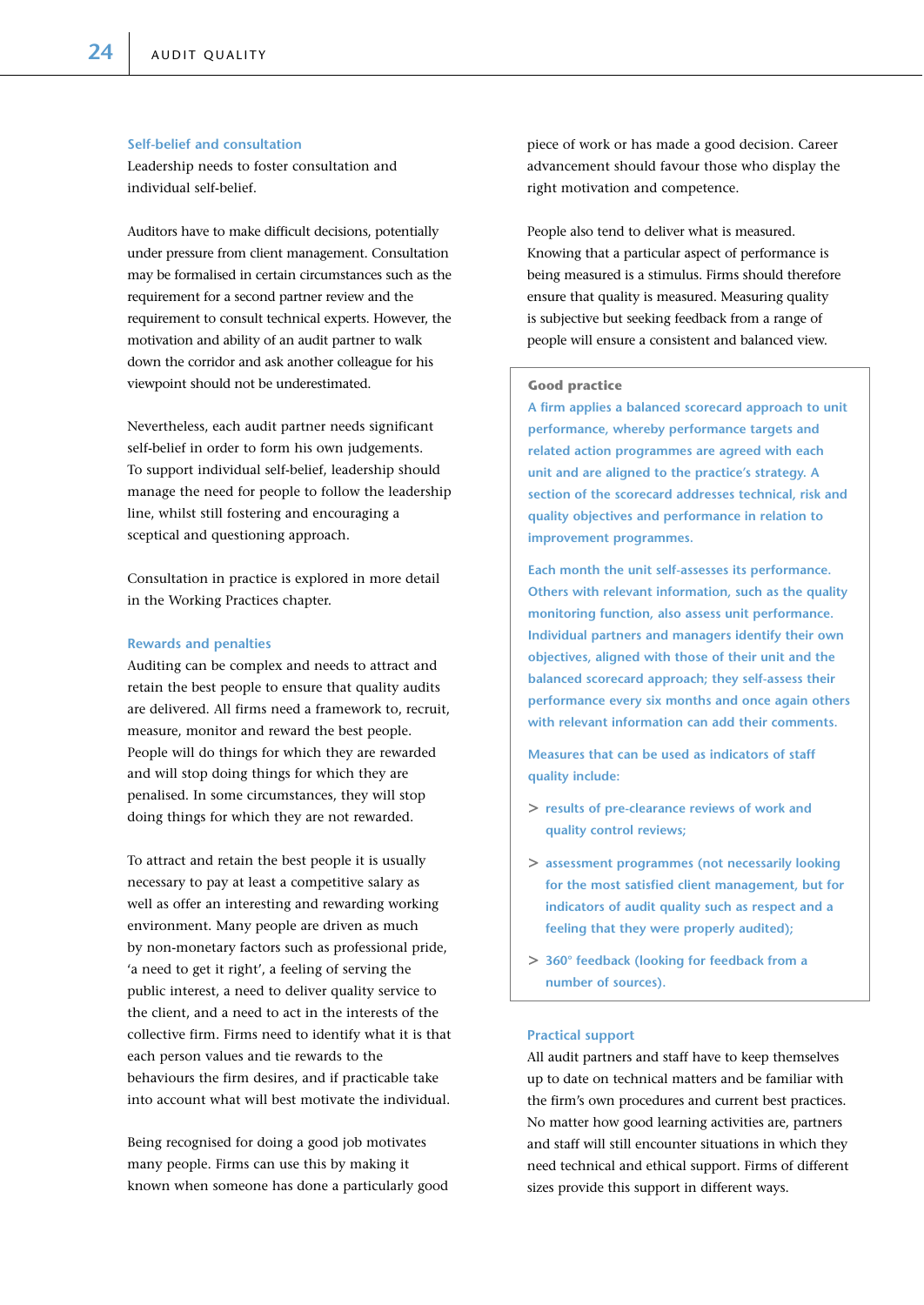The larger the firm, the more likely it is that there will be a central technical and risk management function. Sometimes, however, impersonal information sources will not suffice and people need to be able to discuss a problem.

Smaller firms may only need outside advice on technical and ethical matters. The Ethics Advisory Services Helpline gives ICAEW members free confidential advice on ethical issues. The advisers have several years' experience and can assist firms in applying the ethical framework principles to the circumstances that they encounter in their professional lives.

#### **Illustration**

A firm highlights a possible threat to objectivity and contacts the Ethics Advisory Services Helpline (see bibliography). One of its audit clients is involved in a joint venture with a wife of one of the firm's audit partners. The partner, who is not the audit partner responsible for either the audit client or the joint the joint venture and the joint venture is separate from the core business of the audit client. The firm also acts

#### *Advice given*

Firstly there are two clients, the audit client and the director as an individual. The joint venture is separate from the audit and the Best Practice Guidance implementing the EC Recommendation on auditor independence advises that the relationship with the audit partner's wife is a connection or auditor's independence.

The firm should take steps to establish the significance of the joint venture interest. If the venture is significant to the audit client or to the audit partner's wife, the threat will be greater. Possible safeguards, which are commensurate with the threat identified, should be introduced. These might include excluding the audit partner from the audit team, procedures to monitor how significant the joint venture is and the audit partner's wife becomes. Ultimately if the firm cannot preserve independence and the appearance of independence, it should decline the appointment.

#### **Challenges**

Every firm needs to recruit intelligent and discerning people and ensure that its people have the necessary tools and have structures in place to provide them with the technical knowledge and the ability to make sound judgements, in order to enable them to perform quality audits. At the same time the firm needs to provide an environment that nurtures and supports objectivity and integrity.

A firm should consider the following questions when assessing audit quality:

- **> Is the firm recruiting people with the right competencies and values to operate in the public interest?**
- **> Does the firm's culture encourage objectivity and consultation?**
- **> Is there a focus on learning, not just training?**
- **> Are people provided with the right experience opportunities throughout their careers?**
- **> Are good role models promoted and used actively for 'on the job' coaching?**
- **> Is learning linked to people's actual work?**
- **> Does the firm let people know what is expected of them?**
- **> Are people motivated to deliver quality?**
- **> What is seen as most important loss of reputation or the loss of a client?**
- **> Do people get consistent messages from all sources?**
- **> Is there monitoring and controlling of who can do what?**
- **> Does the firm strive to measure and reward quality?**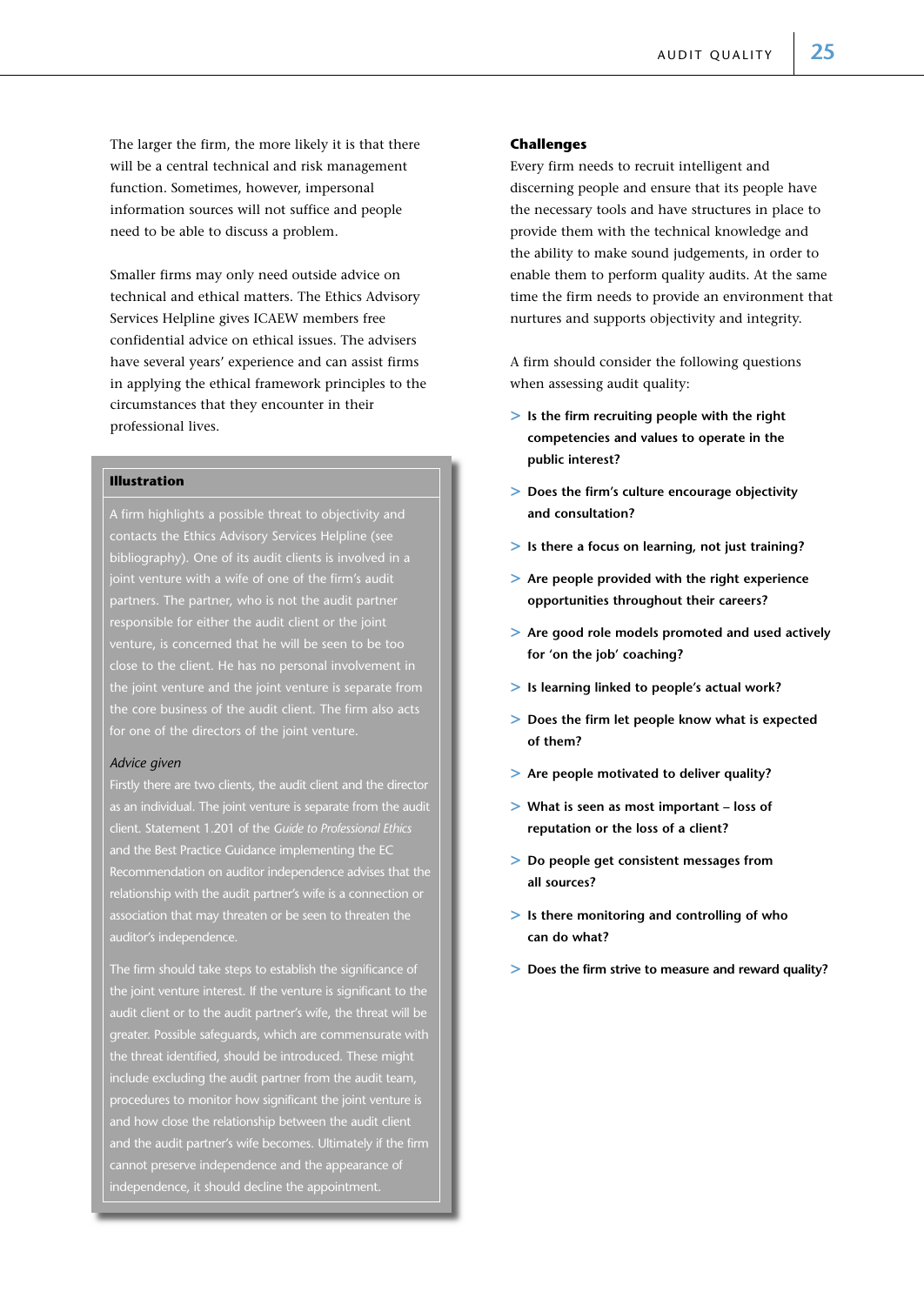# **Client relationships**

#### **Overview**

Firms manage relationships with their clients on two levels

- **>** by managing their overall client base by accepting and continuing to act only for those audit clients where they can deliver a quality service;
- **>** by managing their client relationships appropriately on a day-to-day basis so that an efficient audit is undertaken while achieving audit quality with an appropriate level of financial return.

### **Who is the client?**

Auditors act in the interests of the primary stakeholder, the shareholders, while having regard to the wider public interest. The identity of the primary stakeholder is determined by reference to statute, regulation or other requirement or agreement for an audit: in the case of companies, the primary stakeholder is the general body of shareholders.

For companies the board of directors will be a separate body to whom the shareholders have entrusted the management of the business. On a day-to-day basis the audit partner and his staff usually deal with the executive directors and senior and middle management. For owner-managed businesses, the distinction is less clear as the directors and shareholders are the same individuals.

When auditors talk about the "client", it is often shorthand for the directors and senior management. But auditors should always be conscious of their ultimate responsibility to shareholders while maintaining their relationship with management.

For listed companies at least, recognition of the dangers inherent in a situation where the responsibility for business decisions rests solely with the executive directors has led to significant developments in corporate governance. In particular, the audit committee, comprised of non-executives, with its oversight role is now seen as critical to ensuring that the interests of the shareholders are represented. Auditors have responded to these developments and communication with the audit committee has become an increasingly important part of effective client management so much so that the trend is for the auditors to regard the audit committee as their most important channel of communication about the audit. In the case of small or owner-managed businesses the relationship is likely to be much more direct and the auditors need to be aware of the interests of any shareholders who do not work in the business.

Whatever the specifics of the situation, the auditors' responsibility remains to the shareholders. Effective client management involves managing the auditor's relationships with management, both executive and non-executive, such that the auditor can perform an effective, independent audit and report his professional opinion to the shareholders. The auditor-management relationship needs to be close enough to enable the auditor to understand the business, but distant enough to permit the auditor to assess, objectively and sceptically, whether the information and evidence he is being presented with is reasonable and makes sense.

#### **Relationships with management**

An effective relationship with management is important.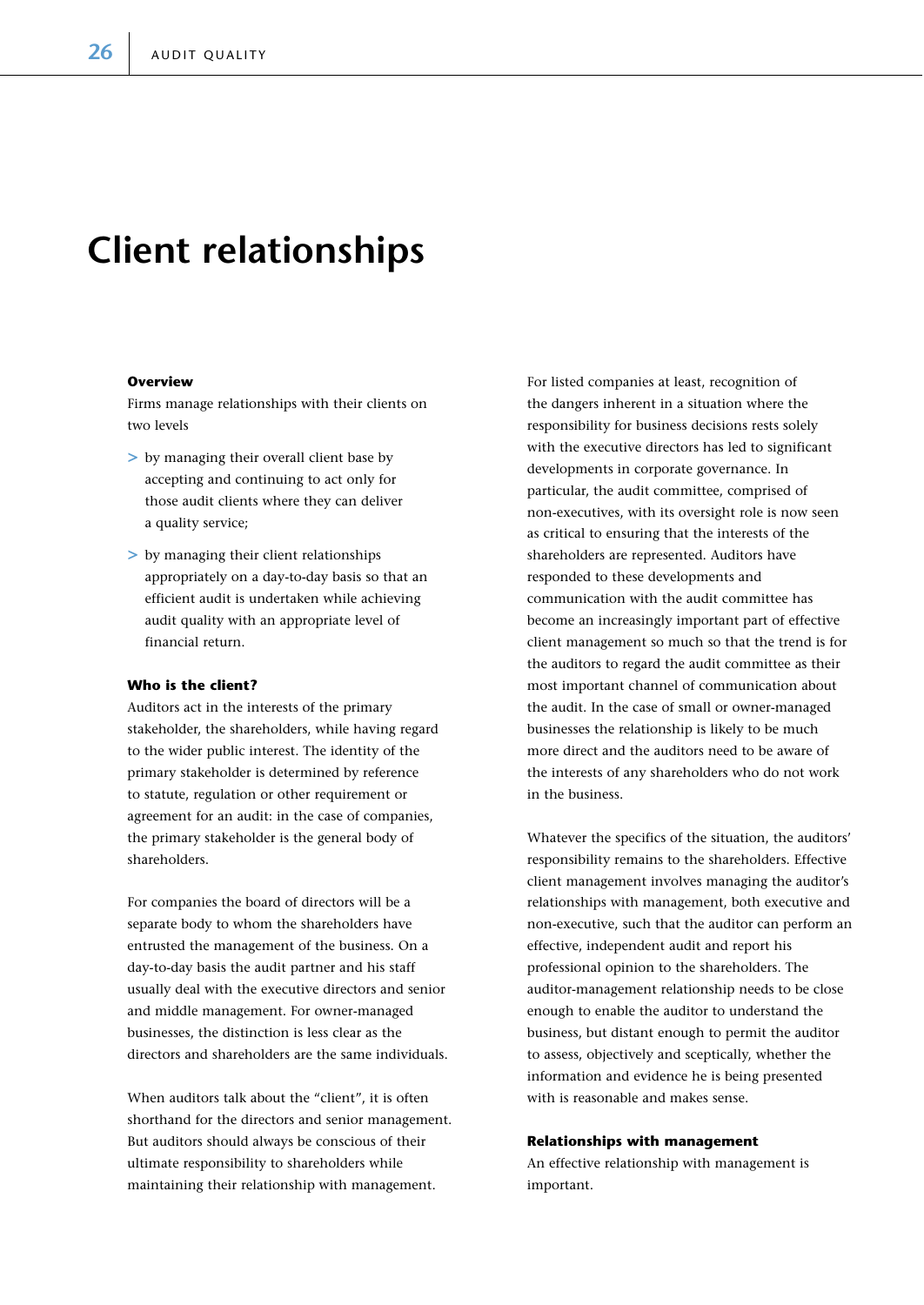Audit partners and staff need to be well informed about the company's business and the audit risks, by anticipating and responding to key issues, and by demonstrating a commitment to audit quality. They do this by forming a good working relationship with client management and, where applicable, the audit committee.

#### *So what makes an acceptable client?*

An acceptable client is one with whom the audit partner feels he can have an open and honest relationship, where there is mutual trust and respect. Good management sees significant value in the audit process and is prepared to seek advice in advance of deadlines, where he keeps the audit partner informed of business developments and is willing to pay appropriate fees for the work performed. Such a relationship is much more likely to result in a quality audit.

However, such a client does not exist in isolation. An acceptable client needs a good auditor – a technically competent audit partner with good experience and knowledge of the client's business supported by staff with an appropriate mix of skills. He needs to be prepared to convey difficult messages, respond to issues in an appropriate and timely manner, and bring issues to the client management's attention, and the audit committee, so that they can be dealt with before they lead to a crisis.

The audit partner needs to decide which of his higher risk clients can be made more acceptable by means of devoting more time and effort in order to achieve a good working relationship. For those clients where, for whatever reason, the auditor comes to the judgement that he is incapable of providing a quality audit, the firm should consider what steps can be taken to reduce this risk to an acceptable level, such as changing the audit partner or other members of the audit team, involving independent review partners or even resigning from the audit. Resignation, however, is not to be regarded as a soft option. Auditors need to face up to their responsibilities and deal with them in the most appropriate way. Nonetheless, it should be recognised that there are circumstances where the best solution is for another firm, who is better equipped to deal with the perceived risks, to act.

*How do auditors assess the risk?* 

Client assessment procedures help in identifying whether a client is an acceptable client for the firm. A history of lawsuits, unfavourable press reports, late financial statements, qualified audit reports, and frequent changes of auditor can all give some indication that a client is likely to be higher risk.

However, these do not tell the whole story. They do not demonstrate the individual relationships between a client's management and the auditors. In reality, it can often be difficult to tell if a client will be an acceptable client before the firm actually becomes the auditor. For this reason the auditors' evaluation of the client should continue beyond the acceptance stage and firms need to re-evaluate their clients. This is best done in respect of the following year shortly at the time of or shortly after completing the annual audit.

#### *Can clients ever change?*

Clients and client relationships always change, sometimes for the better, sometimes for the worse. Often these changes are precipitated either by a change in management or external factors.

#### **Illustration**

The auditor and XYZ PLC had had a good relationship conservative accounting policies and had floated. A couple of years later an expensive new product launch was unsuccessful, leading to profit warnings, emergency refinancing and a more aggressive interpretation of the management accounting policies. The relationship between the client and the firm became strained due to differences of opinion on significant issues and a perceived lack of openness by the client. Audit fees banks required the client to change its Chairman, Chief Executive Officer and Finance Director. The replacement directors agreed to the changes required by the auditors and the audit opinion was signed with a fundamental uncertainty paragraph. During this period the management had changed from conservative to aggressive and back again to conservative. The firm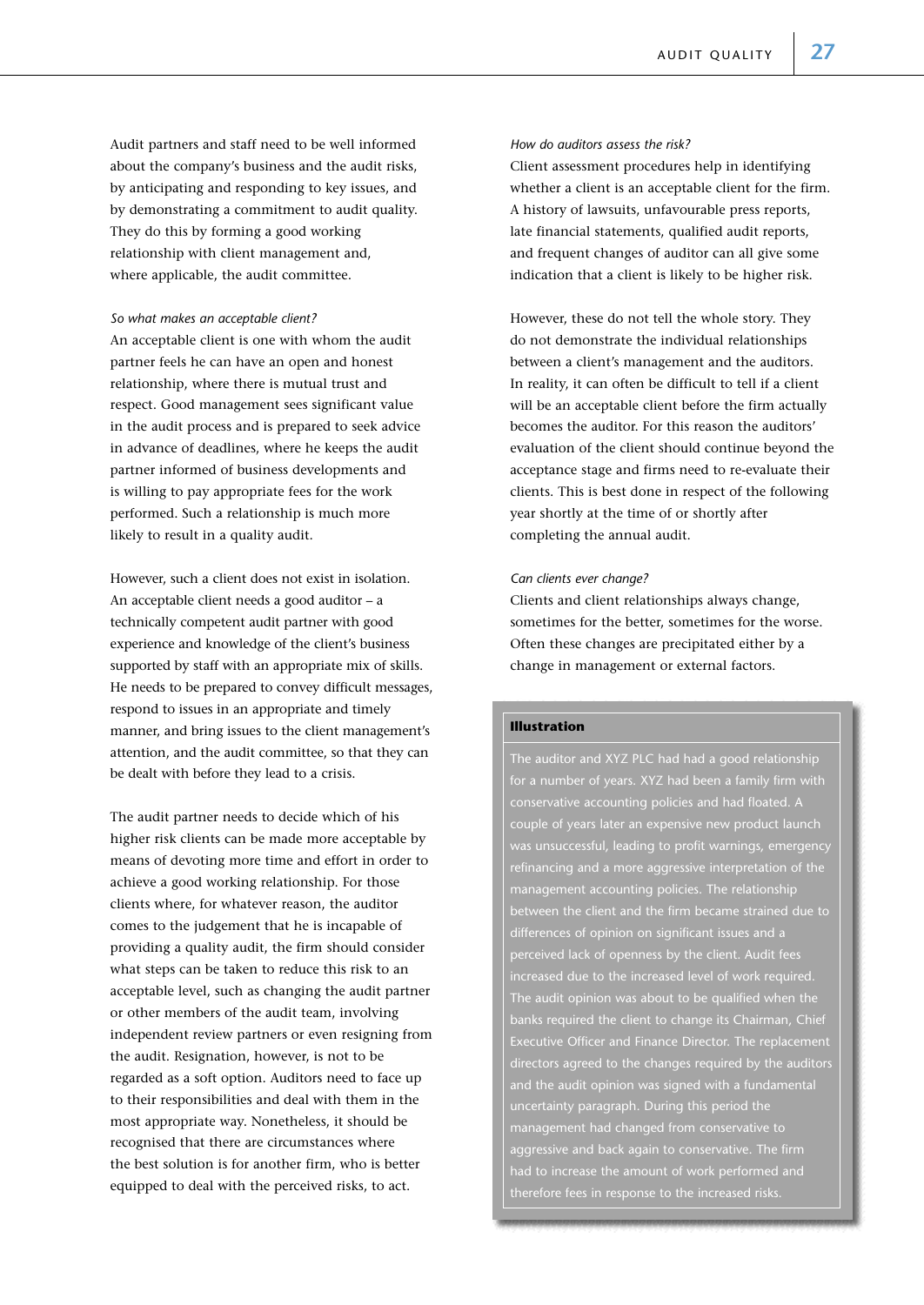# **Accepting and retaining the right clients**

Accepting and retaining the right clients is the most effective way for a firm to reduce the risk of issuing an inappropriate opinion.

Many firms use some sort of scoring method to make the acceptance or continuance decision easier, but, ultimately, the decision is subjective and is dependent on the judgement of one or more partners. The matters to be considered include:

- **>** *The firm's resources and experience* Firms need to consider their resources, skills and ability to service the client. This should be considered on several levels, for example by considering whether the firm's industry expertise and geographical reach matches that of the client, and by ensuring that the right audit partner and audit team are available for a particular client. Clients need to be considered in relation to the firm's existing client base. Is a potential client in a sector in which the firm is experienced? The need to balance risk across sectors needs to be weighed against the need to specialise. Smaller firms face a particular risk from engaging on specialist audits, for example, charities, pension schemes and solicitors. There needs to be careful consideration of the necessary competence or required experience and whether the firm has that expertise.
- **>** *The firm's independence and objectivity* Conflicts of interest can be as much of a problem for small firms as large firms. Firms should consider potential conflicts before, rather than after, taking on new audit clients. Problems of this nature are not always clear and, as with all risk assessment, judgement is required. Independence checklists are useful, and simply being aware of other relationships with the prospective client and its competitors is essential. All firms need to consider the impact of the pressure to build revenues that individual partners face. They also have to consider, however, the potential impact on the firm's reputation of taking on work where there could be a perception of lack of independence even if on a balanced assessment there is no actual threat.

**>** *Management* – A key risk for the firm is the honesty and integrity of client management. In some cases the risks may centre on an assessment of the client's reputation including the presence of a dominant individual within the management team. Risks could also include the client's solvency level, the nature and history of the client's business – the industry life-cycle, revenue streams, and the quality of management and control – and management plans. Any client that is, or is likely to be involved in a flotation or other such transaction involving third parties is likely to represent a higher risk. It is with these transactions, where short-term financial reward is possible, that there is the greatest risk that management may act aggressively in terms of accounting practices, or even dishonestly.

### **Illustration**

During an audit, the team identifies material errors in percent of the total fee income for a relatively new The directors refuse to adjust the financial statements, report is qualified the firm will not be acting as

The simple answer is that the partner should not. It is the firm's responsibility.

A smaller practitioner may wish to consult externally, possibly with the Ethics Advisory Service (see bibliography).

obtains their backing. The client may be making an idle opinion then the financial statements may be changed. If this is not going to happen, then the firm must accept report, and accept the consequences.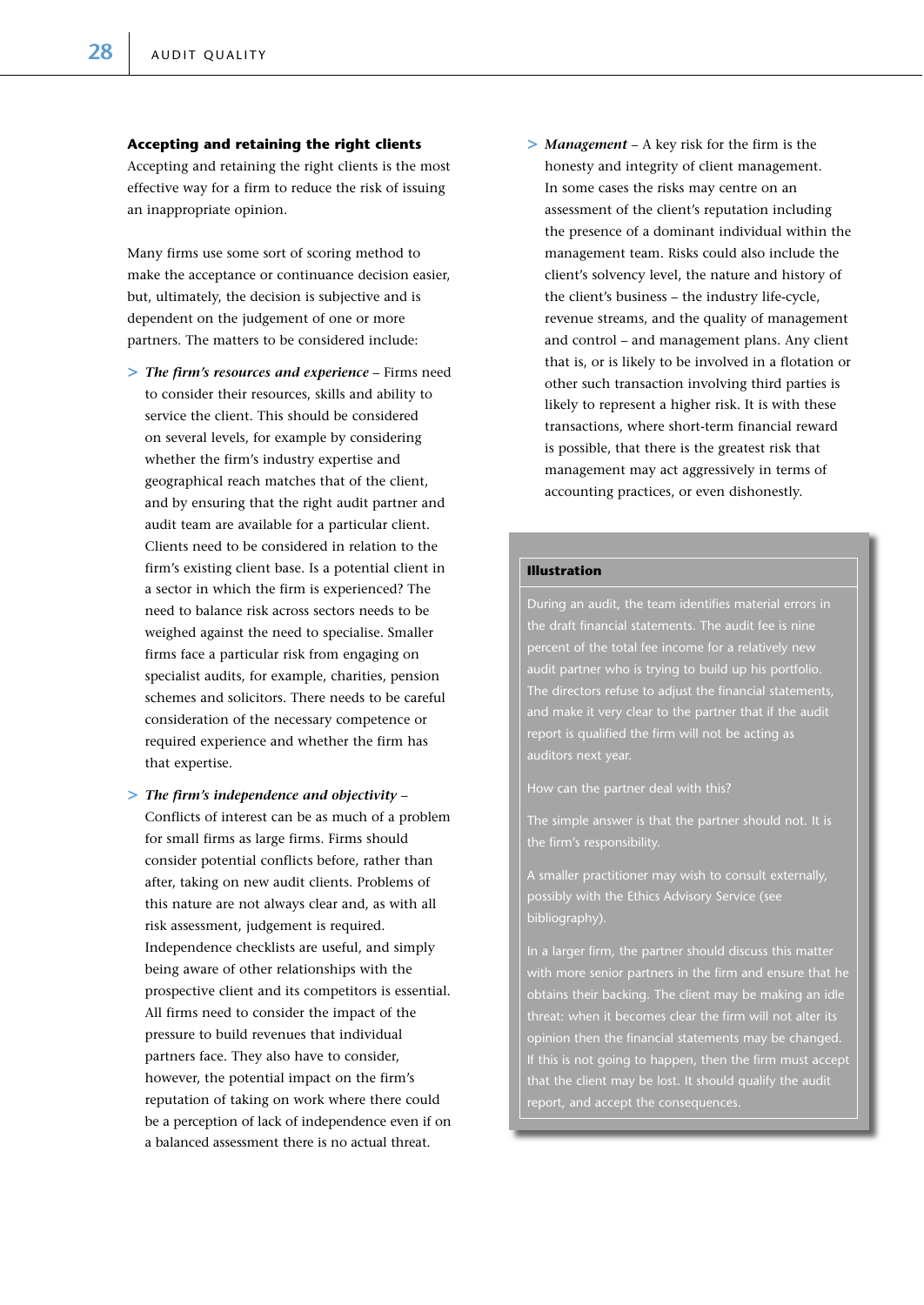#### **New client acceptance procedures**

All firms should document their risk assessment procedures when they are taking on new clients. The form of that documentation will vary, but should cover all of the risk areas set out above. While this assessment is crucial in deciding whether or not to accept a potential and it is equally crucial after acceptance has taken place. In simple terms all audits include some degree of risk. The important point is that the auditor should be aware of, and deal with, those risks.

#### **Good practice**

**One firm has a formal acceptance procedure for new clients, which involves a questionnaire. This needs to be fully completed by one partner and authorised by another partner before the client is accepted. At the same time, the client is given a risk management category, which will drive the procedures that need to be undertaken on that client. To ensure this happens, a new client charge code cannot be set up without a properly authorised questionnaire. The accounts department allocates the charge code.**

Some of the information that should be obtained in assessing whether or not to accept clients is objective, and can be dealt with through means such as checklists. Examples might be obtaining the latest financial statements, undertaking a company search, checking whether or not there are any statements of circumstances associated with the previous auditor's resignation and undertaking credit agency checks. Other matters will be judgmental. The auditor needs to consider the risk associated with the potential client's business, its financial strategy, its management and its financial position.

#### **Good practice**

**One firm requires the audit partner to review the accounting policies before the first year's audit is accepted. This review is performed in consultation with a technical expert.**

It can often be useful to have a hierarchy of acceptance procedures. Basic procedures need to be undertaken in all cases. As the risk associated with a potential client increases, for example because it is in a regulated sector or listed, then further procedures are often required. Similarly, the number of people involved in a decision may vary. As the potential risk increases, more partners need to be involved in the decision, ideally including those with risk management experience.

#### **Managing clients**

Managing clients is all about effectively identifying and managing the risks to the firm. Failure to manage clients effectively, whether in aggregate or individually, can damage the reputation of, or even destroy, a firm.

#### **Higher risk clients**

Every firm has to consider whether it can adequately address the risks associated with higher risk clients to enable it to deliver audit quality.

Managing higher risk clients requires more time and will often involve more experienced people. Specific risks need to be addressed by ensuring that sufficient audit effort is directed towards them, and that specialists are involved where necessary. Dealing with pervasive risks is more difficult. If, for example, a company is attempting to sell all or a significant part of the business then there might be a risk of overstatement of income and assets, and understatement of expenses and liabilities. Such a risk affects virtually the whole of the financial statements, not just one particular area. If the auditor has a good relationship with management then such matters can be addressed.

#### **Good practice**

**It can be useful for firms to hold regular client risk assessment meetings. Depending on the size of the firm and its client base, these may either cover specific clients, for example, listed or public interest, or look at a range of clients.** 

**Specific client meetings are useful for pooling all the knowledge the firm has, and the judgements that have been reached. The perspective of tax partners and staff, for example, may differ from that of the audit team. The risks associated with a client and** 

*continued*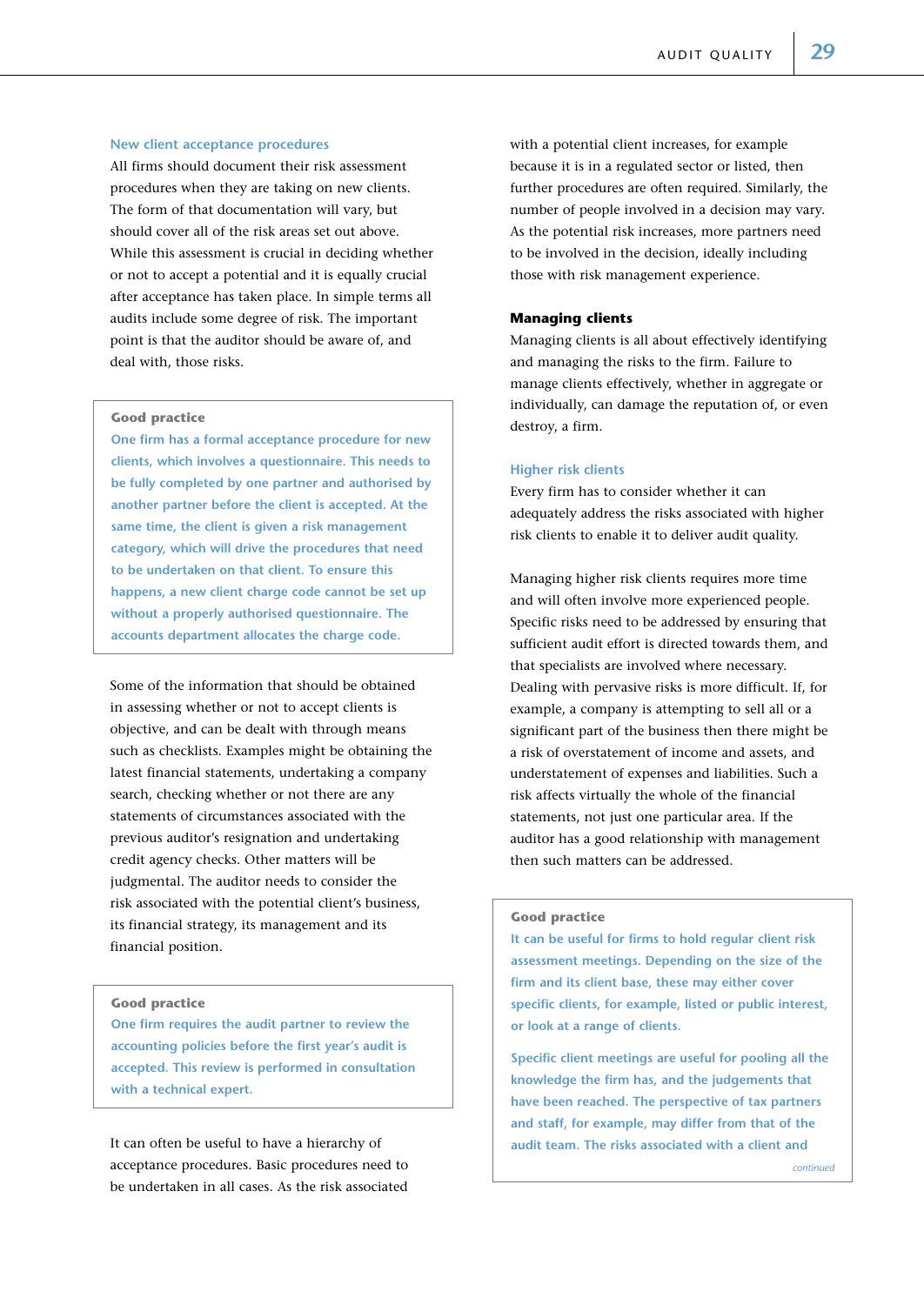**how they have been addressed should be discussed with individuals who have no contact with management. They can bring a fresh perspective to issues and suggest solutions.** 

**Smaller firms may find it more useful to consider the risks associated with clients by discussing several clients at once, for example by reviewing a particular partner's audit portfolio.** 

**Whatever form such meetings take, the key requirement is to assess whether the risks associated with a client are too high, and whether the firm should therefore cease to act for them.**

Auditing standards, and many firms' own rules, sometimes require partners other than the audit partner to be involved in key decisions, and in an overall review of the audit and the approval of the audit report. Auditing standards and basic common sense dictate that partners should consult with other individuals within the firm over particular issues or problems. Such consultations are not a sign of any weakness in the audit partner; instead they are a sign of strength in the firm and demonstrates a willingness to use all available resources in order to ensure the quality of the firm's audit work and its reputation.

#### **What is an acceptable fee for audit quality?**

The need for auditors to combine running a successful practice with serving the public interest puts a premium on their objectivity. In a professional environment, there can be no such thing as a standard audit fee. Firms are free to charge whatever they consider appropriate, and fees will vary according to the skills employed, the value provided, and the efficiency of the audit, as well as the nature, complexity and structure of the business being audited.

Firms should avoid charging unreasonable fees causing time constraints that put pressure on audit staff to cut corners. This can result in giving insufficient attention to the issues. The fee should cover the work that the firm considers necessary in order to meet all its legal, regulatory and

professional obligations – its professional reputation depends on this. All identified risks need to be addressed, and both the nature and the extent of the necessary audit procedures will be affected by the client's risk profile. Greater risks involve more work, both in terms of skills employed and time taken, and more work means higher fees.

Auditors should beware of client management whose only objective for the audit seems to be to keep the audit fee as low as possible. Nobody wants to pay more for anything than they have to, and attempting to keep audit fees low is a perfectly legitimate objective for any company, as long as audit quality does not suffer. If a potential client is not willing to accept a fee that is sufficient to enable the auditor to undertake his work to the standard required in the interests of shareholders, then the firm should be extremely cautious.

# **Illustration**

A firm is asked to tender for an audit. The directors of to the firm with the lowest quote, regardless of other at all?

There is no obligation for a firm to tender when requested. If the firm does not feel that the client is one they would be happy to work with, or does not feel there is any chance of achieving an acceptable fee then firm tendering? No. The firm should tender if it wishes, appropriate professional expertise to the shareholders. Most firms have experienced situations where potential clients say that they will accept the lowest fee and then do not. It is sometimes simply a negotiating tactic to try

### **The right partner**

In the book *'Behind Closed Doors: what company audit is really about*<sup>*'*3</sup> one conclusion is that the relationship between the audit partner and the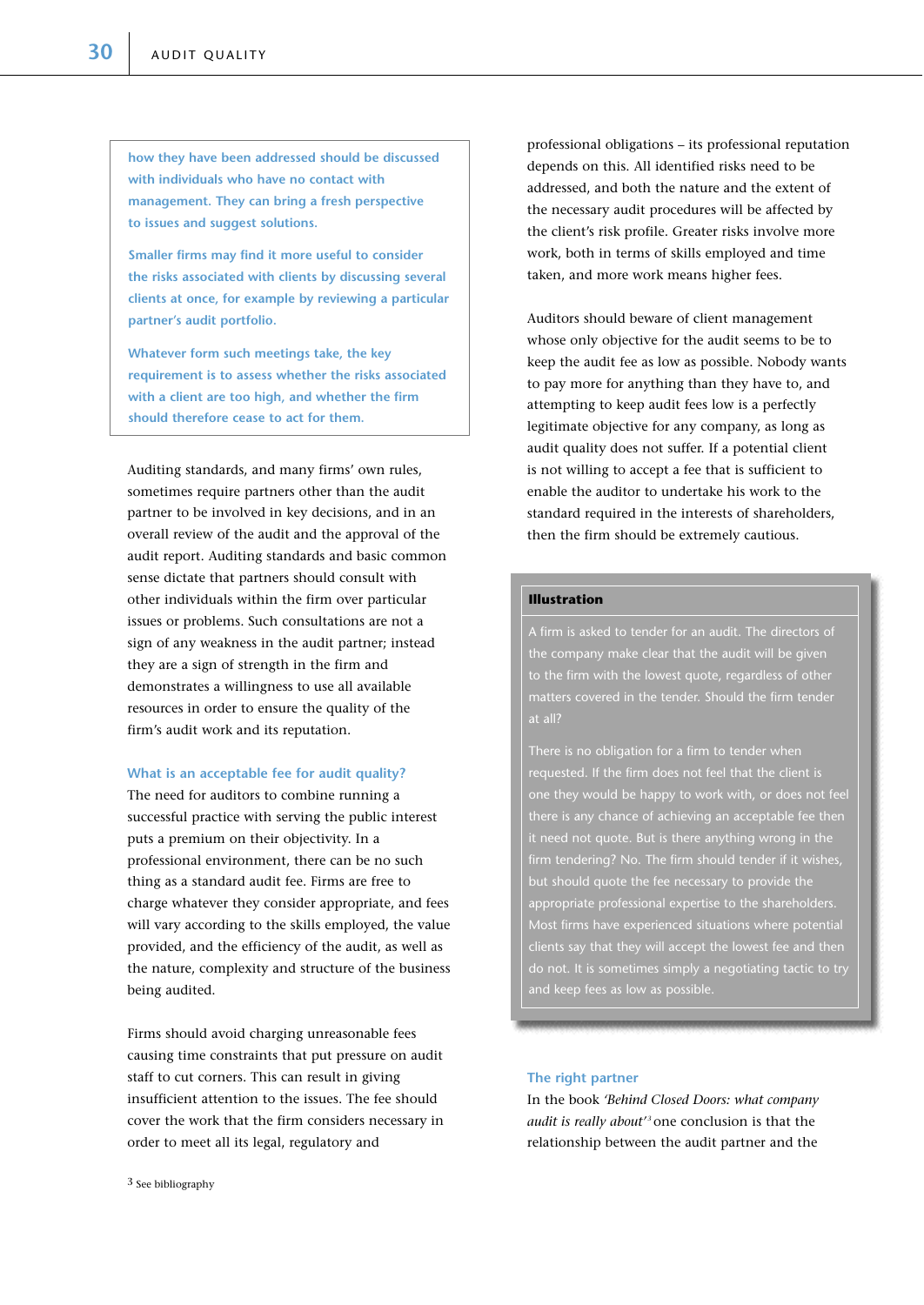finance director is an important factor in determining audit quality. Firms should therefore ensure that the audit partner has the technical competence and ability to form sound judgements, and the ability to form a good working relationship with the finance director, audit committee and other members of the company's management.

A good working relationship is based on respect for the auditor's point of view, the integrity of both the audit partner and management, and an understanding that it is the auditor's job to challenge. The relationship does not just happen, but needs to be planned, worked on and monitored.

There are a number of factors to consider when deciding which audit partner is right for the client. In selecting the right team, one also needs to assess the balance of attributes required and the relative experience of client management. A new audit partner may suffer from a lack of credibility with more experienced or assertive management. However, inexperienced management matched with a new audit partner may not be the best match either. The right partner for a client is one who has an appropriate amount of industry expertise, is technically competent, independent and objective, and has personal qualities that will facilitate an appropriate relationship with management. The skills and qualities of the audit team should complement those of the partner. Finally, the audit partner should have sufficient time and resources to ensure that audit quality is delivered.

In the changing regulatory environment deciding on the right partner will need to become a more regular process for the audits of all listed companies. All key audit partners, who may well include those working as one of a team of head office partners, are required by ICAEW pronouncements to limit the period they work on that audit.

Changing an audit partner can give rise to risks and partner rotation, due to regulation, resignation or retirement, and should be planned in advance if possible. Firms need to invest resources into succession planning and matching audit partners to client management. The company should be informed at the earliest possible opportunity and

sufficient time should be allowed for handover and shadowing between the outgoing and incoming audit partners. This ensures that there is a good transfer of knowledge, that the business and audit risks are well understood, and that there is minimum cost to the company and the firm.

A request by the management to change the audit partner should be treated with caution. In some cases such requests are due to personality clashes. In other cases the partner may be described as not understanding the business because he is 'too technical' or 'lacks commerciality'. The reality might be that management disagrees with the partner and is seeking a partner over whom it believes it may have greater influence. At the very least, the firm ought to consider whether there is another, underlying reason for the change. In every case, the firm should reconsider whether or not this is a company with whom it should continue to work.

Although these particular issues apply equally to large firms and smaller firms, larger firms do have the luxury of having a number of partners to choose from.

# **Illustration**

The finance director at an audit client complains to the taff member is described as aggressive. Should the audit partner agree to remove the staff member from

Not automatically, although it may be appropriate to investigate. One possibility is that the finance director is correct. Another possibility is a genuine personality clash. These do happen and when they do, the firm should consider complying with the management's request for removal. But the firm should also consider the possibility that the staff member is actually doing a good job. Aggression may actually indicate a refusal to accept inadequate responses and partial evidence, exactly the traits required in a good auditor. If this is concerned about management than the staff member.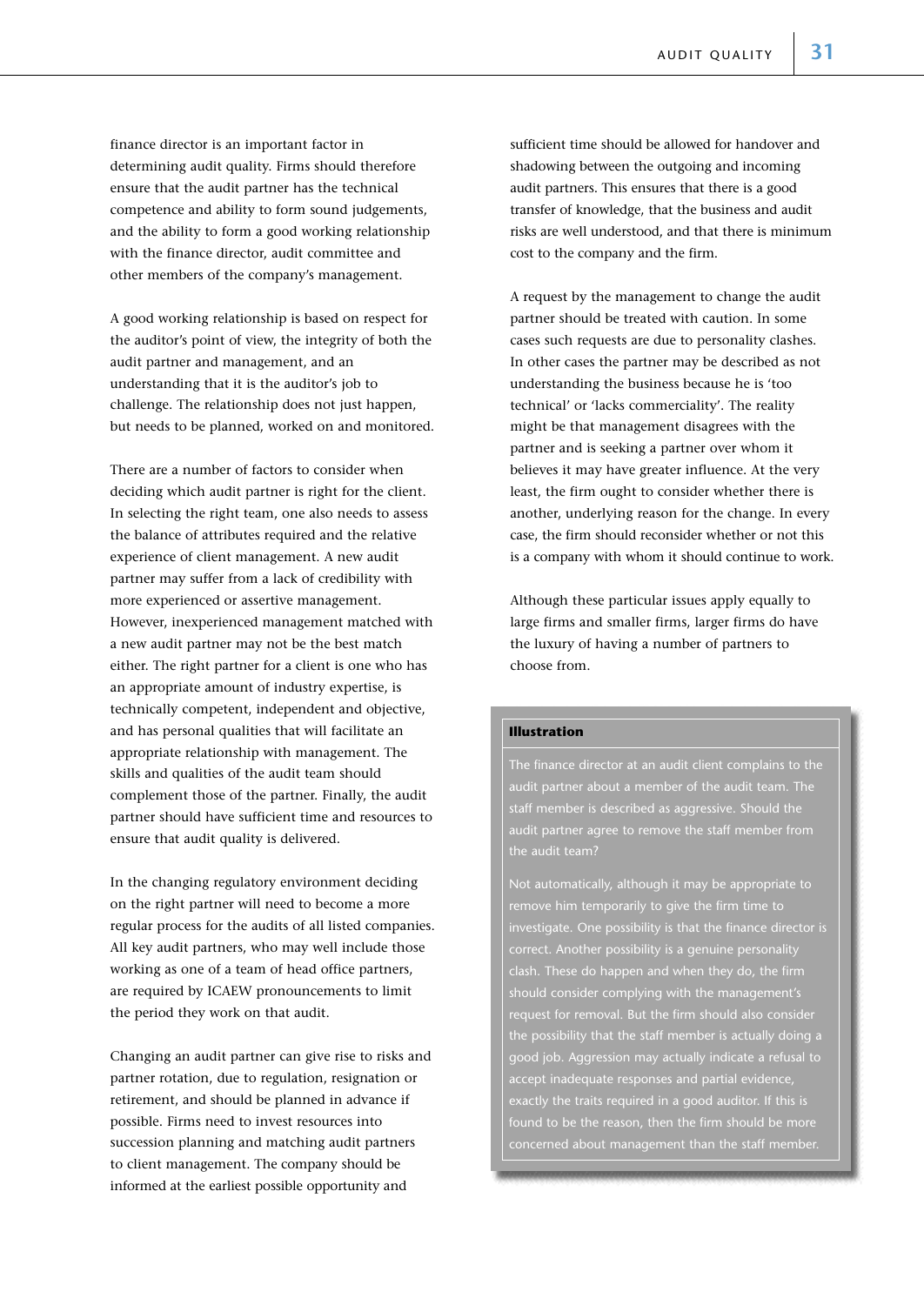Clearly, all firms should regularly assess their ability to perform their work with due regard for objectivity and independence. The ICAEW's *Guide to Professional Ethics* requires that an auditor should always observe the fundamental principles of integrity and objectivity. Integrity implies not merely honesty but fair dealing and truthfulness. An auditor's work needs to be uncorrupted by self-interest and not be influenced by the interests of other parties. The Guide includes examples of threats that might arise in particular situations and suggests appropriate safeguards. But these are illustrative and not comprehensive. The auditor should be able to demonstrate that, in the particular circumstances, the fundamental principles have in fact been observed.

#### **Setting the tone**

Some of the most difficult problems that audit partners can face occur when directors, both executive and non-executive, perceive an inconsistency or tardiness in the messages they are being given. This applies even where there is, in fact, no such inconsistency. An accounting treatment that was previously considered acceptable or an error that was immaterial one year but not the next, can be difficult for management to understand or accept. Equally, if an issue is raised at the last moment that could have significant implications for the financial statements or the business, this is a very unpalatable message to give or receive.

There are three important aspects to managing client relationships that the audit partner should try to get right from the start, and throughout the relationship.

**>** First, it is important to establish expectations and allocate responsibilities between auditors and management at the beginning, normally in the form of an engagement letter. The terms should be discussed with management and with the audit committee. Discussion should take place before the audit work commences so that there are no surprises for either party in relation to responsibilities, scope of work and fees. Auditors should treat with caution any attempts made by management to alter the scope or terms of the audit.

- **>** Second, to establish that the audit partner is objective and independent and, having considered all the evidence, is prepared to give his honest and professional view, even if the answer is not what management wants. This should enable the audit partner to give consistent messages and make it easier to give bad news, in an objective way.
- **>** Third, to manage communications with the audit committee and client management and ensure that issues are dealt with well in advance of them becoming a crisis. Management is usually able to cope with bad news, if there is enough time to consider the implications and to reach a balanced judgement.

#### **Illustration**

In the course of a new audit, a firm discovers that a client is not complying with a financial reporting Companies are not required to comply with financial reporting standards in these circumstances as such standards only apply to material items. Should this still be brought to the attention of management?

*(Revised)*. The amounts involved may be immaterial this grow so that next year the auditor insists on a change question why the same treatment, previously accepted, is no longer acceptable. The auditor would still be right, but the client is unlikely to be easily persuaded. It is much better to explain why the treatment is wrong, and probably suggest a change, but to note that no change is required, solely on the grounds of materiality. This makes management aware that any increase in the amounts involved may lead to a necessary change in accounting treatment.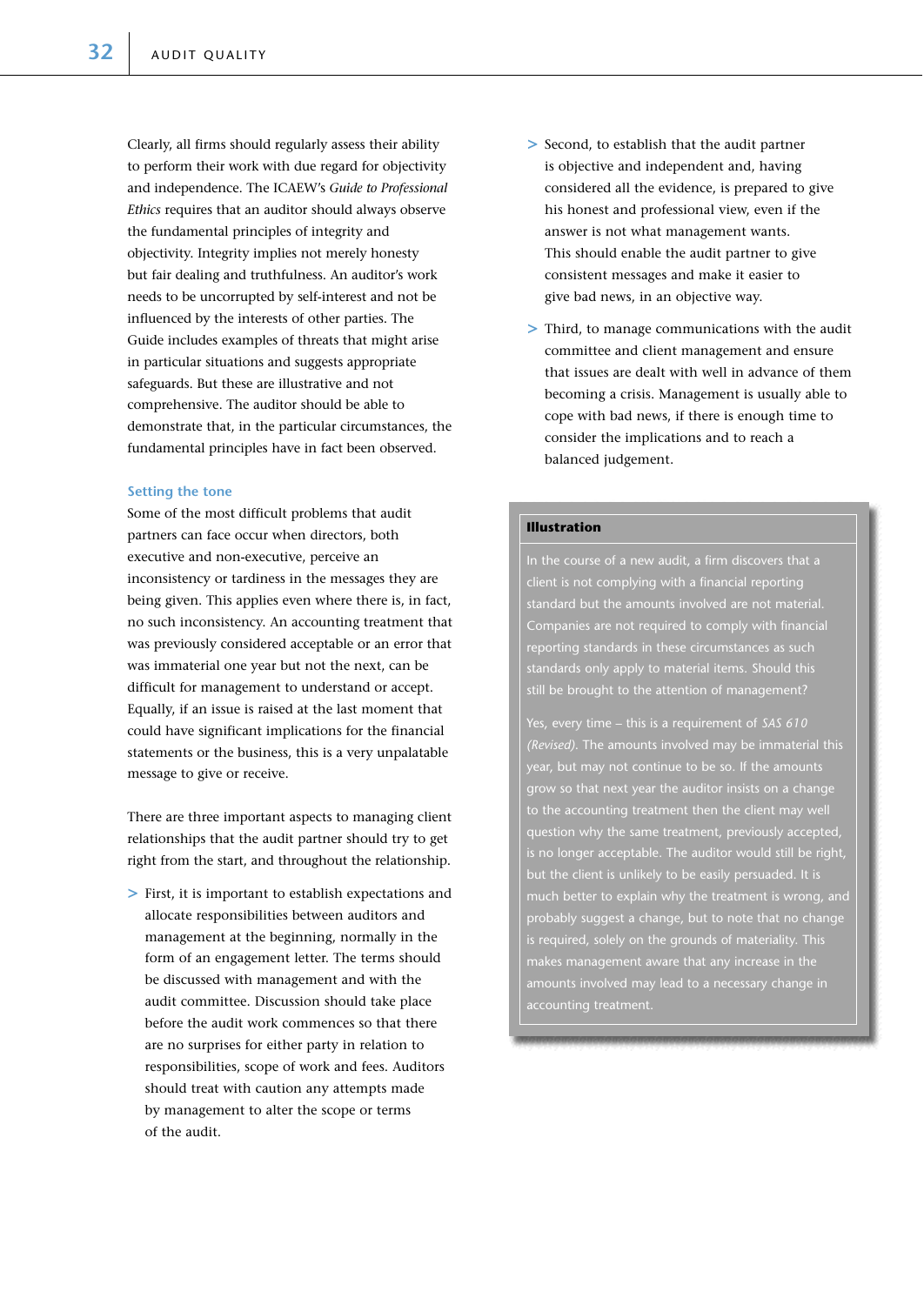# **Maintaining relationships**

# **Nature of relationships**

*Audit Committees*

Most listed companies, and an increasing number of public interest entities, will have an audit committee comprising non-executive directors.

An audit committee's responsibilities include:

- **>** making recommendations to the board on the appointment of the external auditors, the audit fee, and any questions of resignation or dismissal;
- **>** discussion with the external auditors about the nature and scope of the audit and any problems arising from the audit;
- **>** discussion with the external auditors, at least once a year, without executive board members present, to ensure that there are no unresolved issues of concern;
- **>** making recommendation to the board on the approval of a policy for the provision of nonaudit services by the external auditors, and approving contracts and fees for non-audit services by the external auditors, to ensure that such work will not compromise their independence or objectivity.

The audit committee reviews the financial statements and other financial information reported externally. One of its objectives is to ensure that the business is being run in the long-term interests of the shareholders as a whole. The objective of an audit can be seen as ensuring that the information available for this purpose is appropriate, albeit that the information is at a high level. So the goals of non-executives and auditors should coincide.

It is essential that the audit partner has an open relationship with the non-executive directors and, in particular, the Chairman of the audit committee. This will help ensure that there is mutual understanding of each party's views on any issues affecting the audit.

#### *Client management*

Regular round-the-year contact is a necessity, so that information can be passed both ways. The auditor

needs to inform the management of any changes that may affect them, such as changes in financial reporting requirements.

Good management keeps in touch with its auditors. Such contact is not usually disinterested, and good management usually wants to be made aware of the audit implications, if any, of actions it intends to take. Audit planning meetings with clients are a must, but no substitute for having a relationship that means the auditor is aware of many of the changes before such a meeting even takes place.

Discussions with management need not focus exclusively on what are normally considered to be audit issues. Background on the general progress of the business or the industry is just as valuable. All of the information obtained will be considered during the audit planning, thereby facilitating the identification and documentation of risks and the briefing of staff on key issues affecting the client's business.

#### *Internal audit*

Another key relationship that external auditors need to manage is with internal auditors. Both internal and external auditors have a vital role to play in corporate governance. Internal audit plays a key role in providing assurance to client management across a range of issues. Internal and external auditors need to establish a good working relationship, both at a strategic and at a practical level, in order to work together effectively.

#### **Relationship assessment**

Firms need to undertake regular reviews of client relationships and the quality of service they are providing. This covers all aspects of work by the firm, and all the parties to whom its work may be relevant.

Firms need to consider how good their relationship is with management, internal audit, the audit committee and the other non-executive directors, how efficiently they are undertaking the work, and whether other services being provided impact on the firm's independence and the company. The nature of such assessments will depend on the size of the firm and its clients. Large clients may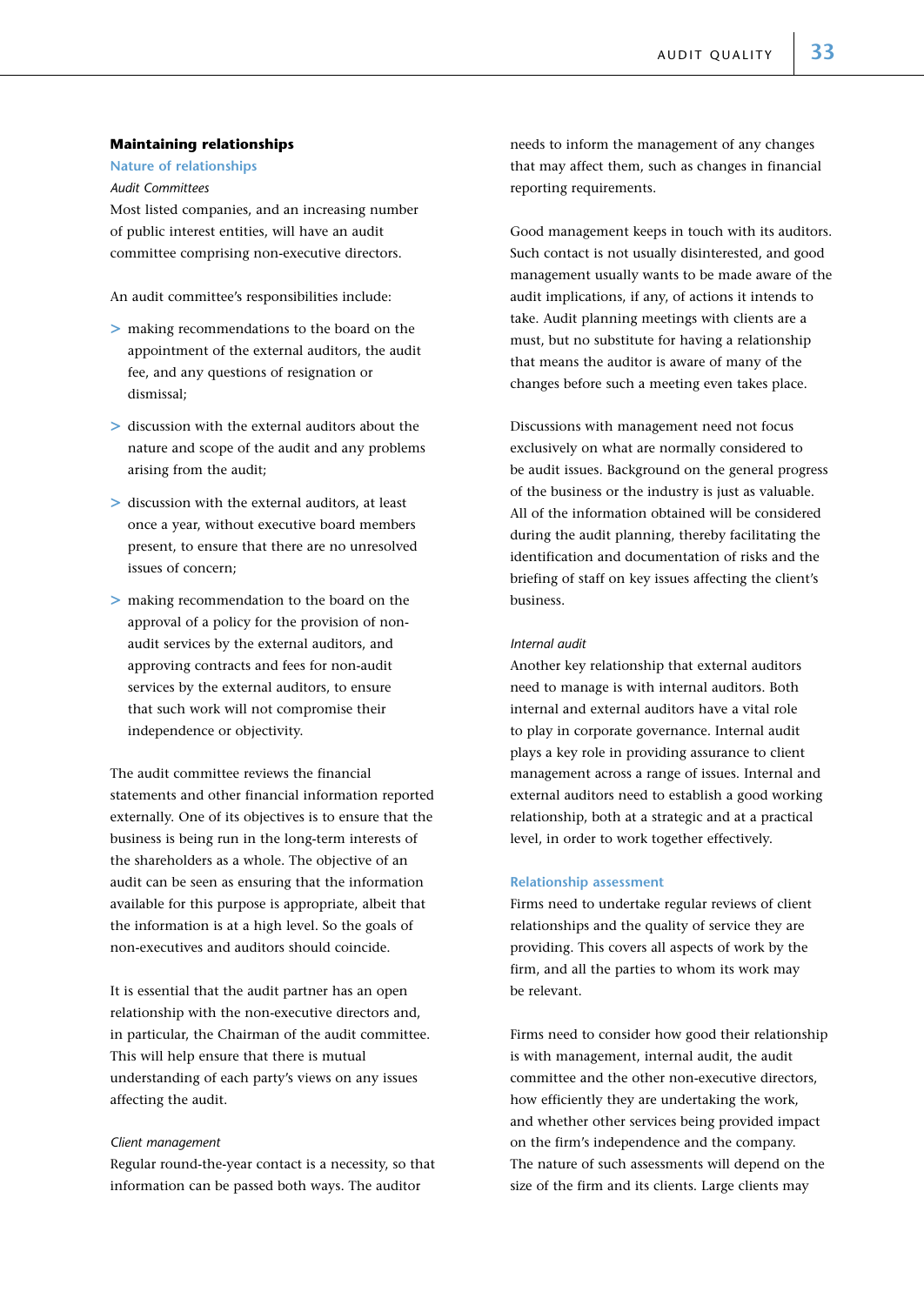warrant individual reviews, smaller clients may be considered as part of a review of a partner's portfolio. Whatever approach is adopted, the questions should address whether the firm is providing a quality audit to parties with whom it wishes to deal.

### **Revisit client acceptance and continuance**

For potential new appointments, refusing to act is generally easier as the firm does not accept the engagement. The more difficult situation is where the firm is already acting and decides, for whatever reason, that it no longer wishes to act.

It is usually a mistake to reconsider this solely when a new audit is expected to start; it is much better if the auditor considers this at the conclusion of each audit, prior to reappointment for the following year. This is the time when the information that will be most relevant to the decision is likely to be fresh in the auditor's mind.

This is not to say that the issue should not also be considered when each new audit is about to be planned. Changes may have occurred since the end of the last audit that mean the firm no longer wishes to act. Equally, where there have been some reservations but not enough to lead the auditor to resign, then the time elapsed since the last audit may have enabled the client to address the concerns.

# **Communication**

#### **Constructive observations**

For all companies there is a requirement<sup>4</sup> for auditors to inform those charged with governance of weaknesses and problems that they identify during the audit. However, there is no requirement for all controls to be tested and as a result the auditor is unlikely to identify all control weaknesses that may exist.

For smaller companies communication may be relatively informal. There may be a single meeting where the matters are discussed, without any formalised report being produced. For larger companies the form of reporting will reflect the company's size and nature. Discussions may be held with different levels of management and the audit committee, according to the impact and relevance of the points being raised. For significant issues, such communication should be recorded formally in writing, after the initial discussions have taken place.

#### **Difficult messages**

Audit reporting is important and should not be left until the end of the audit. The audit partner should aim for early communication with management, when corrective action may be required, particularly if a qualification or fundamental uncertainty within the audit report would otherwise result. This is also an area where it is vital to consult internally. For example, a change in a financial reporting standard may have an adverse impact on a client's apparent financial position or profitability. Waiting until the latter stages of the audit is only likely to lead to an aggrieved client.

### **Illustration**

As a result of the introduction of FRS 19 *Deferred Tax*,  $\overline{\text{percent}}$ . The directors argue that the new standard is financial statements can give a true and fair view if practice, be paid. What can the audit partner do?

It can be difficult to distinguish between those who disagree with particular accounting requirements as a matter of principle, and those who disagree because of the effect on particular company financial statements. It is noticeable that a significant number of such apparently principled stands are in cases where changes would adversely affect reported profits or net assets. even agree in principle. But the new standard needs to be applied. The audit partner should make it clear that failure to comply with the standard will result in an audit qualification, on the grounds of disagreement.

#### **Qualified reports**

Qualified audit opinions should always be discussed at the earliest opportunity with management, and,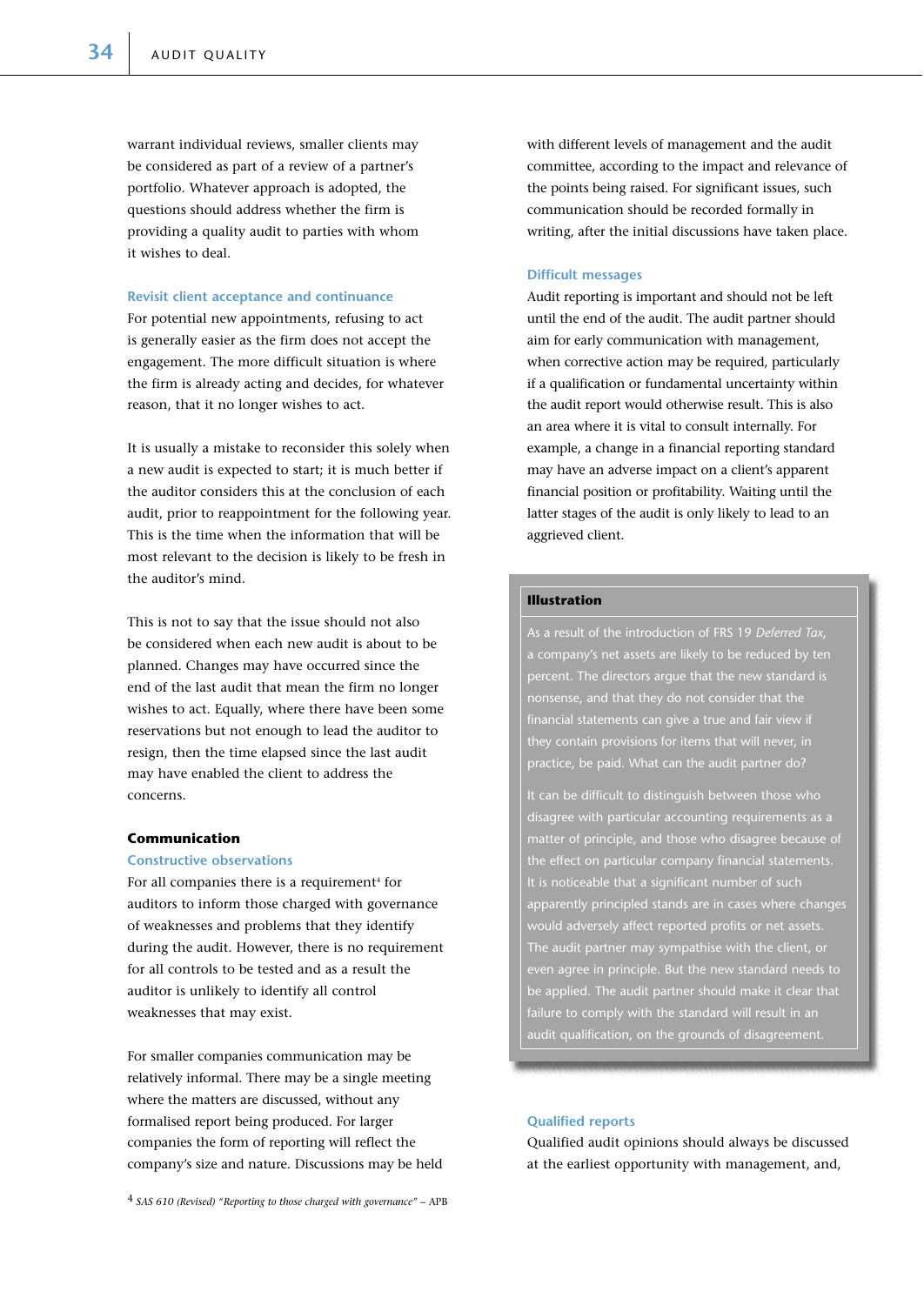if there is one, the audit committee. Auditors should explain the precise reasons for the qualifications and the implications. Not surprisingly, management often resists qualifications. The auditor needs to stress that this is not an option that has been taken lightly; it has only been taken because it is necessary.

Where a potential qualification is identified at a very early stage the auditor should consider if it is appropriate to act. Auditors should not act at all where the qualification will be on the grounds of limitation of scope, and management has imposed that limitation. There is a fundamental difference between limitations imposed by circumstances and those imposed by the management of the company.

# **Illustration I**

A firm is approached to act as auditor of a mediumsized company with offshore connections. In the course of initial discussions with client management it becomes clear that the auditor will not be given with access to some of the details of potential related parties; the reason given is a wish to provide confidentiality to those involved. Should the auditor agree to act?

#### No.

Management imposes this form of limitation. If the auditor is not free to perform the audit properly he should not agree to perform it at all.

#### **Illustration II**

A firm is approached to act as auditor of a mediumsized company with offshore connections. In the course of initial discussions with client management it becomes clear that the auditor will not be able to gain access to the company's branches which destroyed some key documentation. Should the auditor agree to act?

While this will involve a limitation of scope, as in the previous example, management does not impose it and accounting matters or the audit.

#### **Providing non-audit services**

There continues to be significant debate over the appropriateness of auditors performing non-audit work for a client. There are some defined restrictions for auditors of UK and US listed companies. But on the whole, there are still areas where it makes sense, subject to safeguards, for the auditors to perform the work.

The ICAEW sets out fundamental ethical principles that need to be observed, describes possible threats to these principles and gives guidance on safeguards that may be used to respond to these threats. While recognising that there are some situations where it is reasonable to have rules to the effect that the audit firm cannot provide both audit and non-audit services, the ICAEW considers that the framework approach, adopted by the European Commission and by IFAC<sup>5</sup>, is a more rigorous means to ensuring auditor independence than a wholly rules-based approach. This is because:

- **>** the onus is placed on the auditor actively to consider independence issues rather than slavishly following a set of rules. There is an onus on the auditor to consider possible threats in respect of all engagements and implement appropriate safeguards or decline the engagement;
- **>** narrow legalistic interpretations cannot be used to circumvent the spirit of auditor independence;
- **>** the principles and analysis of threats and safeguards can be applied to an infinite number of circumstances.

What is clear is that auditors should implement safeguards to offset threats, to ensure that such work has no impact on their objectivity and independence in their role of auditor in the public interest.

#### **Challenges**

A firm should consider the following questions to assess whether its client policies are contributing to audit quality:

**> Is the firm satisfied that it will not accept or retain clients that could prejudice quality standards?**

5 International Federation of Accountants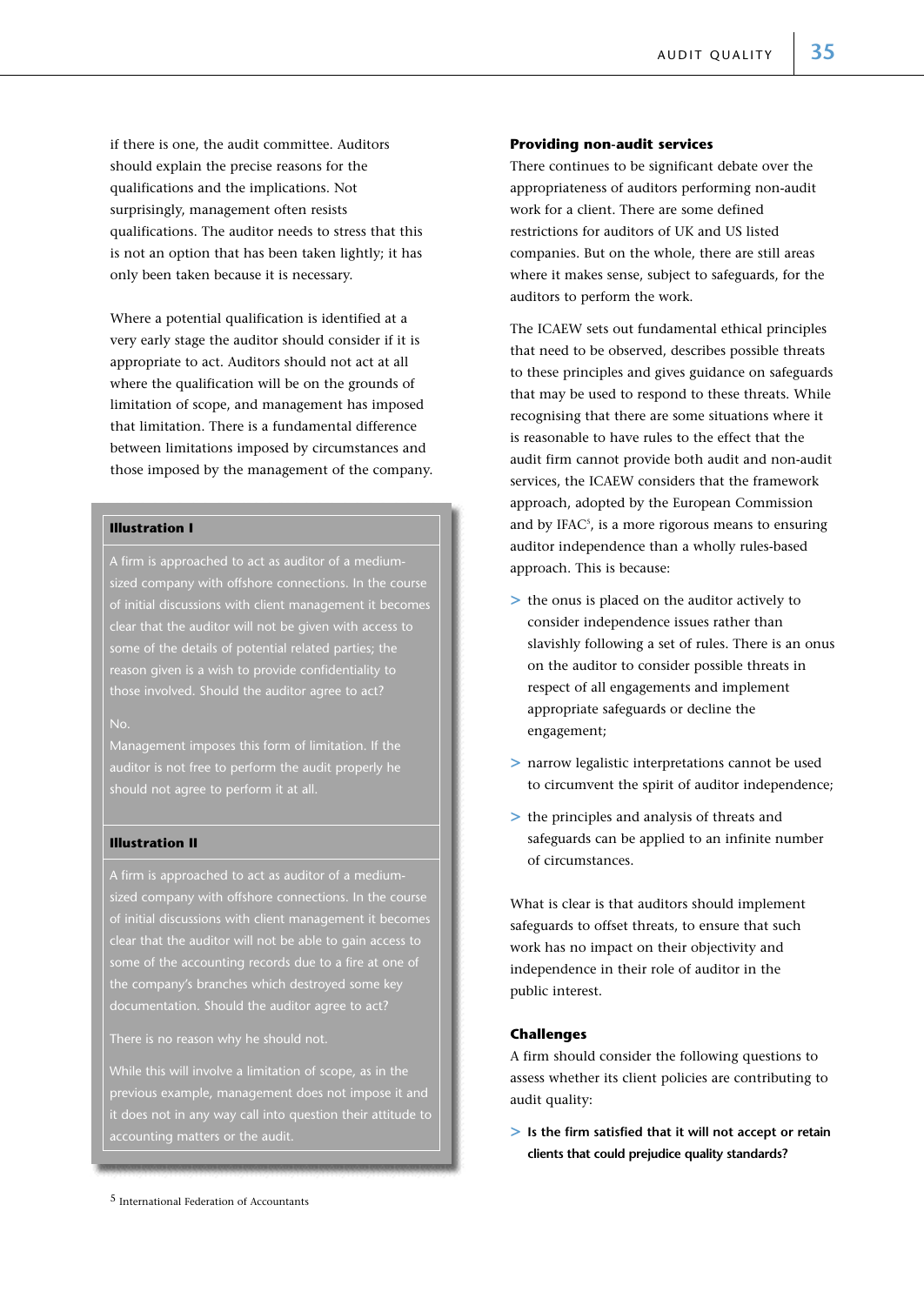- **> What is the pricing policy when tendering for new work or retaining existing work? If fees are reduced over previous levels, what procedures will ensure that quality standards will not be adversely affected?**
- **> If another firm resigns from a risky audit in what circumstances might the firm take on such work and with what risk management procedures?**
- **> Does the firm have ways of assessing whether partners are taking on too much work and prejudicing the quality of existing work?**
- **> How does a firm make sure that the audit team does not become so close to a client that its objectivity is impaired?**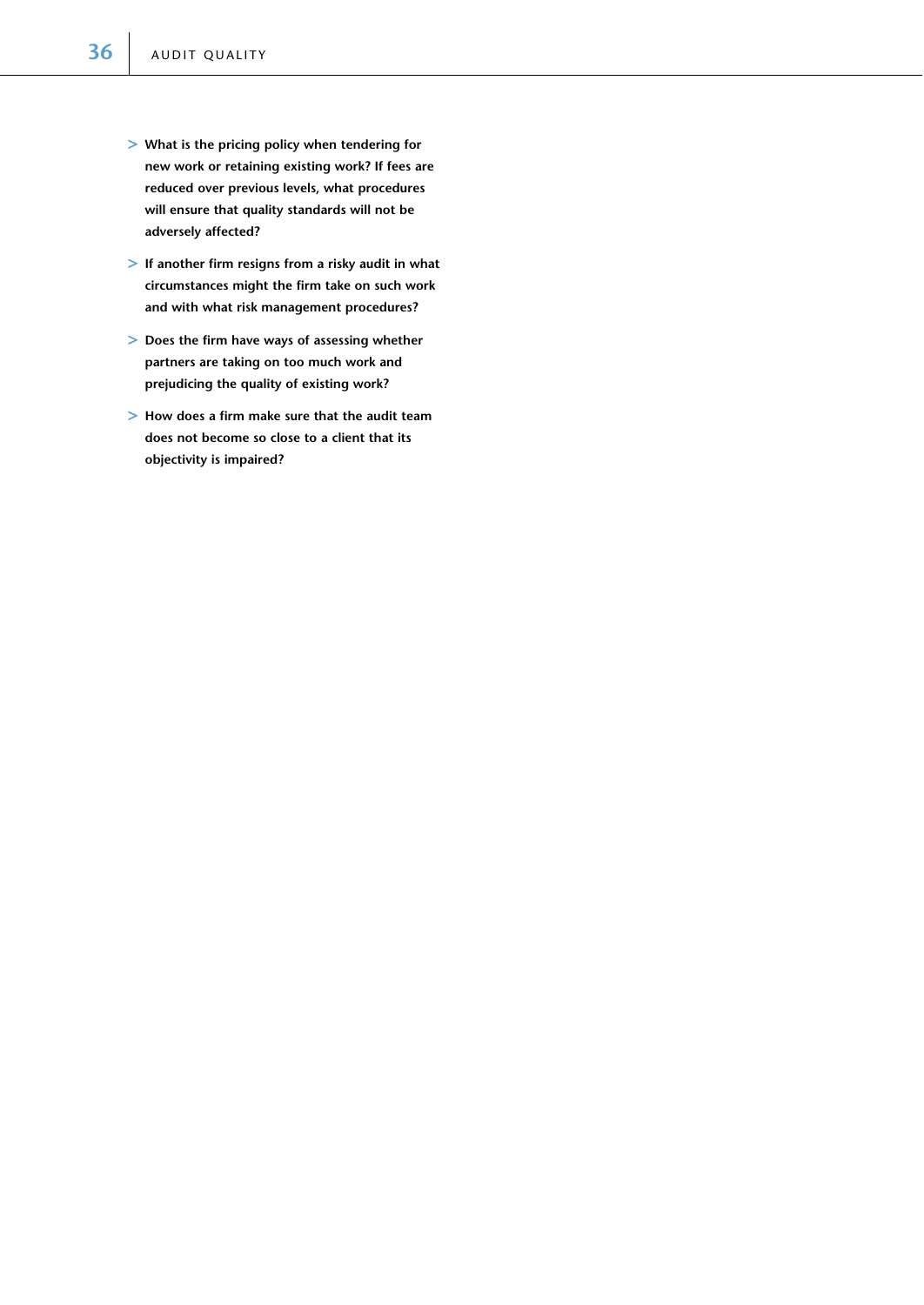# **Working practices**

#### **Overview**

An important element in assuring quality is the need for individual auditors and audit teams to employ good working practices during the audit process. Good working practices enable the right people to perform the right work at the right time and the audit team to operate efficiently and effectively, both within the team, and with the rest of the firm.

One size does not fit all. An important aspect of the audit partner's role is to use professional judgement to determine which audit processes are relevant to the nature of the business being audited and its associated financial misstatement risks. Ensuring that procedures are relevant to circumstances depends not only on the audit partner's actions, but also on the actions of the whole team.

The main points that need to be considered are:

- **>** getting the right working practices for the audit team. This includes each member clearly understanding his role, timely communication of important audit issues within the team and the proper use of empowerment;
- **>** applying original thought to planning and execution of an audit in order to tailor the approach to the client's particular circumstances;
- **>** developing staff to be alert to the unexpected, or something out of the ordinary, and instil an attitude of professional scepticism;
- **>** the importance of challenging purported facts and representations by client management and obtaining properly documented audit evidence which supports the auditor's judgements;
- **>** ensuring that there are appropriate resources for consultation, and fostering a culture whereby seeking consultation is seen as a strength, not a weakness;
- **>** review procedures and the completion of audits performed in an effective way so that all issues are addressed appropriately and time pressure is dealt with robustly.

A key cultural issue for firms is whether to base their working practice on the development of operating principles, understood and properly applied by competent, motivated and experienced people, or whether to develop an approach, with standard procedures and less flexibility. A more flexible and judgmental approach, tailoring work methods and responses to the situation, requires the early involvement and consultation of more experienced people and can require more of their time. A more standardised approach requires more investment in its development and training but can, in some respects, be applied by less experienced people. Technology can support working practices, but it is not a substitute for the effective use of people with the right knowledge, experience and professional judgement.

The right policies are important but quality in practice requires effective implementation through a combination of people with the motivation, skills and working practices.

Some examples of good practice are set out below, but it is recognised that there are many ways of achieving audit quality. Each firm should consider how its existing working practices contribute to audit quality.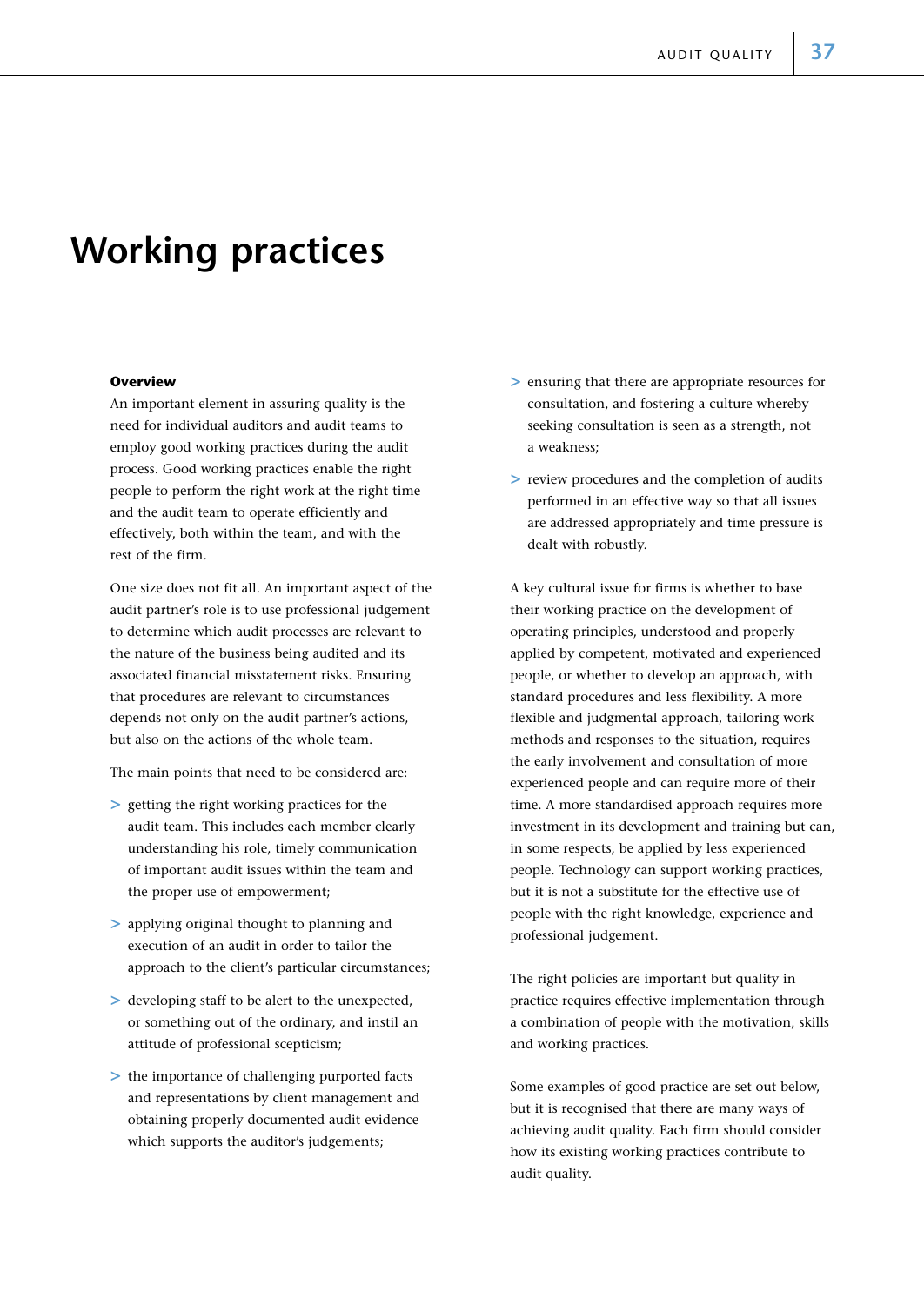# **Roles and responsibilities**

### **Teamwork**

With increased audit exemption thresholds, fewer audits are performed by one person. There is normally a group of people working as a team to gather the evidence to support the audit opinion.

To perform a quality audit, it is essential that firms promote effective communication and knowledgesharing within the team. Typically there are two broad types of formal communication and interaction that the team use throughout the audit:

- **> briefing** with the objective of informing team members about progress and the next steps being planned, and of validating the decisions taken to date on audit risks and the nature and extent of audit procedures;
- **> brainstorming** with the objective of consolidating and focusing the knowledge and experience of the team members upon a particular issue.

# **Good practice**

**Arrange team meetings at appropriate times throughout the audit. For example for a larger or more complex audit, the following meetings may take place:**

- **> at the initial planning stage, where the team is brought together and the tone of the audit is set;**
- **> at key milestones, such as when the planning and interim work are nearly complete, to assess outstanding risks and decide on responses;**
- **> to review findings, at the start of the final audit to provide focus;**
- **> prior to the audit clearance meeting, in order to ensure that all issues which have been identified are properly addressed;**
- **> at the end of the audit, to debrief the audit team and identify points to address in the following year.**

**Encourage all members of the audit team to contribute to these discussions.**

### **Team roles**

It is vital that people have a clear understanding of the roles they are to play and are properly qualified to perform these roles. People have positions within the firm, be they partner, manager, senior or assistant. However, it is important that roles are also recognised and defined within each team, and that these are agreed and communicated in advance of the audit.

Working practices are highly dependent on the audit partner who, under auditing standards, takes responsibility for the audit opinion. He will keep in regular contact with the team and arranges for another partner to be available if there are unavoidable absences. A manager, who has responsibility for ensuring the audit approach is followed and work is performed to an appropriate standard, will support the audit partner. An effective manager will need strong project management skills including the ability to motivate and support the team to deliver audit quality within the timetable. Overall, the manager needs to ensure that the right people take the right actions at the right time. In most circumstances one person who, depending on the size of the audit, will either be a manager or senior, will be recognised as the 'in charge' who is responsible for the detailed day-to-day running of the audit.

With the complexity of modern businesses some specialist input is often required. This may relate to tax or information technology, or to the nature of the client's business. In any event, the team roles and responsibilities may include these specialists. Specialist input to a team tends to be more focused and of more value to the audit if the specialist has sufficient understanding of the client and is involved in the team rather than being treated as a consultant for a discrete area of work.

#### **Empowerment**

Junior staff need to be empowered both in order to relieve time pressures on more senior staff, and to meet the need for staff development. Effective empowerment is a good way of ensuring efficient use of staff while still delivering quality. It also helps the audit team to draw relevant conclusions early in the audit process.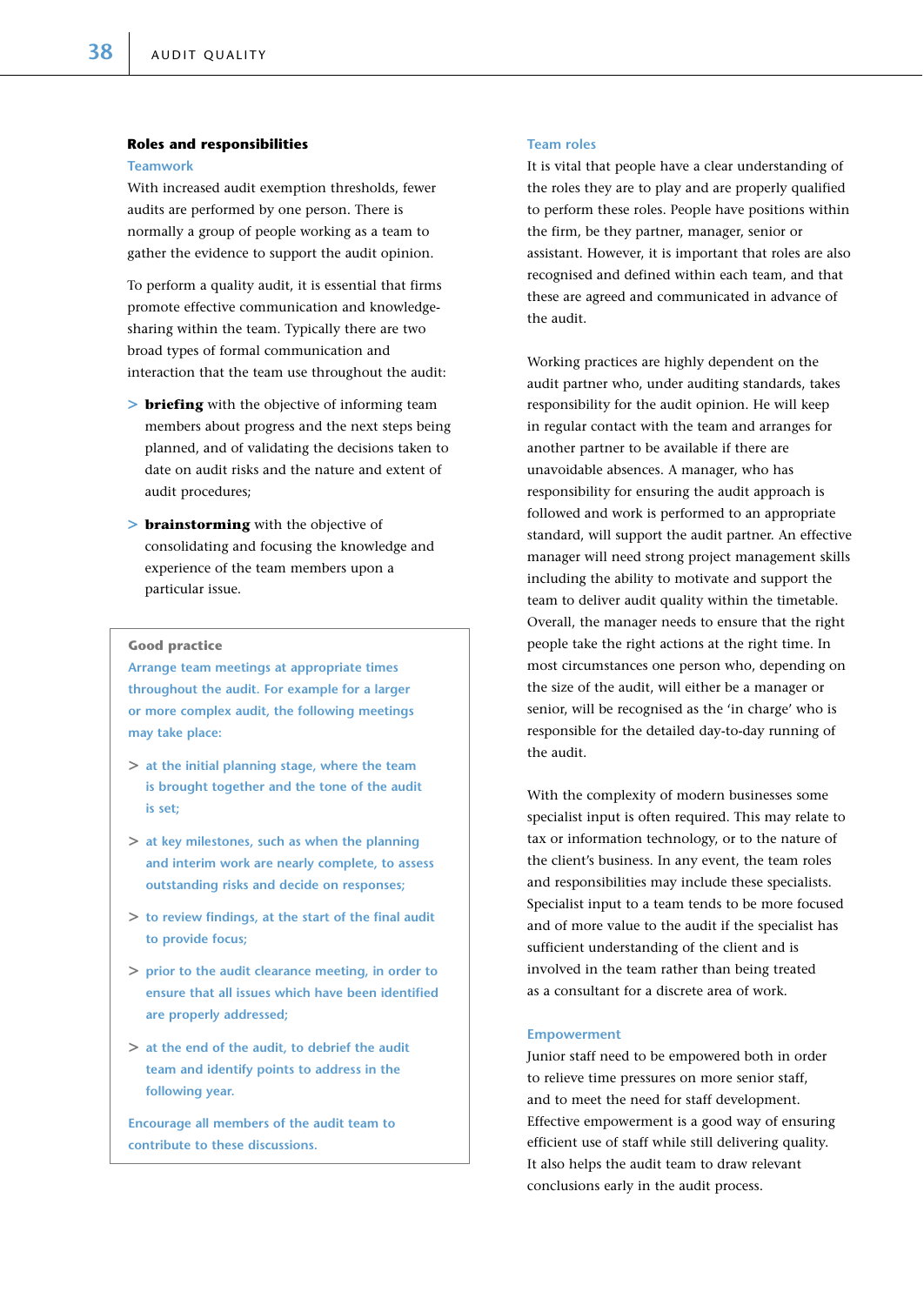Empowerment does not involve simply finding more junior staff to do the work and telling them to get on with it. It requires thorough professional development through ongoing monitoring and coaching. Senior staff need to coach and supervise less experienced team members, providing support and advice throughout the audit so that they can take on the relevant responsibilities and feel comfortable that they will achieve the required objectives.

Empowerment involves matching roles and responsibilities to team members on the basis of the inherent difficulty of performing particular audit tasks, the expected risk of error and the risk of not identifying wider implications for the financial statements. For example, all members of the audit team will obtain audit evidence. However, if high risk means that strong persuasive audit evidence is required, or the area is sensitive, it may be better if the work is performed by the manager or audit partner, subject to second review, rather than someone less experienced.

#### **Good practice**

**The audit partner, manager and senior should discuss possible audit approaches (using the exercise as a coaching opportunity) and agree the approach before the fieldwork begins. The team should regularly discuss progress and issues arising, assess the approach taken and resolve any issues.**

People should be accountable for the responsibilities assigned to them; they need to have a sense of ownership of their part of the audit and they need to be empowered to perform their duties. All team members need to understand that they are expected to take ownership and be responsible for the performance and quality of their work. Team members should be able to perform their assigned part of the audit to their own satisfaction and identify initial conclusions for presentation to the audit partner. It is important that they understand how their responsibilities relate to those of others in the team, are able to distinguish the significant from the insignificant, and recognise when they need to consult.

#### **Planning**

Auditing standards establish standards and provide guidance on planning the audit. This includes standards on knowledge of the business, materiality and working papers. The following section considers some of the working practices and the key issues that face firms in practice.

#### **Thinking about the audit issues**

The single most important audit procedure at all stages of any audit is the application of sufficient critical thought. Client circumstances can vary enormously. It is all too easy to accept incorrect evidence or to draw an inappropriate conclusion, particularly as there can be people who believe, incorrectly, that it is in their own or the company's best interests to mislead auditors and misrepresent financial information. Auditors need to focus on whether the financial statements fairly present the substance of what has occurred.

Most firms use standard audit approaches and documentation to assist them in performing and recording their work. Documentation normally consists of a mixture of pro-forma schedules, checklists and work programmes. But a successful audit is not about mere box ticking through the completion of standard audit tests and documentation. Auditors use professional judgement to reach an appropriate audit opinion against a background of differing circumstances. Therefore it needs to be recognised from the outset that audit work has to be tailored to meet the client's circumstances. Auditors need to acquire a sound understanding of management and the business to adequately address the risk of misstatement.

#### **Good practice**

**In order to respond to the different circumstances of their clients, various firms have a range of audit documentation (which include industry-related considerations and risks, suggested audit procedures and specimen communications). These are designated as best practice within the firm, and are tailored further based on auditor judgements about the risks and issues identified.**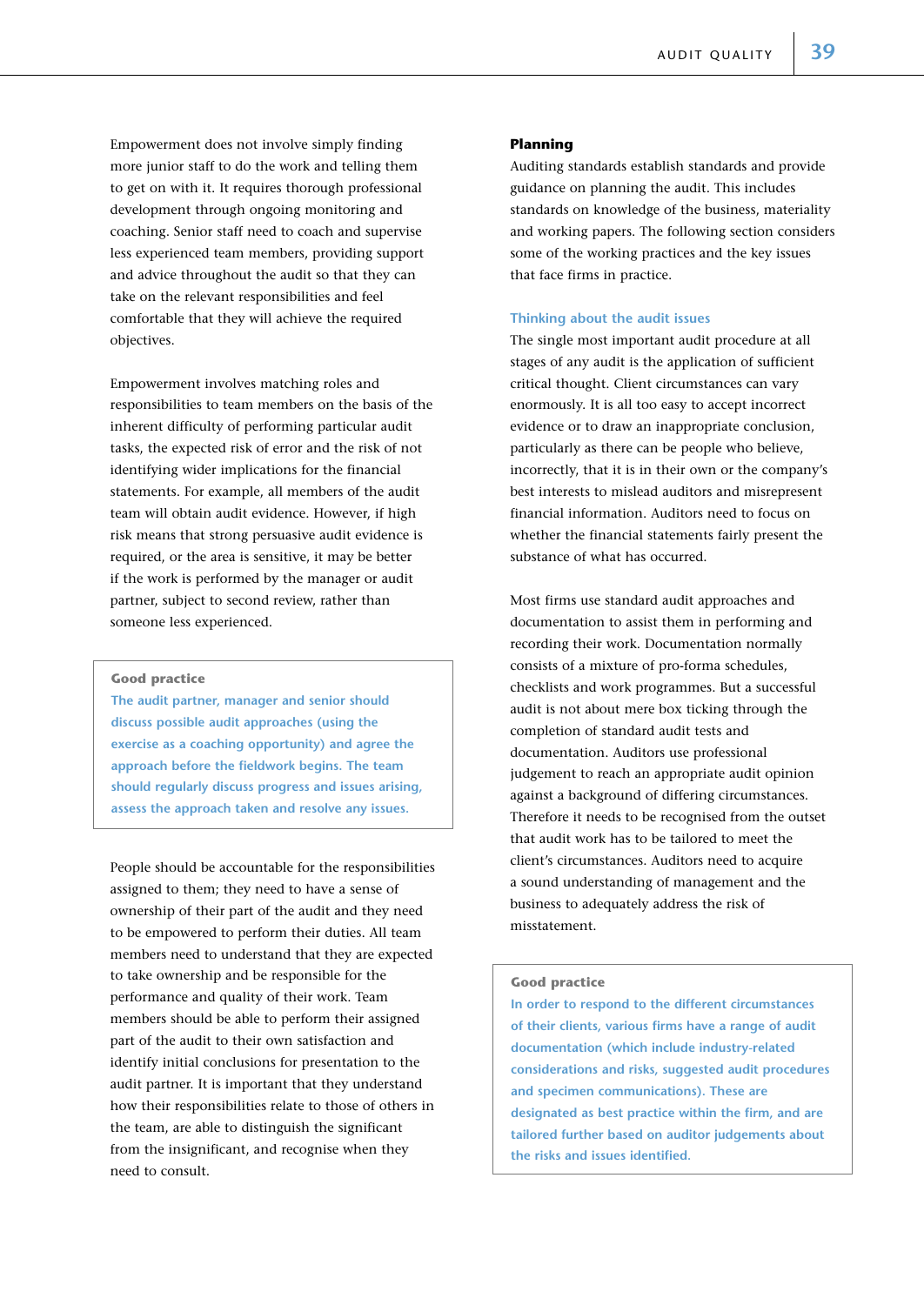When planning an audit, a pitfall to avoid is merely repeating the same procedures as the previous year's audit. The risks of material misstatement need to be properly reassessed. This involves a proper team briefing by the audit partner on any issues of which he is aware, updating the team on his knowledge of the business (both internal and external developments), and assessing new risks which may affect the business as a whole. Such risks may include economic factors, the quality and motivations of management, and those that may affect specific areas of the financial statements such as stock obsolescence or the recoverability of debtors.

## **Illustration**

One firm bases its criteria for identifying misstatement misstatements. This encourages teams to focus on accounting estimates, non-systematic transactions,

Risks may be the same as in the previous year, requiring the same work programme, but this can only be established after proper consideration of the business and the associated misstatement risks.

To achieve quality, audits should not be carried out by rote.

#### **Development of the audit plan**

Having developed an understanding of the business, the accounting and reporting processes and risks, it is necessary to develop an audit plan and allocate staff with the right skills to the appropriate tasks.

From an audit quality perspective, there are several pitfalls to avoid, including:

- **>** not involving appropriate specialists, particularly, for example, in relation to IT systems, derivatives and other financial instruments, actuarial matters and filings in other jurisdictions;
- **>** performing insufficient or inappropriate substantive testing;
- **>** the audit work not adequately addressing the risks; for example, insufficient attention to the profit and loss account and revenue recognition in particular; and
- **>** not performing enough work on journal entries and one-off transactions, particularly immediately prior to and post period ends.

#### **Good practice**

**One firm explicitly requires an analysis of the segregation of duties in all areas. While this is not required by auditing standards and will not find collusive fraudulent acts by management, it may be useful in identifying fraud risk.**

**Another firm permits the independent review partner to demand that more specialists be involved on the audit. He has authority to challenge the audit partner in this area, even though ultimately the latter has responsibility for the audit opinion.**

#### **Materiality**

Another area that needs attention is the determination of materiality and its use in the development of the audit plan. Materiality needs to be assessed carefully for entities where, for example, profit is volatile, or where there are high values for assets and liabilities relative to reported profit.

#### **Good practice**

**Have clear guidelines on who needs to be consulted where there are difficult materiality judgements or when errors or misstatements are discovered.**

#### **Dealing with extended enterprises**

An area that is becoming increasingly important is the 'extended enterprise'. These are often in the form of groups with operations in many separate places and lines of business. Local standards and cultures will not only vary within the audited company but also within the audit process, as there may be local teams involved using different audit procedures and applying different auditing standards depending on their location.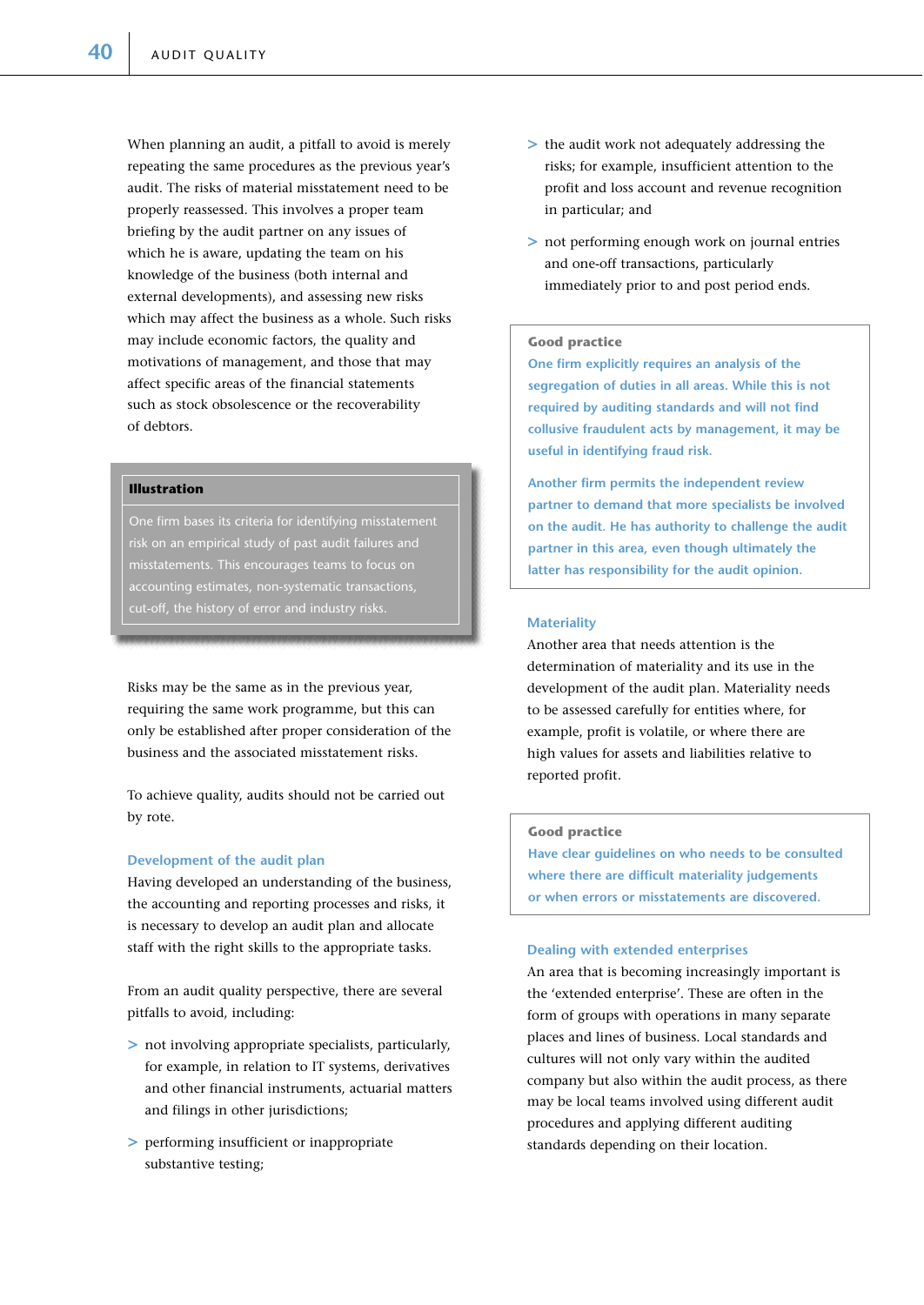The working practices adopted will need to address the various challenges which multi-location group audits pose. Some of the potential practical pitfalls include:

- **>** not auditing enough of the group;
- **>** applying group materiality when local statutory materiality also needs to be used;
- **>** insufficient challenge of other auditors' independence or competence;
- **>** not giving sufficient central direction, particularly on matters for follow-up;
- **>** not giving sufficient consideration to where the risks are likely to arise from a group perspective.

Too much focus can be placed on the audited company in isolation. Staff need to think more laterally and, in particular, to consider the broader issues, particularly related parties in complex 'groups'. Questions that need to be considered may include:

- **>** Why do complex group relationships exist?
- **>** Are there going concern issues given the nature of the relationships?
- **>** Are transactions in the best interests of the shareholders?
- **>** Is the economic substance of transactions reflected in the financial statements?

#### **Executing the audit plan**

The *Auditors' Code* states that auditors should approach their work with thoroughness and with an attitude of professional scepticism. Where audit failures arise, all too often a relevant risk or issue was identified but not adequately followed through.

Points to bear in mind include:

- **>** the importance of adequately briefing all staff;
- **>** the importance of setting aside enough time, and people with sufficient experience, to deal with the testing of one-off transactions;
- **>** the usefulness of being unpredictable in the timing and extent of testing;
- **>** the importance of effective substantive analytical procedures;
- **>** the need to test controls on which the management relies rather than controls that may be convenient to test, but of little relevance to the audit opinion;
- **>** the usefulness of file interrogation software in identifying anomalies within accounting populations;
- **>** the increasing need for work to be performed early in order to meet financial reporting deadlines which are getting tighter for listed companies;
- **>** the need to understand complex transactions rather than gather documentation which supports them. A key need is to keep asking whether the transactions make sense and are within the proper authority limits which have been laid down;
- **>** the futility of relying on controls where the overall control environment has been shown to be weak and the need to do more substantive work to make up for this;
- **>** the need to focus sufficient testing on areas of risk;
- **>** the importance of obtaining, where relevant, additional corroborative evidence.

With shortening reporting periods for listed companies, pressures to be more efficient, and ambitious deadline setting by clients, the time available to perform all of these actions is reduced in many modern audits. The team needs to plan how to deal with all of these points, deal with the unexpected, and be able to monitor time spent, so that deviations from the plan can be pinpointed and responded to as early as possible. The auditor needs to be robust in assessing if more time will be needed to complete the audit as issues arise in the course of the audit that require an immediate response.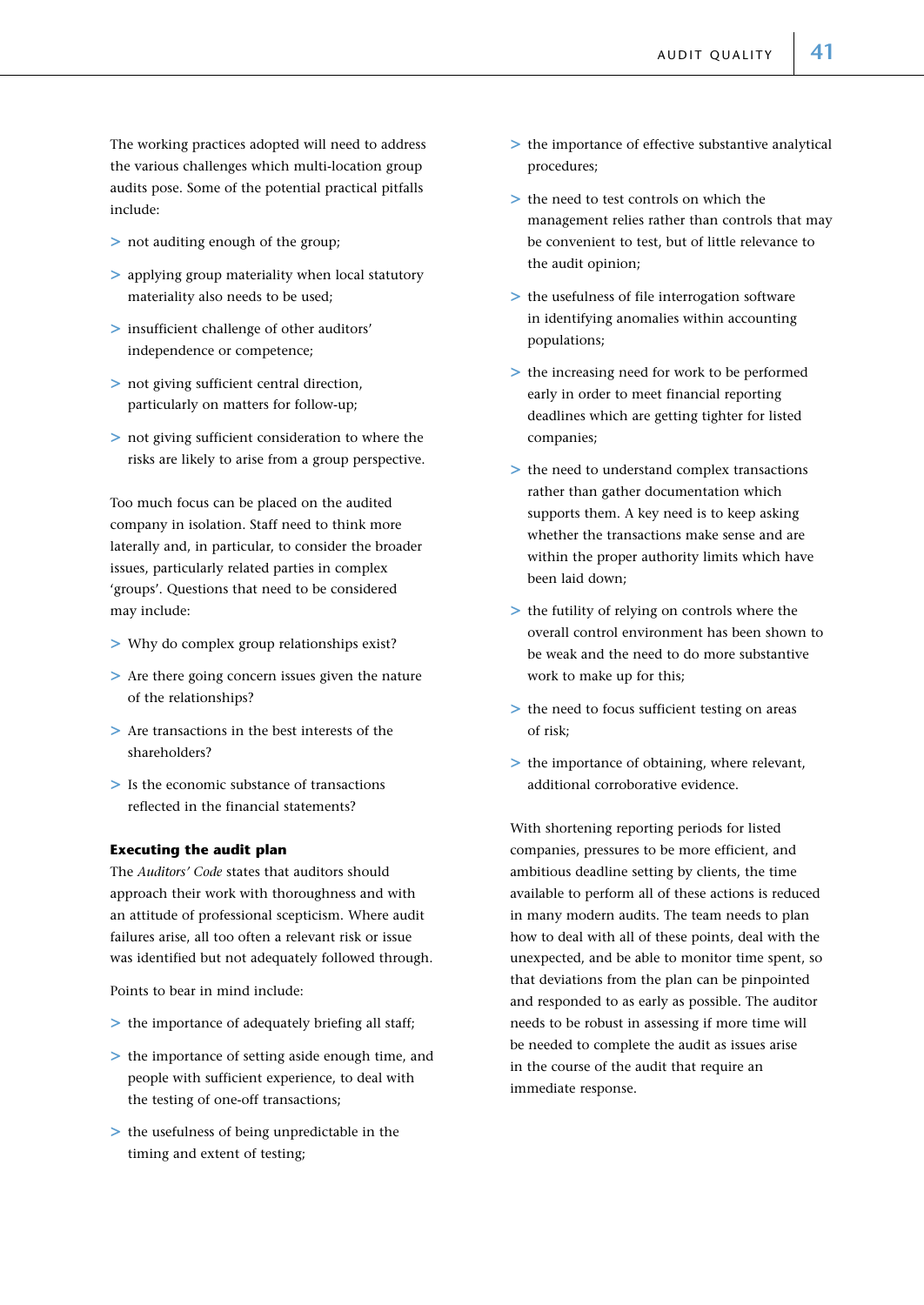#### **Good practice**

**One firm has a database that sets out specimen business controls and possible tests to address audit risks related to particular accounting processes. Judgement is applied to tailor, or include additional, tests to meet the client's circumstances.** 

**Electronic audit programmes can include sign-off procedures that ensure that the next stage cannot be started until certain procedures have been carried out. For example,** *SAS 240 (Revised)* **requires a summary of non-audit services to be prepared at the beginning of each audit so that the partner can consider whether there are threats to independence and implement appropriate safeguards. This schedule may constitute one of the first documents to appear on the audit file and no further procedures may be electronically signed off until the audit partner and, where necessary, the independent review partner are satisfied the firm and the team are independent. Once the work has commenced, auditor independence should be kept under review during the course of the audit.**

#### **Alertness of mind and scepticism in practice**

Audit staff need to look out for the unexpected, and to consult with more senior staff when such matters are identified. This needs to be developed and encouraged in all audit staff. It is important to instil an attitude that an anomaly may or may not have an innocent explanation and it needs to be investigated and resolved. Considering how and why an error could arise, and indicators of this is a useful development technique to adopt.

Fostering professional scepticism in people involves encouraging a desire to challenge information and seek evidence. The firm needs to encourage this not only formally, by recognising curiosity and enquiry as a key competence of an auditor, but also informally in day-to-day working practices. Challenge should be seen as positive and staff should not be penalised for making waves or generating cost overruns, even if they cannot be recovered from the client.

Audit partners need to ensure that the audit team applies an appropriate level of professional scepticism by giving clear messages on the importance of quality. Partners should emphasise

to the team that they should consider whether information and explanations make sense, appear reasonable in the light of what they know of the client's business and whether there are alternatives to the approach suggested.

Yet what constitutes an appropriate level of scepticism is subjective and involves mature judgement. How, then, can junior members of staff be expected to achieve this? Good briefings, effective supervision and review of audit work and appropriate responses to anomalies can help to achieve this objective. Junior staff need to receive a good briefing and be told "If in doubt, shout". Whenever they have doubts about what they are to do or what they find, they should report these to someone more experienced, preferably after having formed an initial view of the appropriate action to take.

#### **Good practice**

**One firm requires the audit partner to sign-off on adherence to the APB's Auditors' Code before signing the audit opinion.**

**Give regular updates to all audit partners and staff on going concern problems in the economy, current accounting issues (including reports of alleged restatements), and what should be done to counter them. Some recent examples include inflated revenue, expenses wrongly capitalised, the use of side agreements and the use of special purpose entities.**

**Brief the whole team on relevant fraud risks and possible symptoms. Such a briefing helps maintain scepticism throughout the audit, and enables the team to consider how to address fraud risk.**

There is a risk that, over time, an individual's view of what is an appropriate level of scepticism may drift, or they adopt the view: "My clients aren't like that".

The antidote to these risks is communication and sharing with others. It is important that partners and staff discuss real client situations with each other regularly. Seminars and workshops can also cover the subject by using case studies and letting participants work together to form a consensus view on what is acceptable and what is not. Case studies should not be simplistic, however, or participants will not associate them with real life situations, in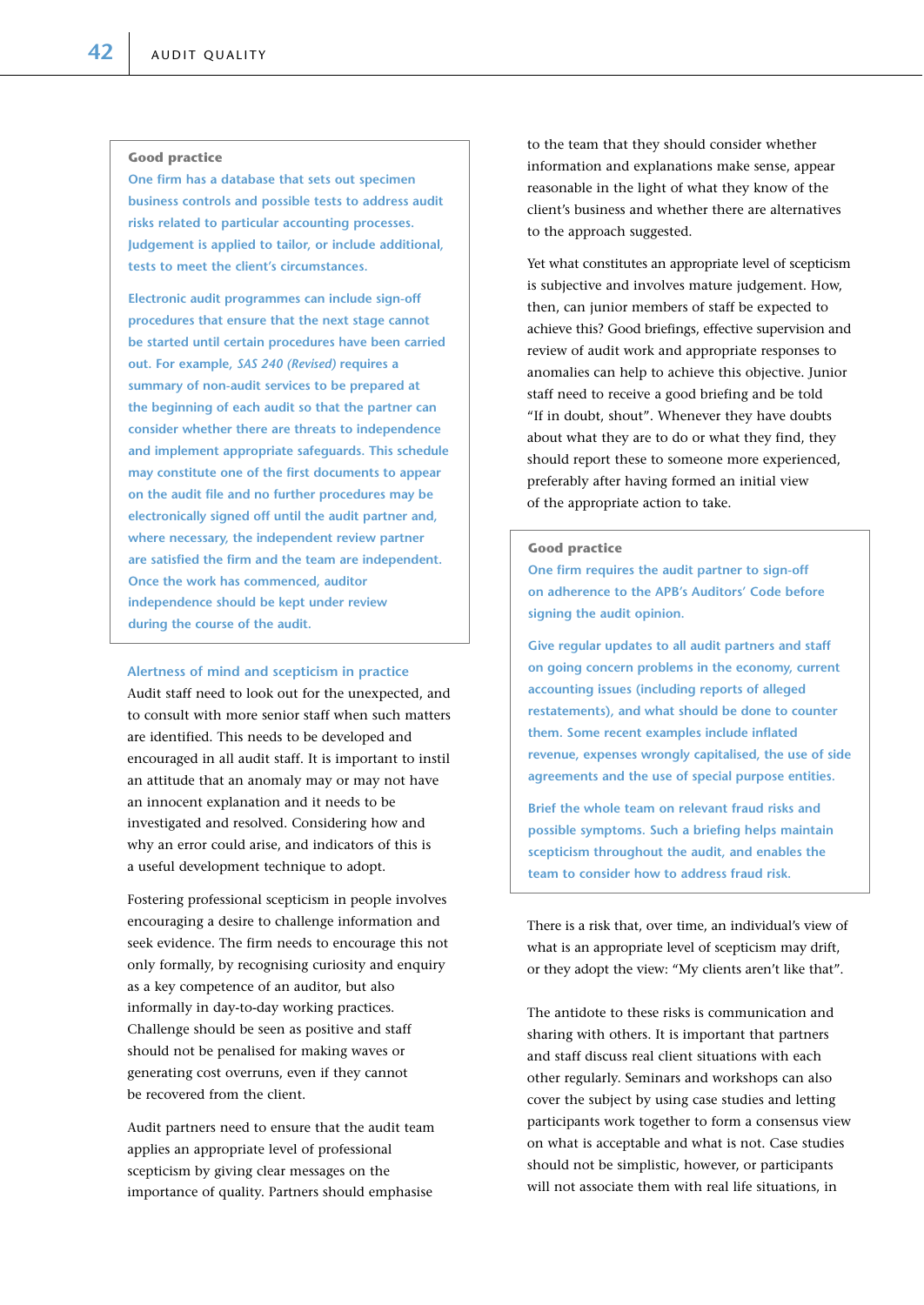which circumstances are always complicated and a lot of information needs to be considered in making high quality decisions.

### **Rigour**

Audit failures may result not from a failure to identify the risks, but from a failure to respond to them appropriately. Audit staff need to give sufficient thought as to what the draft figures may indicate. In particular, given the increasing pressure on client management to deliver better results, attention needs to be given to whether the figures are symptomatic of aggressive earnings management or fraudulent financial reporting.

# **Illustration**

Experienced auditors are always deeply suspicious of situations where profits are being shown but where there are net cash outflows from operations. Besides being a possible indicator of fraud, it can also be a sign that there is an inappropriate accounting policy in respect of revenue recognition.

One well-known case involved a sceptical audit manager and an experienced audit partner who were alerted by the fact that part of the group operated out of a secretive jurisdiction. They questioned relationships in greater depth than normal and avoided signing an inappropriate opinion.

The effective performance of predictive analytical review is a powerful audit tool. Ineffective analytical review can amount to little more than the production of a table of ratios with unquestioning acceptance of explanations from management as to apparent changes, in other words 'conversational auditing'. The explanations provided by management should be credible, consistent with the auditor's knowledge of the business, and be supported by other audit evidence wherever possible.

#### **Good practice**

**Firms should put a strong emphasis on asking the question: "Show me evidence to support the explanations given".** 

Good auditors are curious and enquiring by nature with strong inter-personal skills. In practice, it is important that staff avoid giving too much attention to describing what is working well at the client and not enough to what is broken and what is under-resourced. Staff need to ask direct questions such as "Were there any accounting problems in this area during the year?" and "Were there any breakdowns in the accounting process?"

#### **Good practice**

**Every audit should include:**

- **> asking management whether frauds, illegal acts or related party transactions have occurred;**
- **> not accepting explanations, however plausible, which are unsupported;**
- **> having proper procedures for whistleblowing to third parties.**

#### **Consultation**

Consultation is important for an effective audit firm, either formally or informally, and should be encouraged.

Consultation within the firm helps ensure that the approach adopted is consistent throughout the firm and takes account of the skills and experience of staff.

# **Illustration**

The senior partner, supported by partners specialising in technical and risk management issues, consults monthly with a representative group of audit partners on proposed new or changed policies and processes. The group considers their practicality and arrangements practice. New or changed policies are disseminated to staff in face-to-face meetings at 'unit' level and electronically, with the emphasis on clear messages backed up by changes, where necessary, to the firm's audit software and to training programmes.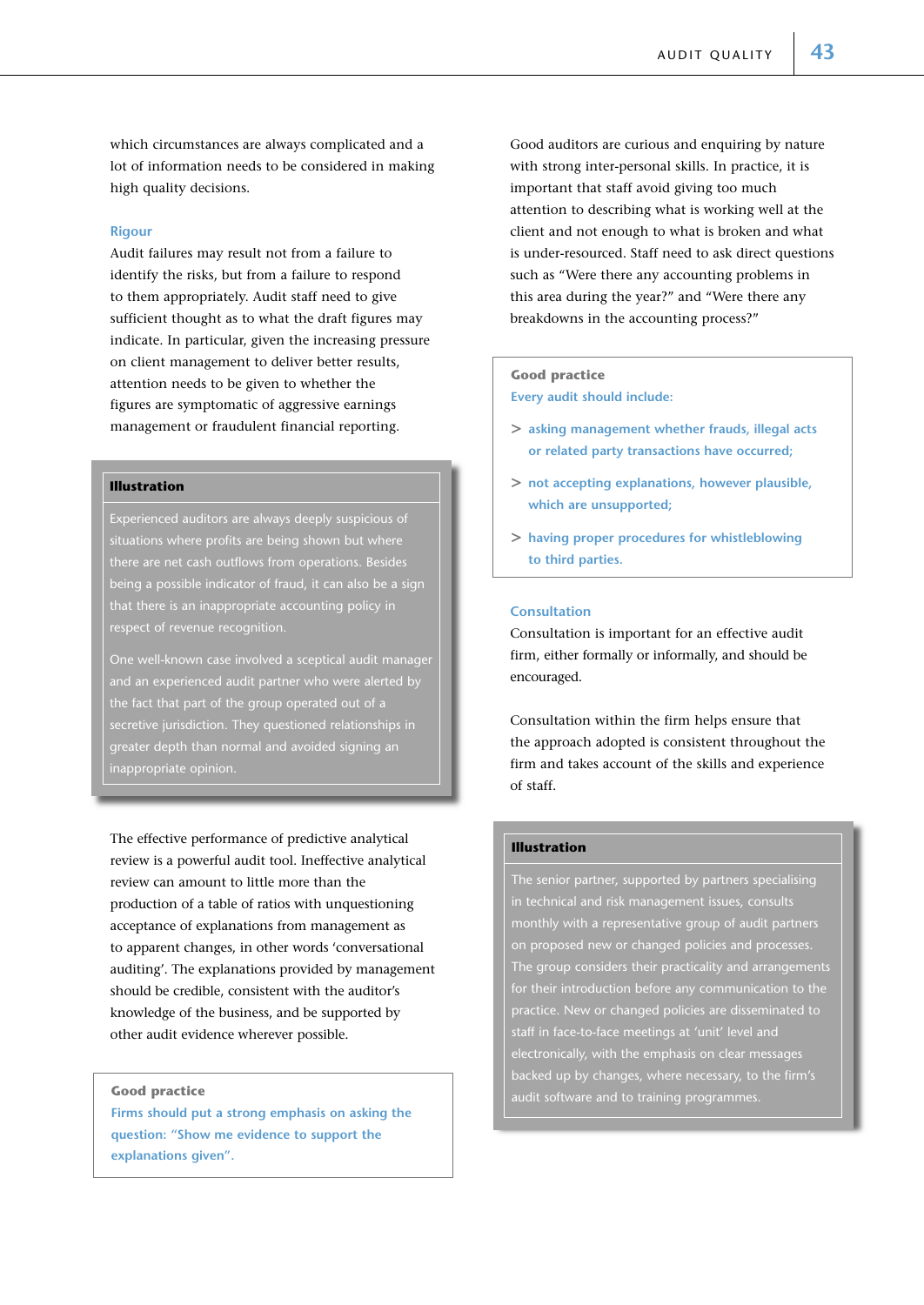Consultation should be encouraged wherever it is likely to be beneficial. Certain aspects of audit can be particularly challenging and require effective support mechanisms. Examples include unusual transactions, questionable accounting practices and circumstances in which modification of the audit opinion might prove necessary. These matters require focused attention, particularly when risks are identified or issues come to light.

Discussing and exploring a problem with a colleague not directly involved in the audit is an invaluable way of standing back from a problem and checking personal judgements.

Firms need to invest to ensure that there are sufficient resources available for consultation. Larger firms have extensive technical departments. For smaller firms, various bodies provide consultation services on a subscription basis. The Institute's own technical enquiry service (See bibliography) is a valuable and knowledgeable source of technical advice for ICAEW members. If they cannot answer a question themselves, they can usually find someone who can.

It is important to foster a culture in which consultation with colleagues is seen as a sign of strength, not weakness. People need to feel that they can always seek a second opinion on a matter about which they feel uncertain or uncomfortable. Apart from the benefits in terms of reaching the right conclusion on a particular issue, consultation transfers knowledge and approaches to resolving issues and is therefore a strong aid to learning and development.

#### **Review**

#### **Team review**

The traditional audit model involves a member of the team preparing the work and then a more experienced person reviewing it. Effective review techniques should focus on the issues and judgements formed, not merely on procedure completion. It is important to ensure that the audit work is necessary and achieves the desired objective, and that issues arising have been properly dealt with.

Audit file reviews should be performed promptly by persons with appropriate experience who will encourage alertness, originality of thought, thorough investigation of anomalies and the adoption of professional scepticism.

#### **Good practice**

**Review analysts' reports on clients where available. Seek to understand if management is under pressure to report a particular result.**

**Use a 'file check' procedure that identifies where procedures have not been completed, such as documents not signed off or reviewed, risks not dealt with and review notes not cleared.**

**Remind all audit staff about any changes to money-laundering regulations, the need for prompt reporting to the firm's money-laundering reporting officer and avoidance of tipping-off.** 

#### **For further information:**

**The Faculty's publication entitled** *"Towards Better Auditing"* **contains further information on audit efficiency, documentation and review techniques. (See bibliography)**

Supervision and review while the job is in progress is also an important way of learning. Merely expecting junior staff to 'pick things up' as they go along is not effective on-the-job training. Reviews should give constructive input to those reviewed, so that they learn from the experience. Face-to-face reviews are therefore more effective than purely written ones.

# **Illustration**

Firms apply different approaches to pre-clearance or 'hot' reviews.

One firm has a number of designated technical review partners and senior managers in those situations where there is a potential qualification to the audit opinion. The independent of the audit client, is to review financial statements, reports to audit committees and management letters for higher risk clients prior to their release. These issues that may have an impact on the audit opinion.

*continued*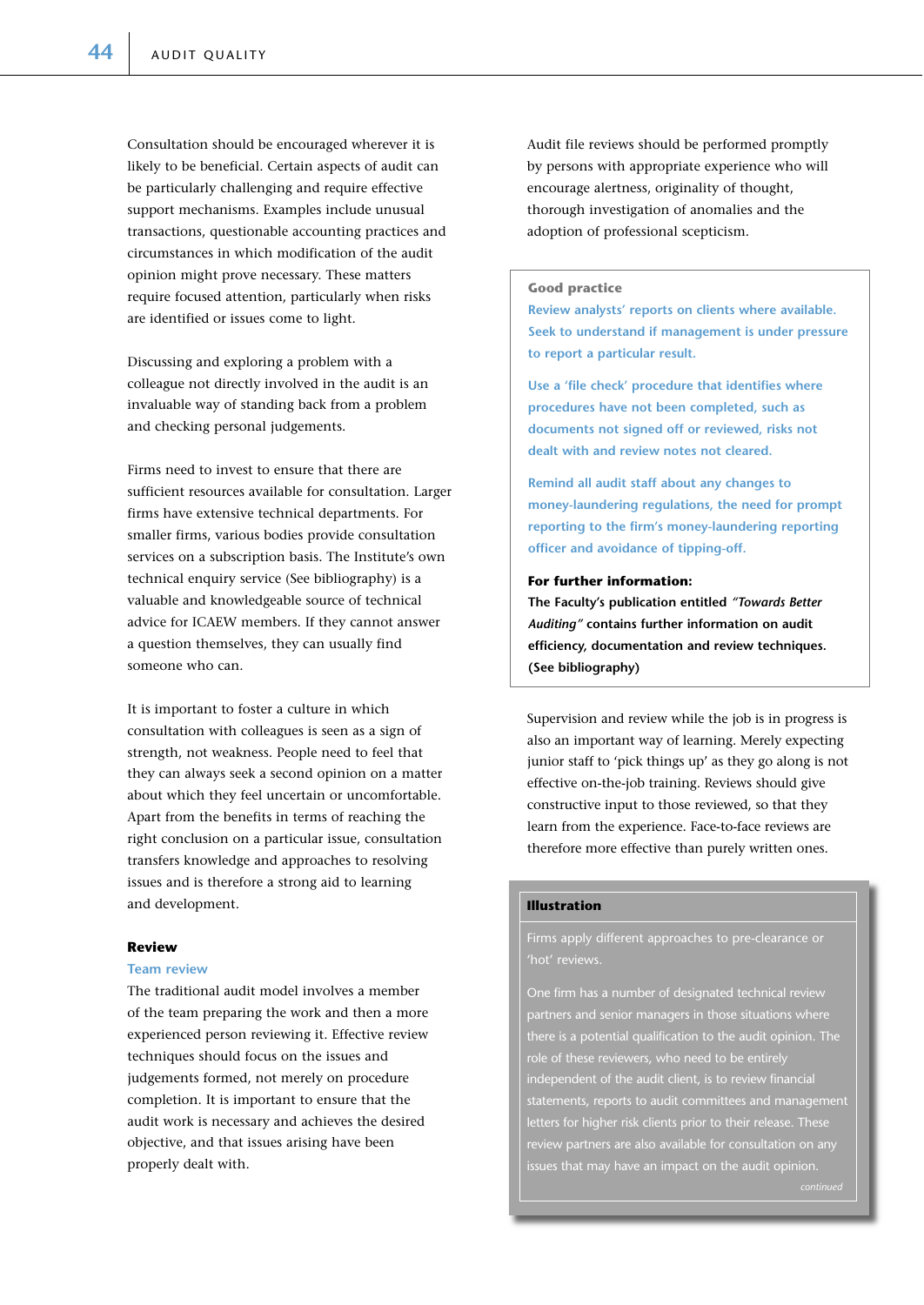Another firm has a dedicated 'hot' review department entirely independent of the audit partner and manager. This department comprises full-time partners and senior managers with significant technical and practice experience. The department reviews all financial it is signed. Depending on the assessment of risk, the department may also carry out a file review. Such

#### **Independent review**

Auditing standards require audits of listed companies to have an independent partner review. Firms are also required to implement such reviews on other public interest and higher risk clients, as defined by the firm. Even where not strictly required, consideration by someone who has not been involved in the dayto-day performance of the audit is almost always useful. It is often easier for someone not caught up in the detail of the audit work to undertake a critical assessment of the audit evidence obtained.

The independent partner needs to have sufficient experience and authority within the firm, be technically strong and be capable of sound professional judgement. His role includes reviewing key audit documentation, including statements of independence, and assessing the rigour and results of the audit work and the appropriateness of the draft audit opinion. If there are particular issues that need to be addressed, he will also need to review all relevant audit evidence and discuss these issues with the audit team. This should enable him to reach a balanced and informed view, and to reach a consensus opinion with the audit partner.

Higher risk audits can also be subject to further reviews, depending on the firm's policy and procedures, which are performed before the audit opinion is issued. In addition, further reviews may be undertaken at random on normal risk audits to ensure that audits are being performed appropriately. In smaller offices, which may not have such formal procedures, the monitoring partner could choose to select a file on an ad hoc basis and check judgements, procedures and documentation.

#### **Completion**

The completion of the engagement is important. This is the period from the review of the audit work, through communication with those charged with governance, to signature of the audit opinion and what has to happen after that point. Sufficient staff time needs to be dedicated to completion of the audit files – this is a crucial part of audit quality. It needs to be appropriately staffed, timely and be scheduled in the audit plan.

Completion is the stage of the audit that is often the most time pressured and critical. There are often deadlines, whether imposed by the team, the partner, the client or external requirements. There are few audits that are not subject to some form of time pressure as the time of signature approaches. Whereas the deadlines of delivery of material to the auditor for audit are often missed, the deadline for signature of the accounts is often less flexible.

For larger entities significant pressure can be brought on the auditor to sign their audit opinion on the required date no matter what the circumstances. At this stage auditors need to be robust in ensuring that all issues are resolved before they sign. Use of relative deadlines may prove useful in ensuring that the time for completion of the work is actually available. The firm needs to be willing to support the audit team when it says "We need more time to complete our work" especially when key evidence becomes available, or significant changes are made at the last minute.

Risks are not only to be identified at the outset of the audit. Risk assessment is an ongoing activity enabling the auditor to respond appropriately to matters that are discovered later on in the audit. The recording of identified risks and responses needs to take place, and there needs to be a clear trail right through the audit file showing how they are dealt with. They should not be lost in the middle of the file, which should be designed to indicate clearly to the audit partner what has been done to respond to the identified risks. An effective way to ensure that quality procedures have taken place is to implement checks and balances that are built into the firm's day-to-day operations.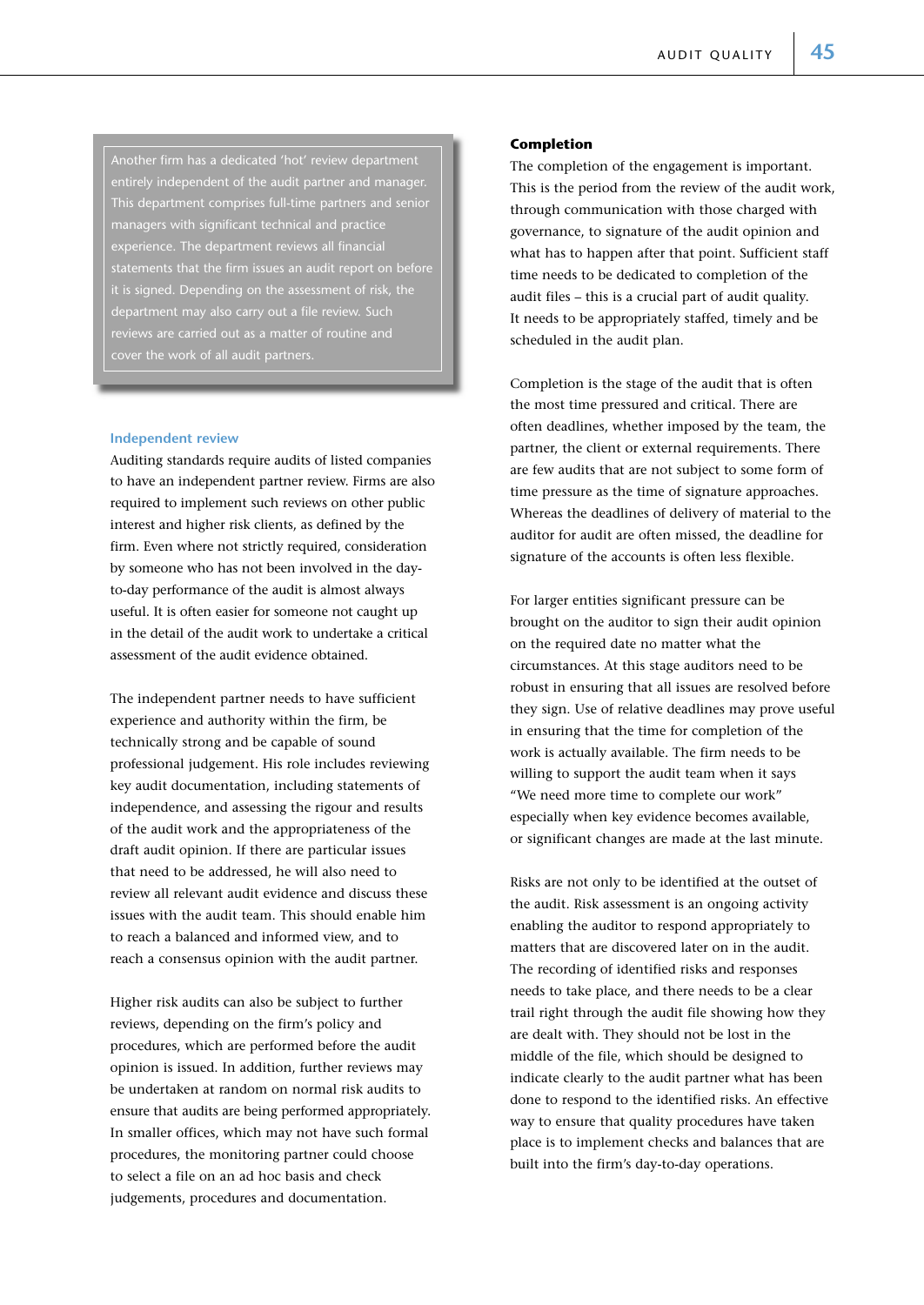#### **Good practice**

**Various firms have designed electronic audit files that automatically flow identified risks throughout the file from the point at which they are identified so that they are given sufficient attention. An identified risk should not be lost in the audit file.** 

Conclusions need to be reached at every stage of an audit, from individual audit tests to the final audit opinion. The final audit conclusion included in the opinion section of the audit report needs to be considered very carefully. Every auditor needs to ask if all the necessary evidence has been obtained, if all of that evidence is consistent, and whether there are any areas where it is simply not possible to obtain all the evidence necessary to ensure that the financial statements give a true and fair view.

It is therefore important to ensure that there is adequate audit evidence on file, with notes of discussions with management, or other persons, where such evidence is needed to support the auditor's judgements.

#### **Good practice**

**Give guidance during training programmes on the way to record evidence and complete files. This should ensure that key evidential documents are referred to and that good meeting notes are prepared. For example, although important discussions may take place in an informal setting via phone calls and e-mails, sufficient records of the conclusions reached and reasons for them need to be retained on the file.**

**Firms often require a summary of the key audit issues that arose and provide a completion checklist that requires the manager and staff to highlight how issues have been resolved. Encourage the audit partner to discuss these issues with the audit team before reaching his audit opinion.**

An audit has a recognisable cycle of planning, evaluation and completion. The working cycle should include time for reflection after the opinion has been signed – the whole team should examine both the audit approach and its own performance

in retrospect and determine how they can improve further next year.

#### **Challenges**

A firm should consider the following questions to assess how its working practices contribute to audit quality:

- **> Is there sufficient teamwork, empowerment and communication both within the audit teams and between them and the rest of the firm?**
- **> Does the firm encourage the adoption of the right attitude of mind on matters such as ensuring that the audit team has employed the most appropriate audit approach, professional scepticism, rigour and has consulted others in appropriate circumstances?**
- **> Are all audits properly planned, avoiding merely repeating the previous audit, and do they incorporate sufficient knowledge of the business and audit risks?**
- **> Are staff trained to look out for the unexpected and do they understand how misstatements of the financial statements are most likely to occur?**
- **> Are the review procedures of the firm sufficiently challenging and are they considered a constructive contribution to audit quality?**
- **> When an issue arises, is the exact nature of the issue and its resolution properly followed through and documented?**
- **> How long has it been since partners and staff attended a course on the audit requirements for specialist audit clients?**
- **> Do the audit partners actually meet the owners and client management of all audit clients before the start of the audit?**
- **> Is the partner and senior staff's knowledge of the audit client fully used in planning the audit and designing appropriate audit work?**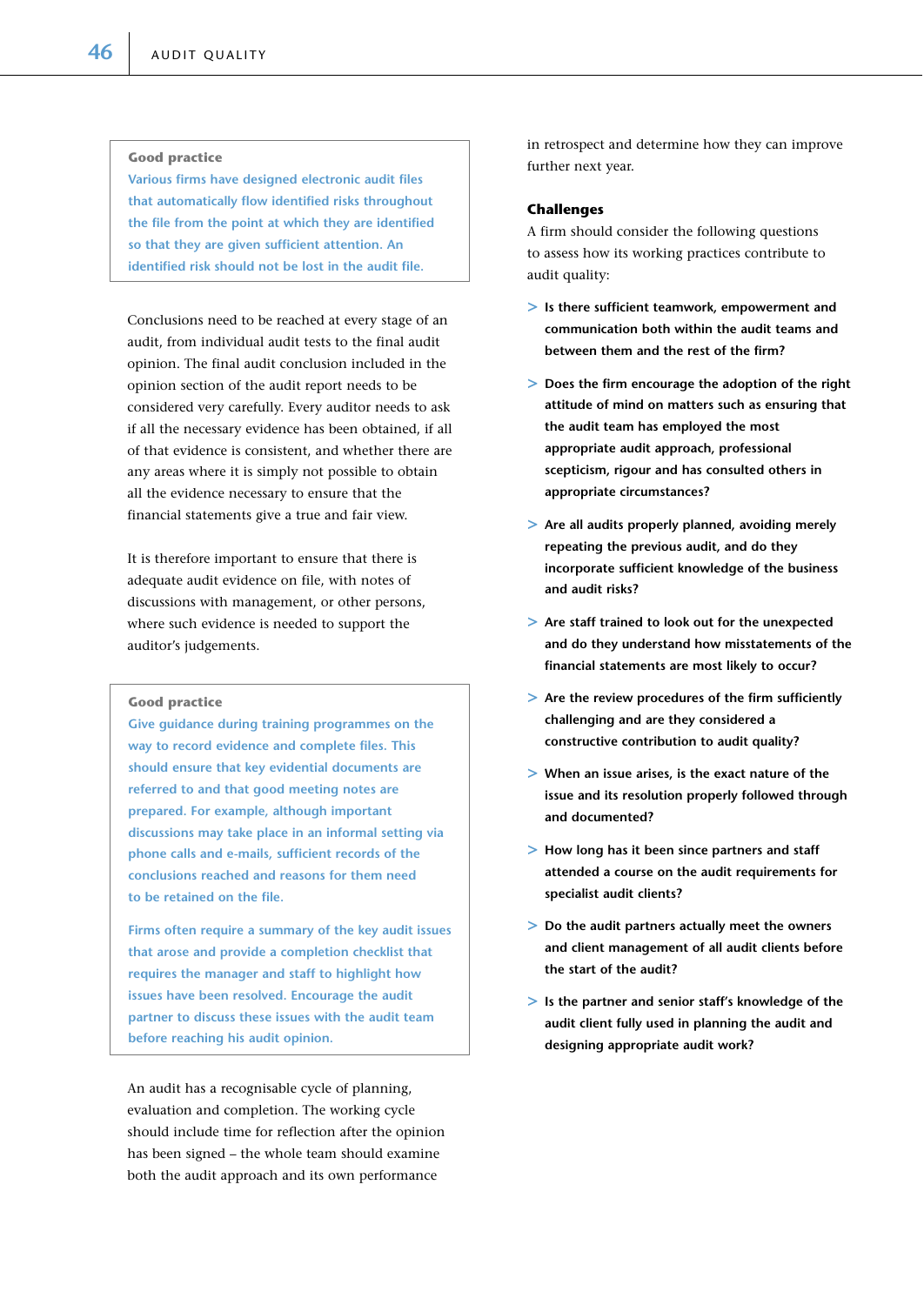# **Monitoring quality processes**

#### **Overview**

The other chapters in this publication consider the key inputs to audit quality such as the firm's people, the effective management of client relationships and the 'checks and balances' embedded in the firm's working practices, including technical support. This chapter addresses how firms monitor the quality of their work; for example, what procedures are established, both formal and informal, that provide ongoing assurance of whether a firm complies with the policies and procedures laid down to achieve audit quality. These processes are performed throughout the year and/or during the annual compliance review.

Apart from monitoring compliance, quality processes identify good or redundant procedures and can lead to change. Often they are the same as, or closely allied to risk management procedures. Quality processes effectively represent an 'internal audit', performed by staff independent of the audit teams, of the operation of the checks and balances around audit quality. The Joint Monitoring Unit (JMU) visit is therefore the 'external audit' and is an important indicator to firms as to whether their quality control processes meet the standards required.

While it is important to monitor compliance with auditing standards and other requirements, firms may well benefit from extending the process to include other quality elements. These elements will form part of the firm's strategy, such as client service in terms of the broad scope of communications to clients, audit efficiency in terms of use of staff, maintenance of effective relationships with the client and identification of efficiencies which could be achieved in the future. It also follows that quality monitoring can extend to the key inputs to audit quality covered elsewhere in this publication and need not focus simply on the outputs of the auditor's work.

The important points to be covered are:

- **>** Quality processes should be designed to assist the leadership and practice management in improving and refining audit quality, managing risk and improving both inputs and outputs.
- **>** Quality processes need to be seen as constructive rather than as an annual regulatory burden imposed on practitioners. Steps should be taken to maximise the impact of the main findings.
- **>** Quality processes need to work in harmony with the checks and balances within working practices such as independent reviews and hot reviews, and also external monitoring such as that of the JMU.
- **>** Quality processes should recognise the key ingredient of people; especially quality of individual judgements and the development of individuals. This is harder to measure and monitor than simple tick box compliance.
- **>** Quality processes themselves can usually be improved as the results of lessons learnt. Members of staff are more likely to be cooperative if they consider that the reviewers themselves are constantly re-appraising, and where necessary, modifying their own procedures.
- **>** Firms should treat JMU visits as a valuable independent review of the effectiveness of their own quality assurance processes, discuss relevant matters constructively and act on recommendations to improve quality.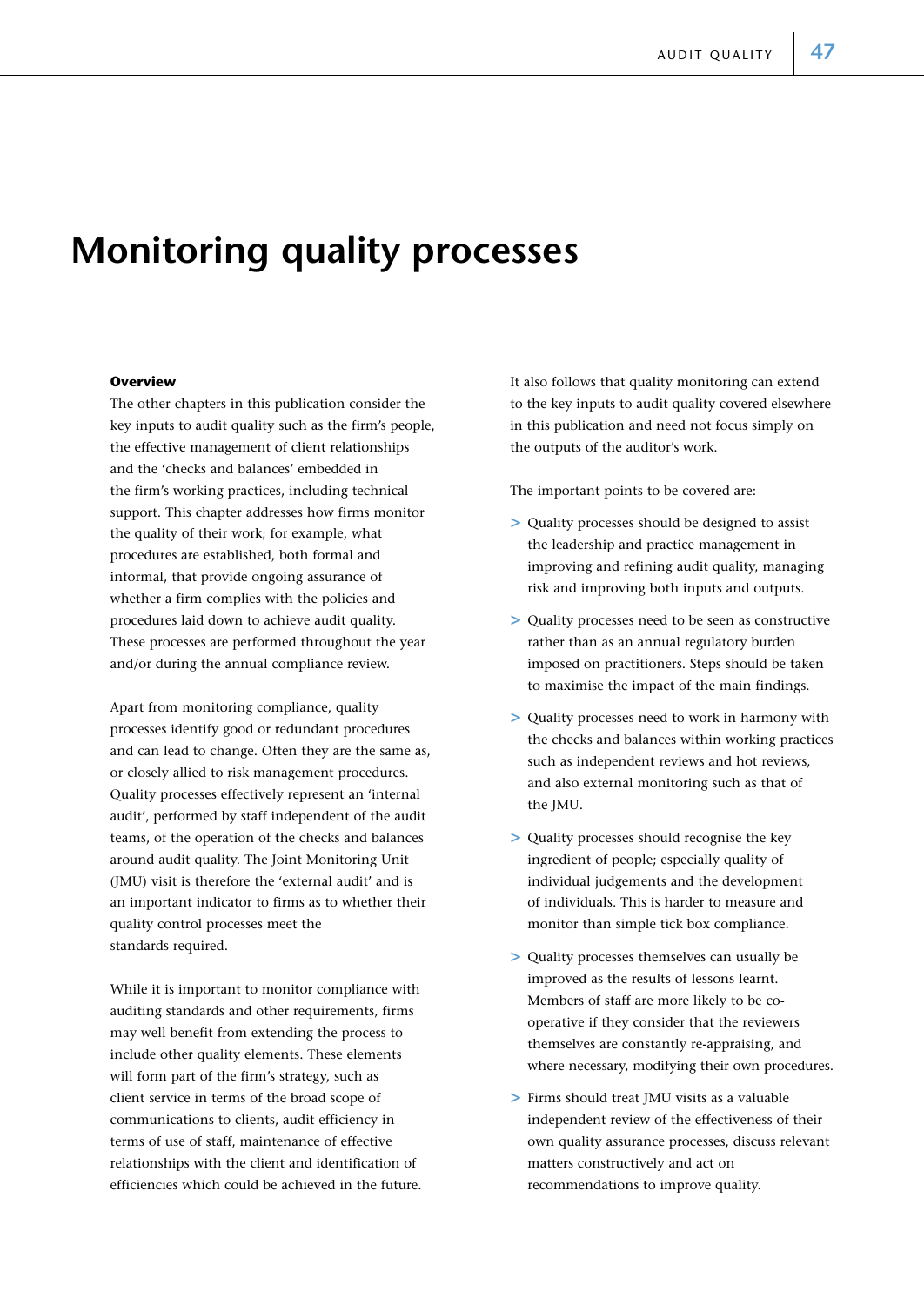**>** Structures will and have to vary from firm to firm – firms can develop their own way of monitoring. A 'risk-based' approach will often be most effective.

# **Roles and responsibilities**

The leadership of the firm, in particular the designated senior partner, has ultimate responsibility and an overarching role in selecting, establishing and monitoring quality policy and procedures. Auditing standards<sup>6</sup> also require firms to appoint a senior audit partner to take responsibility for monitoring the quality of audits carried out by the firm. Where possible, firms may seek to appoint a partner to be responsible for monitoring who is not the one responsible for establishing quality control policy and procedures; this provides a more independent approach.

The monitoring partner has primary responsibility for monitoring and reporting on the firm's quality processes. He needs the trust of the partners in the firm and should report to the managing partner, board or other partners depending on how the firm is constituted. Smaller firms may benefit from using an outside consultant or another small practitioner to assist with the monitoring.

Practice size and infrastructure will vary from firm to firm. While lead responsibilities for audit quality may be assigned, quality is a collective responsibility. The larger the firm the more people will have defined quality-related roles, but it is still imperative that all partners and staff take responsibility for quality.

### **What and when to monitor?**

The inputs to quality need to be monitored as well as the outputs. Inputs can be judged by the quality of the output. If errors are often made or poor judgement is exhibited, then the inputs need to be considered. These include the quality of staff training; for example, is it compulsory, do all staff have to complete a certain number of hours a year and are the trainees of sufficient calibre? The inputs are all areas covered in earlier chapters: monitoring needs to cover their effectiveness.

Monitoring has to cover the outputs. They are measured by the quality of the audit report, the financial statements, communications to the client and the audit file. Measurement and monitoring are generally ongoing throughout the year as well as taking place during the annual compliance review required by *Audit Regulations*.

#### **Informal monitoring**

There are various ways that informal monitoring is carried out. All partners and staff need to be aware of quality procedures and the risks of not meeting the required standards. Once awareness is instilled, through training and learning, office memos and a constant emphasis, then it is more likely that informal procedures will be effective.

Firms' procedures for ensuring quality and effective risk management need to be embedded in the culture. Quality and risk management are therefore often best discussed in regular meetings of partners and staff peer groups, whether on an office, regional or national basis. Often this highlights good practice or where change is needed. The need for more formal procedures can be discussed, if it is thought that informal processes need to be supplemented.

If the feedback indicates problems in a particular office, the firm will need to devise a programme of action, which will range from pointing out to the senior partner in the particular office that there is a problem which needs resolving, to deploying stronger or more experienced partners.

#### **Good practice**

**Most firms, of whatever size, have a technical resource, whether this is embodied in one person with a particular interest, or in a department. They will often be alerted to areas where quality procedures are not being followed by the questions they are asked or by audit files and financial statements they review on a regular basis. They are then in a position to alert the monitoring partner that action needs to be taken.**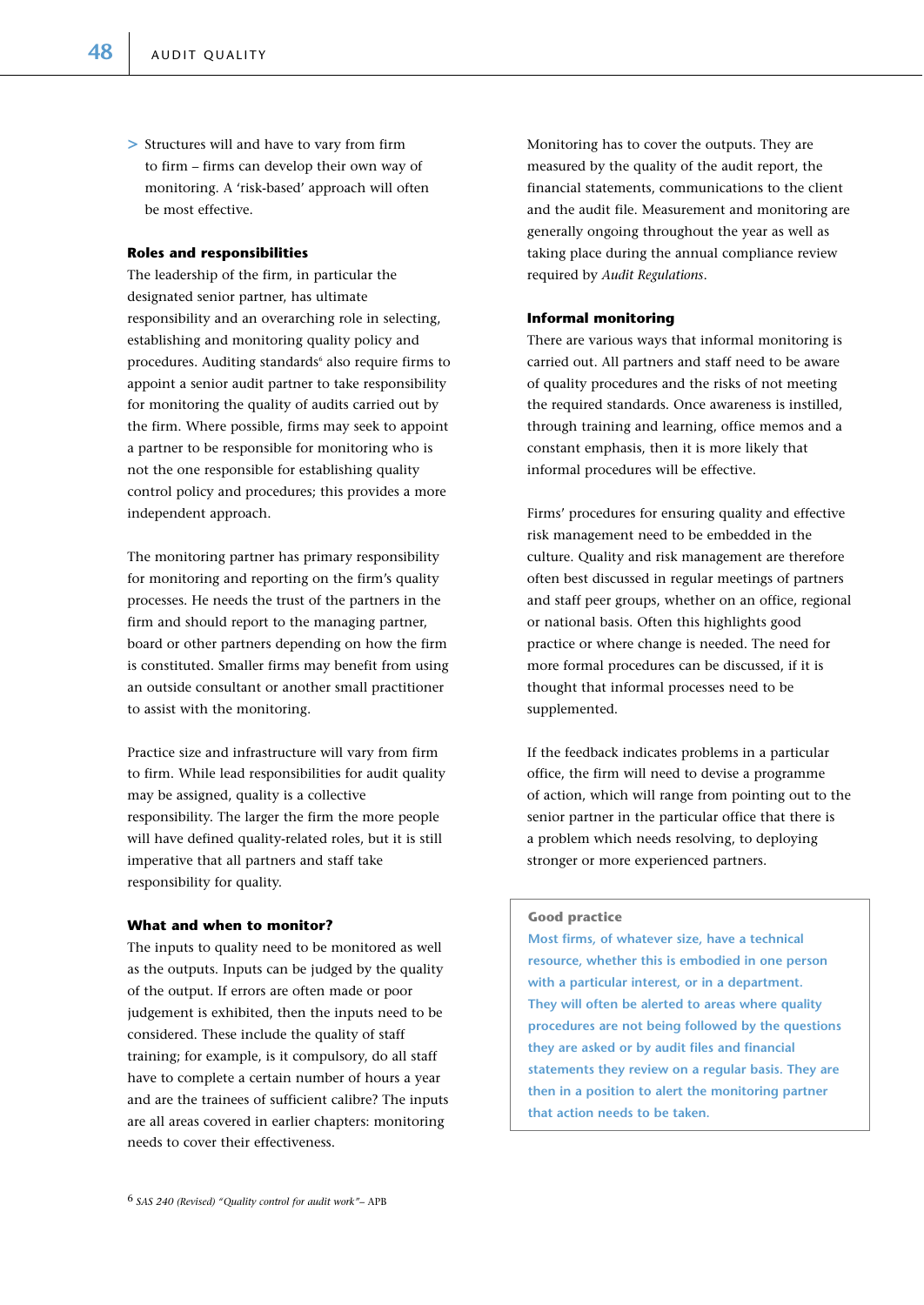### **Formal monitoring**

### **Annual monitoring**

There are two key reasons for annual monitoring, also called quality control reviews, compliance reviews or audit reviews. Firstly, annual monitoring is mandated by the *Audit Regulations*, which require registered auditors to confirm, at least once a year, how effectively they are complying with the regulations. In addition, *SAS 240 (Revised)* includes a requirement for an independent assessment of the following:

- **>** the appropriateness of the audit report;
- **>** the conduct of the audit in accordance with auditing standards, ethical and other regulatory requirements;
- **>** the proper application of the firm's own quality control policy and processes, in particular appropriate consultation in relation to difficult or contentious issues.

Secondly, and perhaps more importantly, a firm will want to know that audits are being carried out properly, efficiently and effectively and are not exposing the firm to undue risk.

Generally, this results in a two-part approach to annual monitoring:

- **>** 'whole firm' reviews where a firm's procedures in respect of all matters required by *Audit Regulations* affecting the firm as a whole are monitored for compliance. This can also cover matters of risk and quality on which the firm itself requires assurance. This will check whether the procedures outlined in earlier chapters and above, for the firm as a whole, are taking place.
- **>** 'cold' (after the event) reviews of completed audits, also called file reviews, to ensure that the audit has been carried out in compliance with auditing standards and regulations and that the financial statements comply with statutory and other requirements. This would cover the proper application of the firm's own policies and procedures, including risk procedures, and might also address issues of audit efficiency. It is a sample of the audits conducted by the firm.

Often the monitoring takes place in one annual exercise, but it can be split up into the two parts above, done at different times and with different people or any different combination, provided the annual review required by *Audit Regulations* takes place. For the purpose of this chapter, it is assumed that it is all done in one annual exercise.

The way in which this is done will vary considerably from firm to firm. For example, federations or small local firms may use a consortium specialising in technical and training services for auditors. In some federations, member firms may review each other; indeed it may be a condition of membership that this takes place.

Local one-office firms, if of sufficient size, may arrange for individual partners and managers to review each other's files, bearing in mind the need to ensure that the reviewers are independent of those who carried out the audit. Alternatively, firms may prefer to use the services of a suitably qualified external consultant (which is specifically allowed for by auditing standards). This is also an option for sole practitioners, though they may choose instead reciprocal arrangements with other small practices in a locality. However, some practitioners may understandably be reluctant to open up their files to inspection by a competitor or potential competitor.

#### *Whole firm reviews*

Whole firm reviews have to establish whether the firm has complied with its overall obligations under the *Audit Regulations* and look for evidence that the firm's policies and procedures have been carried out; they are alert both for good practices and those in need of improvement.

The review checks the operation of the firm's policies and procedures in areas such as technical material, working papers, independence, personnel, training and competence, consultation, and the carrying out of cold reviews. A typical review would cover personal training plans, questionnaires on fit and proper status, confirmation of independence and CPD records and confirm that these are completed for all partners and staff involved in audits. The firm's register of complaints would also be inspected. Firms will often also cover human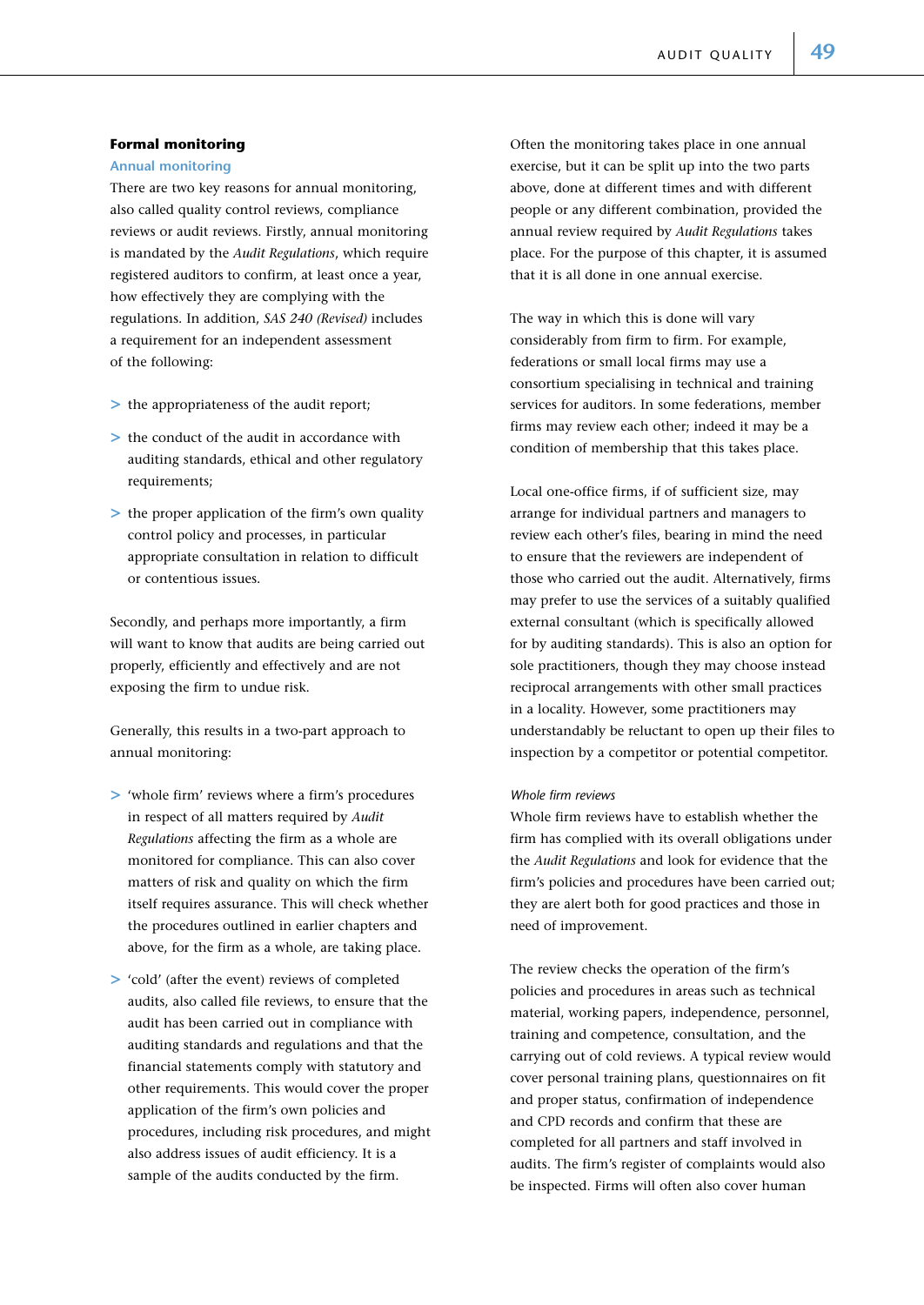resources issues such as assessment of performance on the assignment and training effectiveness, although these may be dealt with separately. Checking these areas in the whole firm review has the merit of ensuring that the firm's procedures in areas other than those strictly relating to audit, working papers and audit opinions are being carried out.

In a multi-office practice, the cold reviewers need not carry it out in every office every year, as the firm is considered as a whole. The largest offices and those with significant higher risk clients may perhaps be visited every year, and others on a rotation basis. Information derived from previous reviews, and from day-to-day monitoring (see above) should also be taken into account in deciding which offices to visit.

# **Illustrative framework for a review report Illustrative framework for a review report**  $\Box$  which will be followed up. **(for multi-office firm)**

### **Standard procedures and documentation:**

Significant points on whether the firm's standard procedures and documentation are being appropriately used within the office. Detailed points on individual files may be included in an appendix with major points for concern highlighted in the body of the report.

# **Points raised by the previous office review, and actions taken:**

on the office. Has the office now adequately addressed these? Also consider points listed as arising from the previous JMU review. How has the office addressed these?

#### **Cost effective auditing:**

Whether the office has adopted the most cost-effective approaches to the audits.

# **IT:**

Whether the office has properly implemented any computer-based audit programmes and is using them effectively (tailored for feedback on implementation; compliance with policies/procedures). Any points on use of the financial statements preparation software or any

*continued*

#### **Points for national consideration:**

consideration at national level; for example, whether there is lack of understanding of firm policy, or whether firm procedures or approach may need to be reviewed.

#### **Training points:**

involving the firm's training programme.

#### **Audit Regulations:**

of the *Audit Regulations*. For example, rather than treat the annual compliance return as just another burdensome task requiring yet more form filling, firms should make their own compliance process robust and challenging, to ensure that the results are properly disseminated within the firm and acted upon. This is preparing a plan which contains targets with dates,

#### *Cold file reviews*

The reviews have to establish whether individual audits have been conducted in accordance with *Audit Regulations*, including auditing standards and ethical requirements regarding independence and the fit and proper status of audit staff. They also cover the application of the firm's own quality control policy and processes, such as any requirements for pre-clearance file reviews (commonly known as 'hot' reviews), consultation on technical or ethical issues, involvement of a second partner or specialists.

However, these are the minimum requirements. Firms may benefit from extending the process to include other elements, for example the efficiency of the audit in terms of use of staff, maintenance of effective relationships with the client and identification of efficiencies which could be achieved in the future.

Firms may also wish to extend the scope as well as the depth of the reviews to cover non-audit engagements such as lower level assurance engagements, financial statement preparation and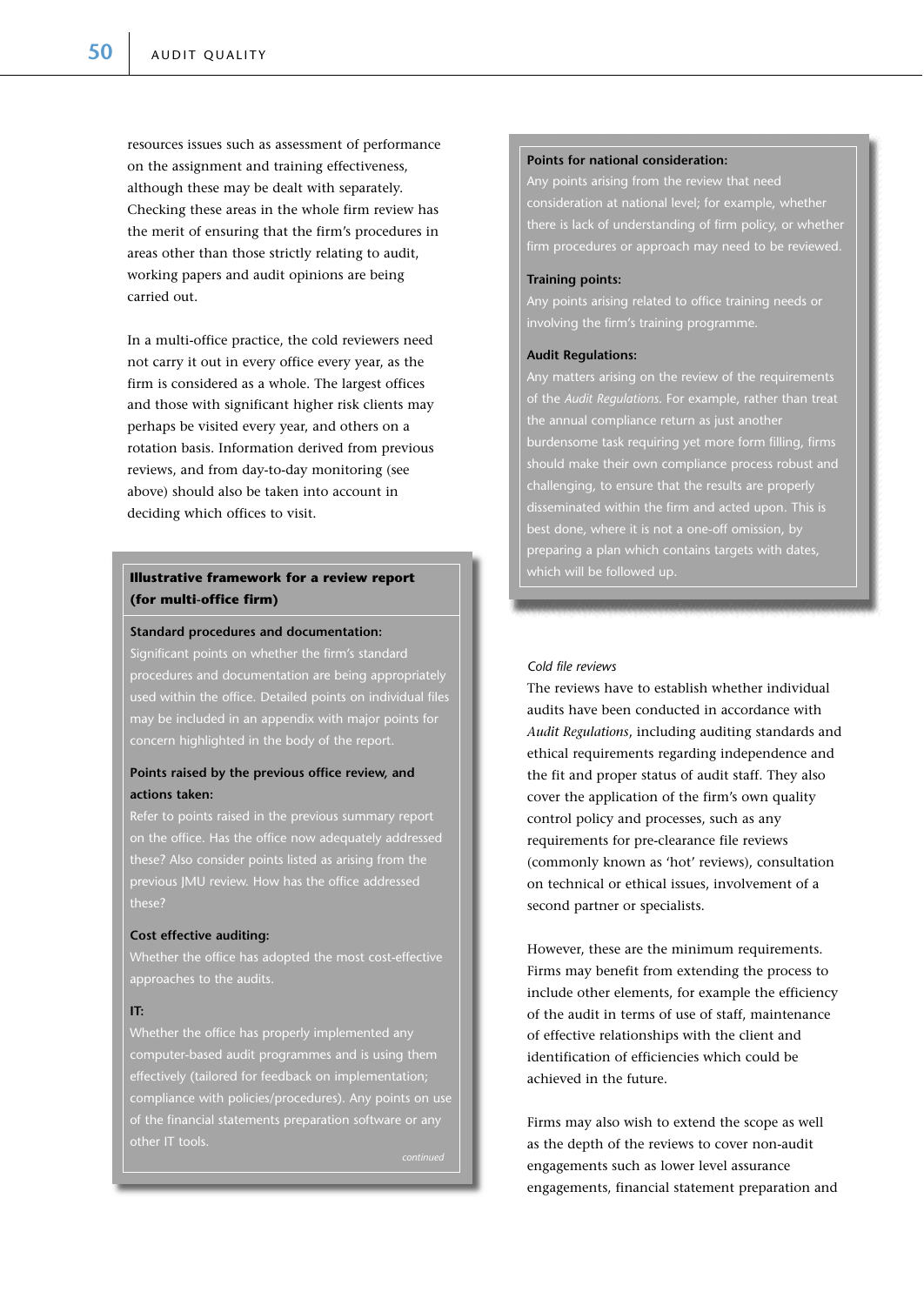tax. Although these are not statutory regulated areas, failure to follow the firm's procedures could well have serious adverse consequences both in terms of client retention and professional indemnity claims.

Firms need to make several decisions of a practical nature with regard to the file review process. Practices will need to consider who does the reviews, how often they should be conducted, how many files should be reviewed, how the sample should be selected and when the identity of the files selected for review is communicated to the staff concerned.

### *Who does it?*

Auditing standards require that competent individuals perform these reviews, who are, where possible, independent of those who carried out the audit. They clearly need sufficient experience and technical knowledge to appreciate the importance of issues they come across. Equally important, they need sufficient status and authority (or support from individuals who have it) to ensure that issues arising are properly addressed. If the audit is highly specialised (examples are pension schemes, financial services, certain public sector organisations) it is desirable for the reviewer to have appropriate sector knowledge, but it will not always be possible to satisfy both this and the independence requirement except in the larger firms.

# **Illustrations**

A large firm concentrates its financial services work in a single business unit in London and it is difficult for a review that can really challenge what has been done. Therefore, to achieve a rigorous result and to be able to provide recommendations on best practice, specialist global network, supplemented by local technical experts familiar with UK requirements, perform an annual review.

For smaller firms, Practice Advisory Services of the ICAEW can provide an independent cold file review service. See bibliography for contact details.

#### *How often?*

Some file reviews in support of the whole firm review should take place every year and the review process should be systematic, so an occasional ad hoc review will not do. Most firms operate on an annual basis, with reviews concentrated into a fixed period as this tends to make it easier to focus attention and ensure time is not wasted. However it is equally acceptable to spread reviews throughout the year or to carry out a certain number each month or quarter.

#### *How many?*

*Audit Regulations* give guidance on the frequency with which audit partners work is reviewed. This could range from annually to a three-year cycle for larger firms. Whatever basis is used it needs to be justified given the circumstances of the firm. It is also advisable to cover all audit managers regularly, not only in the interests of fairness, but also to pick up any differences which may have developed in applying audit techniques and procedures, thus enabling efficiency gains to be made by adopting across the firm those considered superior.

#### *How to select the sample for file review?*

Wide discretion can be applied in practice. A totally random sample is not recommended, as it could result in some audit partners not being reviewed for some years and also lead to over-concentration on small or low-risk assignments. A common approach would be to start with a reasonably representative sample of audits of all sizes, aimed at reflecting the profile of the firm's client base, and then put additional emphasis on areas perceived as above average risk. Past experience may suggest a targeting of particular offices or individuals whose work has failed to achieve the standards expected.

### **Illustration**

candidates for advancement to that role, and also selects for review audit partners recently assigned to greater risk or specialised work; for example, listed company or public interest work.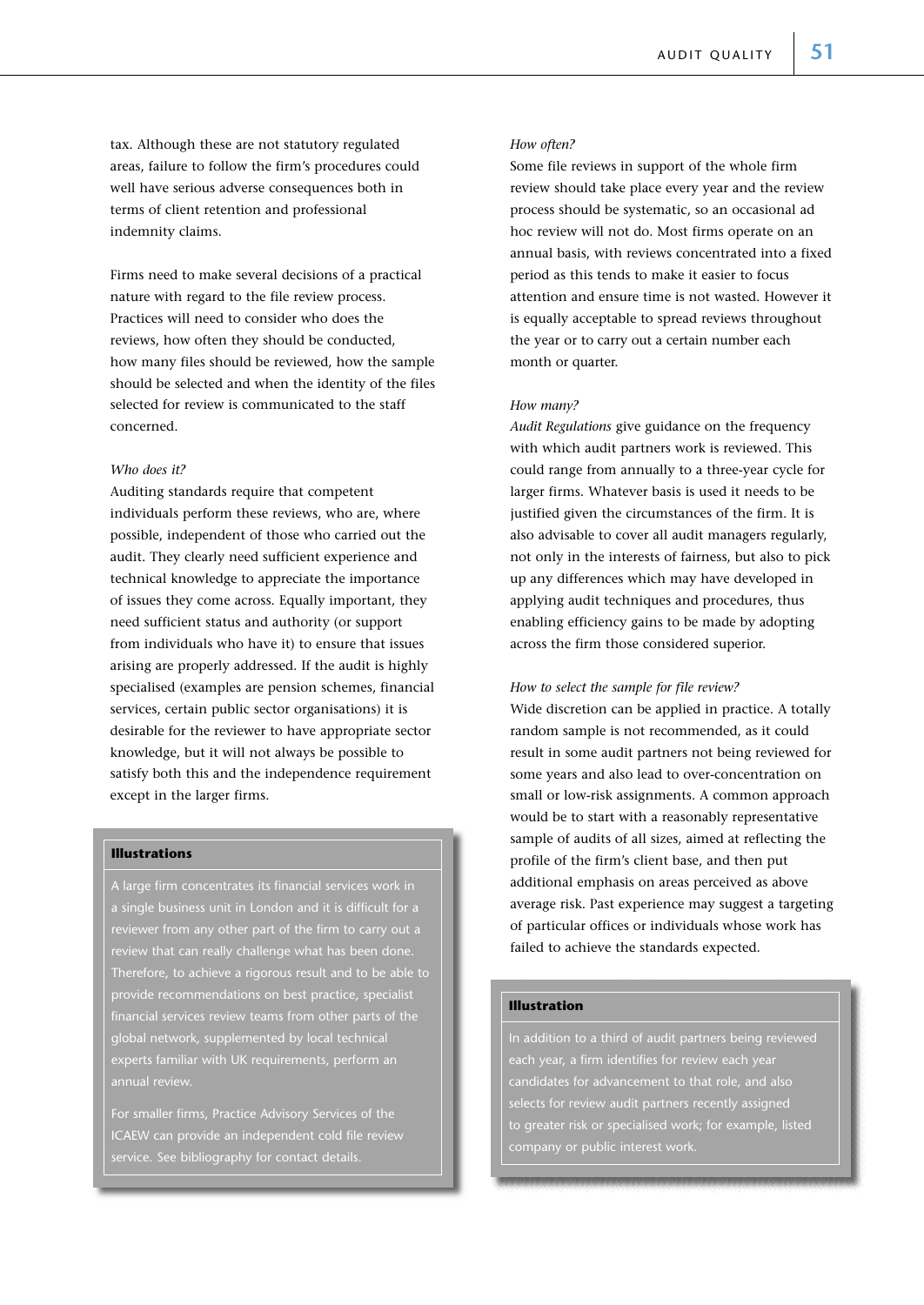*When to communicate identity of files selected?* One option is to give no prior notice, but ask for the selected files on the day of the review. This will usually cause practical problems, because there may be good reasons why selected files are not immediately available – or indeed the individuals who worked on them. Time will therefore be wasted making substitute selections, and the balance of the original selection may be upset. It may be more efficient to notify the individuals concerned a few days in advance, but not so far in advance to allow any large-scale further work on the files.

#### *What should reviewers look for?*

Reviewers should look for evidence of compliance with auditing standards and with the firm's procedures. A key focus is the judgements made, particularly in problem areas or where there are unusual accounting issues. They should ensure that there is sufficient justification and documentation for them. They may also choose to look at audit efficiency questions and staffing and training issues.

Reviewers will need to examine a file in some detail as well as looking at the audited financial statements on which the audit opinion has been given. If the firm's quality control procedures including 'hot file' review have been working properly, there should be no matters of concern here. Where there are matters, they could point to a failure of the firm's systems or a lack of identification of a problem by the audit team. Alternatively, the audit team may not have carried out the firm's procedures or simply been deficient in their work.

The review should not only consider compliance but also the general quality of work: good communications with clients, follow-up of review points, probing of explanations, sufficient high quality information and evidence of scepticism where there are areas of concern.

File reviews are usually carried out with the aid of a checklist or aide-memoire to ensure that certain basic elements are looked for on every file. There will inevitably be some variation amongst reviewers as to the emphasis placed on any critical findings, but factual questions such as "Was an up-to-date engagement letter issued and a signed copy

returned?" should always be brought out regardless of who the reviewer is. Consistency of approach will be greatly helped if reviewers are suitably experienced and properly briefed before the review starts, either through face-to-face meetings or written instructions.

Reports from the JMU often provide valuable independent feedback on a firm's quality processes, providing an opportunity for a firm to measure itself against best practice elsewhere. The nature and benefits of the JMU's visit are explored below.

# **Benefits from independent external monitoring**

The JMU performs an objective assessment of the suitability and effectiveness of firms' audit systems and procedures and of the quality of their work as part of the monitoring process. All inspectors are independent of the firms being monitored. Inspectors will have had exposure to a number of systems, both 'off-theshelf' and those developed by firms, and as used by all sizes of firms. If a firm seems not to be using a system effectively the inspector will investigate why and suggest ways in which the firm could make improvements. In extreme cases where the system is clearly the wrong one for the firm, normally because it is out of date or no longer supported by the supplier, the suggestion will be to purchase and undergo training in the use of a new system. In some cases the JMU inspector may consider that a firm is applying a system too rigidly or without appropriate consideration of the particular features of the audit.

#### **Illustration**

A firm may have diligently completed all of the standard system but the planning record does not explain the auditor's assessment of the significant audit areas and how they will be addressed.

The JMU would suggest that the firm replaces some of the standard schedules or supplement them with notes of the audit partner and audit team's professional judgement of the key audit areas and specific audit work designed to address those areas. A well-constructed planning section that demonstrates how the knowledge and skills of the audit team will be applied to the circumstances of the automatic completion of a set of standard schedules.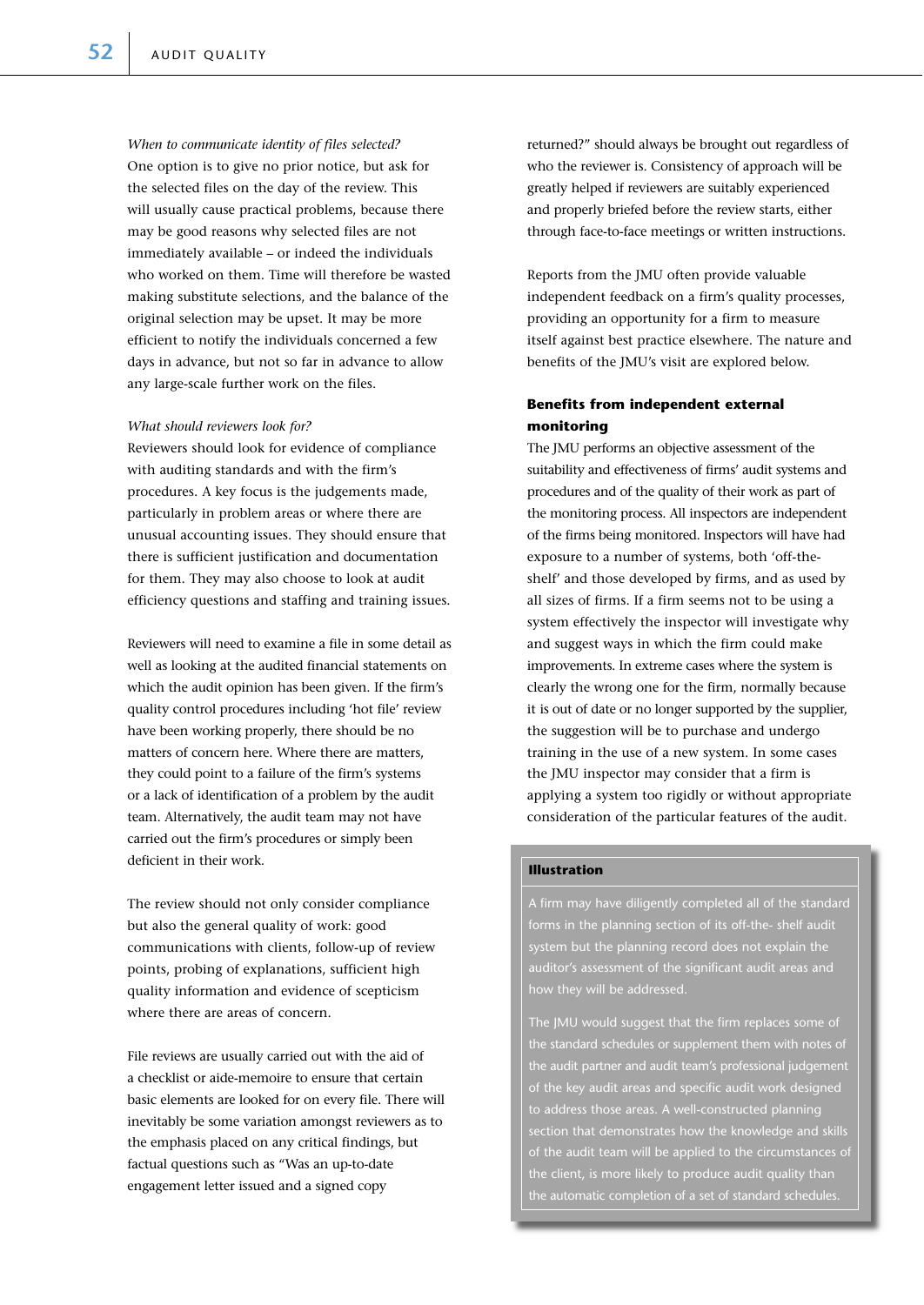The monitoring process can help firms implementing new systems or developing existing systems. The JMU recognises that such changes can put strain on firms and there are times when problems may occur in audit quality. This may be a result of unfamiliarity with the new system, misunderstanding of new concepts or procedures, or simply the amount of resource that such a task can divert from other quality control and review processes. Inspectors' observations on system changes will be objective and draw on experience of many systems and development projects in all sizes of firm. Systems change and development occurs possibly more often and with potentially more far-reaching consequences in the larger firms. These organisations, although having a great deal of skilled resource at their disposal, also value the observations of the JMU. The greater frequency of visits to the large firms also means that the JMU can comment on systems developments regularly.

A further benefit of the monitoring process is that the JMU is able to have open and frank discussions with audit partners and staff on issues arising during the course of the inspection on a timely basis. All visits are formally concluded and closed down through on site discussions that are valuable to both the firm and the inspector because of the immediacy and personal level at which issues can be raised, discussed and as far as possible resolved. These discussions are generally more useful than formal correspondence in understanding the causes of problems and considering relevant solutions. The inspectors' breadth of experience can often assist in bringing a view of 'best practice' to discussions with firms, particularly the ones having little contact or interaction with other firms.

### **Illustration**

Most firms now obtain letters of representation from their audit clients. It is important that the letters are not simply standard proformas that have not been adapted to the circumstances of the company. They should cover representations that are key to the auditors' overall conclusion on the financial statements. The JMU will encourage firms to ensure that their guidance, training about how best to use management representations so

#### **Review findings and follow up**

Even the most efficiently planned and conducted review will be of little value if its findings are not properly followed up.

Matters arising from the review should initially be discussed face-to-face with the relevant partners and managers concerned at the time of the review to avoid misunderstandings and confirm findings. Recommendations and corrective actions should be discussed and agreed. This enables minor matters to be dealt with quickly and helps to ensure that the review findings focus on major issues and are not obscured by over-concentration on minor lapses in procedures.

#### *Communication within the firm*

A summary of the more important matters arising from the review will normally be circulated to all staff. These can be anonymous, as it is a learning process and not a naming and shaming exercise. In multi-office firms, it may also be appropriate for matters specific to a particular office to be dealt with in more detail with relevant staff at that office.

# **Illustrative extract from a communication to all audit staff on the findings from a review**

"On occasion during the course of an audit we seek to place reliance on the work of others. Examples include internal audit, experts such as property valuers, actuaries and service organisations. Auditing standards set out the reliance on another party, mainly requiring us to consider their professional qualifications, independence from the client and the scope of their work.

Within our audit programmes, most of these requirements are dealt with in the planning section, and in the case of specialists and service organisations there are general file sections that should be duplicated and completed for each party used. Our reviews showed that we did not always document adequately the basis for placing reliance on the work of a third party.

For more detailed considerations refer to Chapter X of the Audit Manual on Relationships with other auditors; Chapter Y of the Audit Manual on Using the work of experts; and Chapter Z of the Audit Manual on Using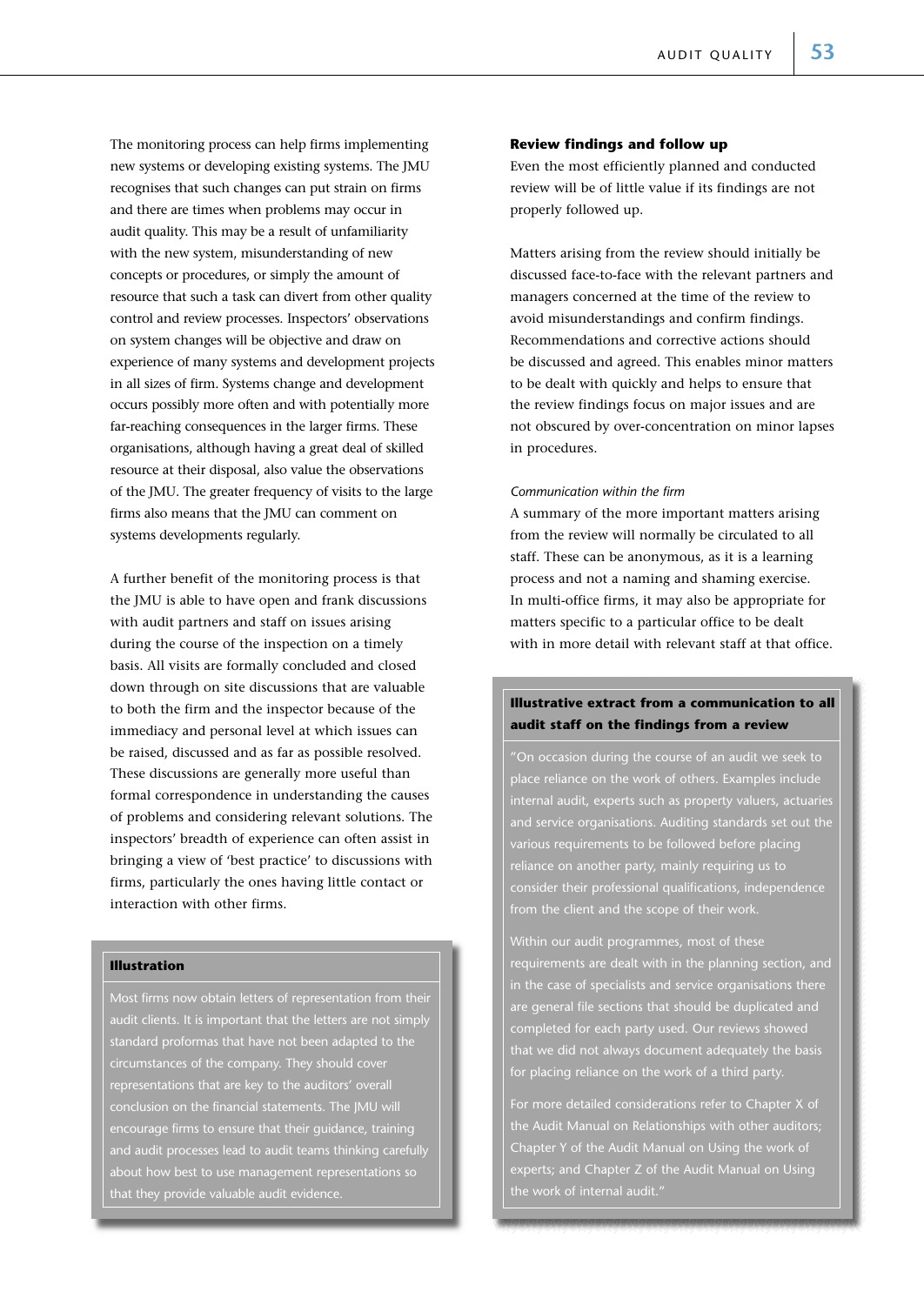It is good practice to require offices or individuals to respond in writing to points, both to impress upon them the importance of taking corrective action and to demonstrate that the firm has followed the regulatory requirements.

If an office has not performed well, a detailed plan should be formulated with specific targets. A further review should be made of that office either next year or within some other reasonable timeframe, which may not be related to the next round of reviews.

#### *Additional professional development*

New training courses or a change of emphasis on existing courses may be needed or simply greater efforts to ensure that each individual attends courses more frequently. However, as described in the 'People' chapter, learning requires other approaches, including ongoing communication, and those responsible for review follow-up should liaise with those in charge of learning, whether internal or outsourced to an external organisation.

Where review findings indicate a failing in audit behaviour, the firm needs to recognise that it may not be easy to change these issues for the better without a concerted change management programme. This programme may involve not only attitudes but also perhaps new processes and development of skills together with ongoing monitoring. Refer to the most recent edition of the Faculty's publication *"Towards Better Auditing"* for some basic guidance on change management relevant to audit firms (see bibliography).

*Changes to the firm's policies and procedures* The review needs to get to the root cause of noncompliance and may sometimes reveal aspects of the firm's procedures that are not followed because they are seen as impracticable or not constructive. Individuals within the firm may have developed alternative procedures. If those in charge of quality policy and processes are convinced that these procedures are better, they should revisit the firm's procedures and make appropriate improvements.

Equally, the review may reveal areas where the firm's procedures are weak and need to be strengthened or changed. These changes should be implemented without delay and communicated to the relevant staff.

### **Illustration**

A review found that technical advice on an accounting treatment was sought orally by the audit team. No written record was kept, other than a note that the technical department had been asked for its view on the most appropriate accounting treatment. The reviewer considered the accounting treatment adopted to be inappropriate and checked with the technical department to see what advice had been given. This showed that the question actually asked by the on the scenario.

Lack of full written records can lead to misunderstandings about the advice given or even the specific question asked. The change made in this case technical department in a pre-determined format and responded to in the same way. The responses were kept both on the audit file and in the technical department.

If speed is of the essence, an oral response should be followed by a written one, which includes the question

#### *Regulatory follow-up*

The Audit Registration Committee (ARC) will take a strong stance where firms are found not to have honoured previous commitments to improve standards. Registration may have been continued on the basis of undertakings given by a firm, for example to amend audit procedures to address a particular weakness in audit work or to attend specialist-training courses. If a subsequent JMU visit identifies that these undertakings have not been met, the ARC may take a range of action against the firm. If a subsequent visit identifies that the standard of audit work has deteriorated, the JMU will endeavour to establish the cause. In the event that the deterioration is due to lack of application by the firm, the ARC will again consider rigorous regulatory action. If there are other reasons then the action taken will be designed to address the underlying cause of the problem.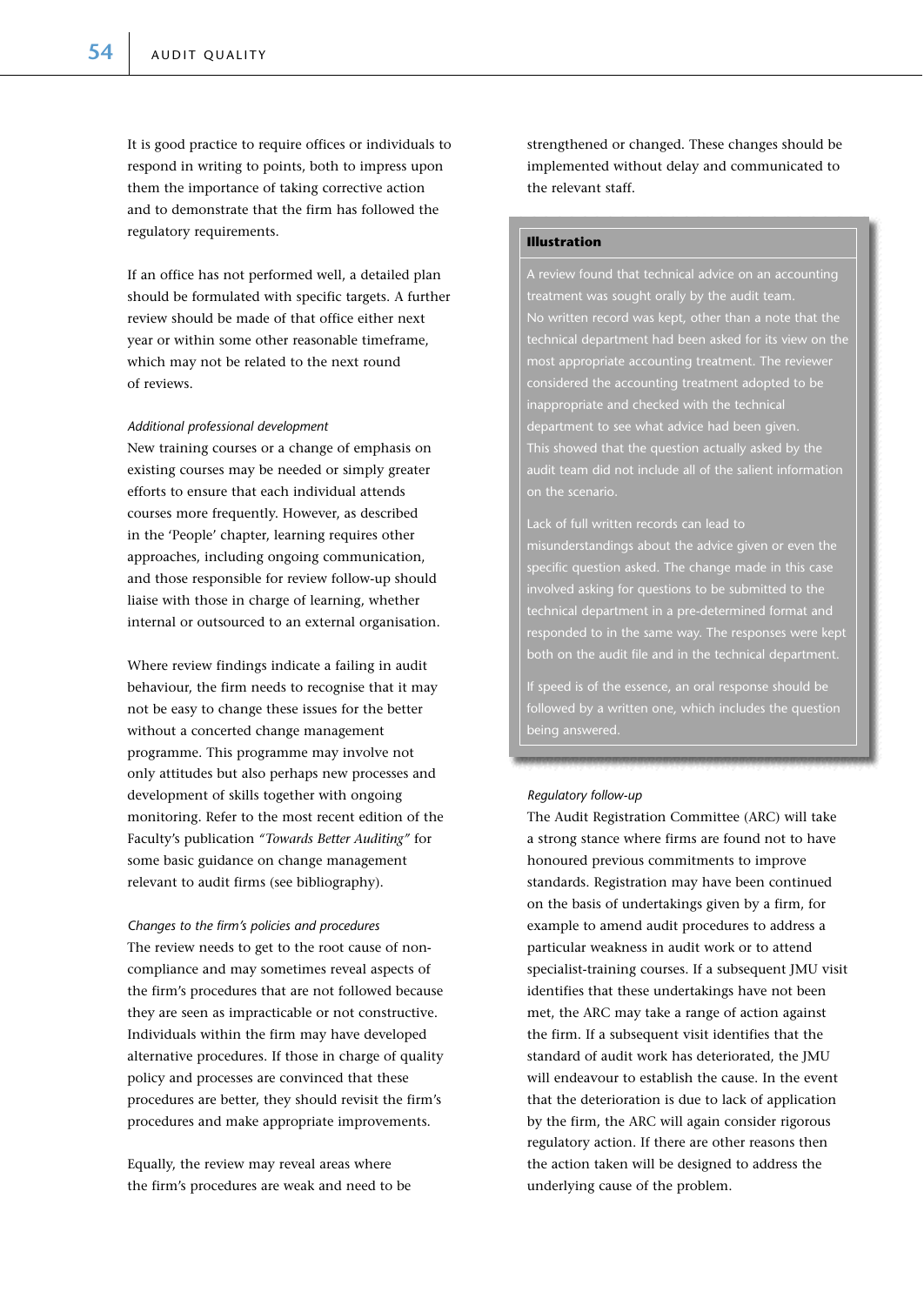The aim of the ARC and JMU is to encourage and assist all firms to improve the quality of their audit work and compliance with auditing standards and regulation. Finally, the ultimate sanction available to ARC is the exclusion from the register of auditors.

# **Good practice**

**Often firms as part of their internal training or technical update procedures use the findings, observations and comments raised by the JMU during the course of the visit. In some cases the firm will use the JMU visit as a separate topic or session. In other firms, particularly the larger ones, the JMU comments are often combined with findings from the firm's own compliance or quality reviews. When these sessions are properly constructed and delivered they can prove to be effective mechanisms for getting key quality messages across to audit partners and staff.**

### *Future planning*

If the full benefit is to be gained from quality processes, relevant points arising should be fed into the planning process on individual audit engagements for the subsequent period.

#### *Disciplinary action*

This is obviously a sensitive area and different firms will have different ways of dealing with it. However it is important that any partners or managers who persistently refuse to follow the firm's procedures are dealt with, because it puts the firm's reputation for audit quality – and in extreme cases perhaps its very survival – at risk. It also sends the wrong signal to others within the firm who follow the procedures.

One way of dealing with the issue is via whatever system is in place for partner and staff performance appraisal. This is discussed further in the People chapter. Conscientious compliance with quality procedures – especially if under difficult circumstances – can be praised and rewarded and non-compliance criticised and taken into account in decisions on remuneration and career progression. In some more severe cases individual written warnings may be required. As a last resort, audit partners who persistently refuse to follow the firm's procedures can have their responsible individual

status removed. This may seem a drastic step, but if not done by the firm, the external regulator could well impose it.

#### **For more information**

**Various firms have benefited greatly from the Audit and Assurance Faculty publication** *"An introduction to Risk Management for Practitioners"* **which includes material on effective review processes, efficient systems and adequate documentation.** 

**Free help sheets are available to ICAEW members addressing practice management and financial control issues, including more information on whole firm and cold file reviews. (see bibliography)**

#### **Challenges**

All firms can face challenges to their quality standards; it is a measure of the firm and its values, its leaders and its people, whether those challenges are identified and addressed. Firms need to consider:

- **> Do they take internal and external monitoring seriously; is the attitude of reviewees to learn from such processes or are they looked on as a nuisance?**
- **> Are the best people engaged in performing reviews or is it a chore to be delegated to the less busy?**
- **> Is audit quality and risk management a regular feature of internal meetings of leaders, other partners and staff?**
- **> How is the firm's commitment to quality communicated and are communications honest about the real position, including good and bad features?**
- **> Is the firm alert to information on audit quality published in** *Audit News***, the annual report to the DTI and other articles or presentations on the issues identified by JMU or the ARC?**
- **> Can the Annual Compliance Review be made more challenging and relevant to the needs of the firm? Is it actually used as a means of assessing and developing the quality of the firm's audit work?**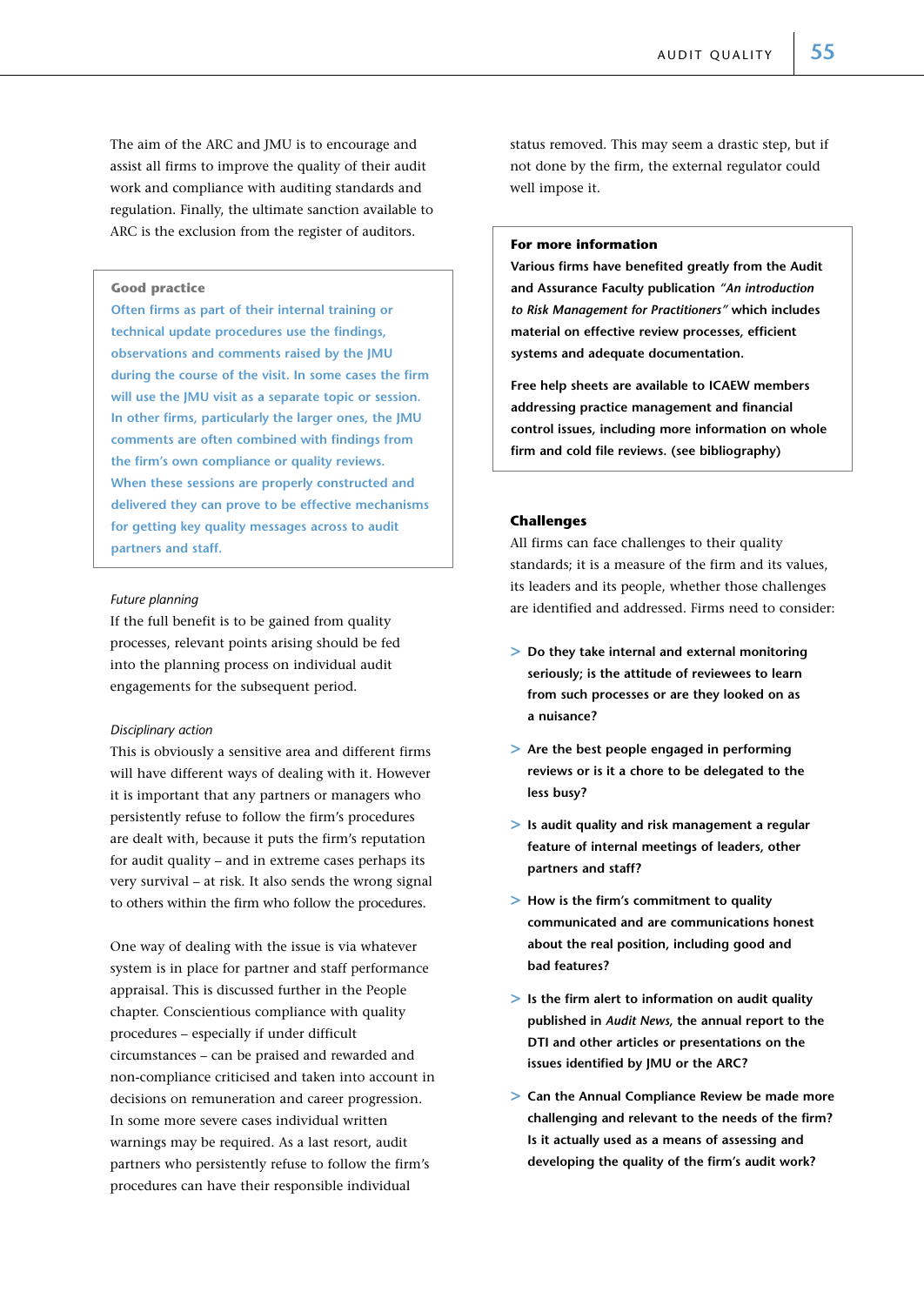- **> Should an external consultant (with no product to sell) or another practitioner be engaged to come in for a day or so, do some cold reviews and look at the audit systems?**
- **> Are the firm's audit procedures appropriate for the skills of the audit staff and the client base? Are they too mechanistic or too general? Is there scope for tailoring or amending to direct the attention of the audit teams to key audit issues?**
- **> How long has it been since partners and staff attended a course on the firm's detailed audit requirements, including that applied to the firm's specialist audit clients?**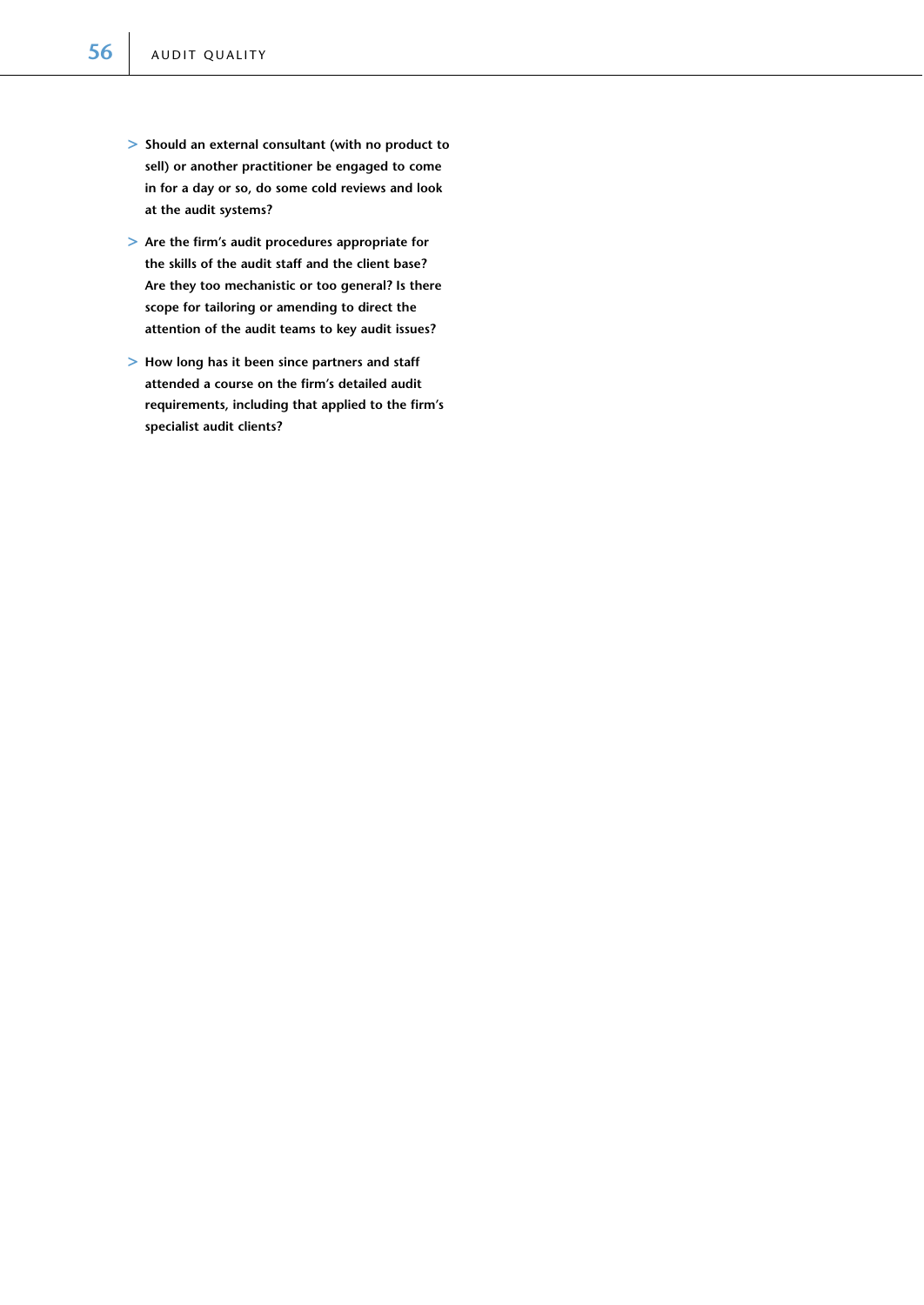# **Bibliography**

#### **Audit and Assurance Faculty selected publications**

#### **Towards Better Auditing v.3**

Towards Better Auditing deals with developments in areas such as change management, business risk, audit efficiency, developing people and fraud, as well as established areas such as documentation and review.

#### **The Auditor at Risk**

Auditor at Risk is an effective training package in video form that can be used within any audit firm to train staff on a number of key audit areas including: stock; creditors; the importance of adequate supervision and review; and knowledge of the client's business. The package contains everything you need to conduct effective training sessions, including the 45-minute video case study, a presenter's guide, handouts and participants' notes. A comprehensive guide is provided, which includes choosing the training room, preparing notes, using visual aids and leading a group discussion.

#### **Investing in an audit**

The purpose of this publication is to help practitioners focus on the unique merits of audit. It explains why so many companies choose to invest in an audit and it will help practitioners advise existing and potential clients – persuading those that should have an audit of its value, and ensuring that those who opt out understand the risks.

## **Benefits of an audit**

This publication explains why some companies are required by law to have an audit, what exactly it is that auditors do and why it is good for companies to have an audit.

#### **An introduction to risk management for practitioners**

The publication follows a series of Faculty conferences on risk management. Risk management is important because, ultimately, it enhances practice performance. It can help prevent losses to the practice arising from bad debts, the loss of goodwill or clients, and claims from clients and third parties.

#### **To purchase the above publications, please contact the Faculty on 020 7920 8493.**

# **Other selected publications:**

**"Behind closed doors – what company audit is really about" Beattie, Fearnley and Brandt**

Earnings quality and auditor independence are major current concerns of the accountancy profession, as well as the bodies responsible for regulating listed companies and the accountancy profession itself. Yet the audit of listed companies remain a very private activity. This book uncovers what really goes on behind closed corporate doors. (ISBN 0-333-74784-4)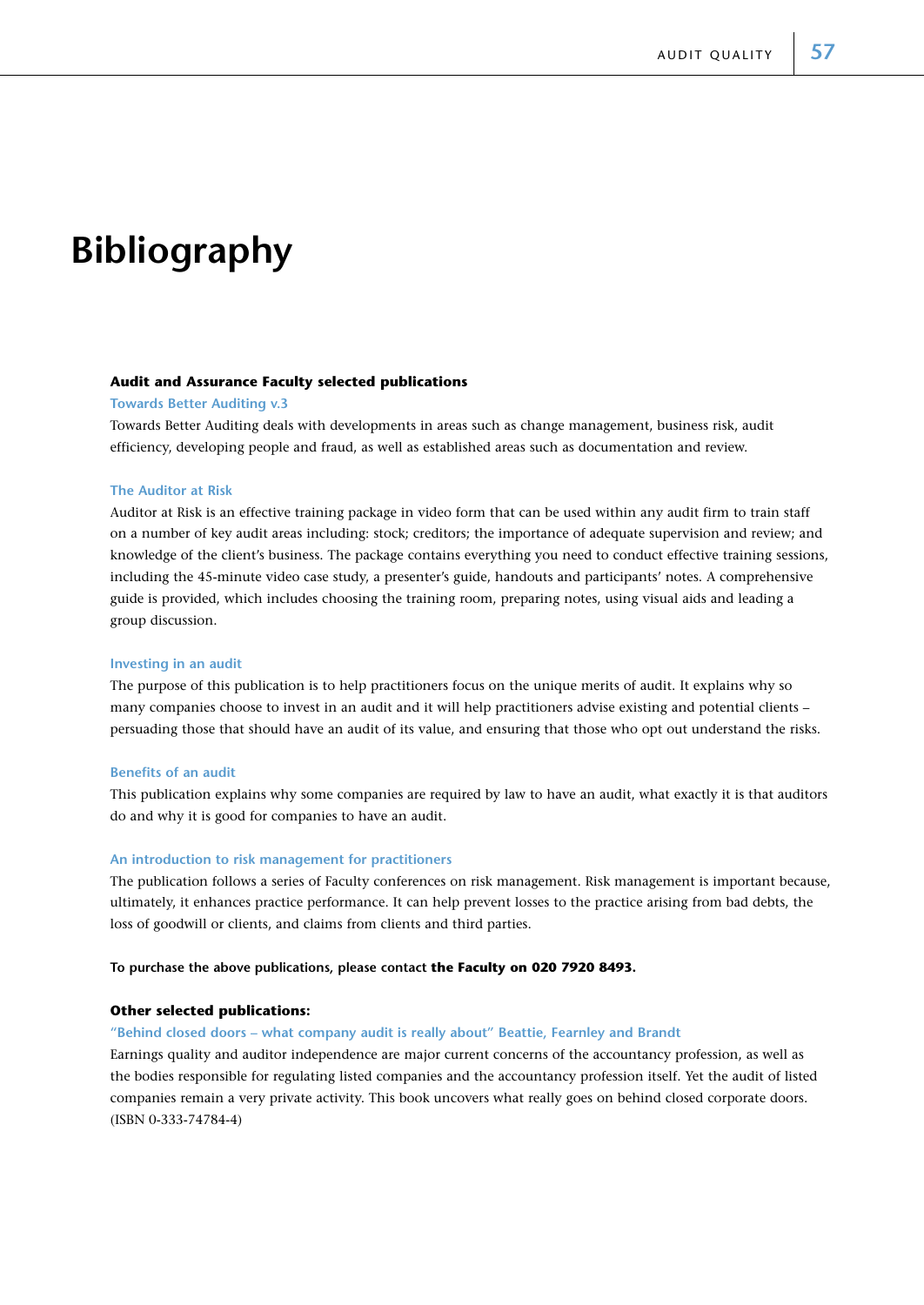# **ICAEW advisory service help sheets**

The ICAEW advisory service provides help sheets to ICAEW members addressing practice management and financial control issues including practice development and structure, compliance and regulation, starting in practice and employment matters.

ICAEW members can obtain these free help sheets from the members' section of the ICAEW website, see under "services".

# **ICAEW helplines:**

The ICAEW offers the following services to ICAEW members:

| > Ethics Advisory Helpline        | ethics@icaew.co.uk         | 01908 248258  |
|-----------------------------------|----------------------------|---------------|
| > Library and Information Service | library@icaew.co.uk        | 020 7920 8622 |
| > Technical Enquiries Service     |                            | 01908 248025  |
| > Practice Advisory Services      | judith.creasey@icaew.co.uk | 01908 248032  |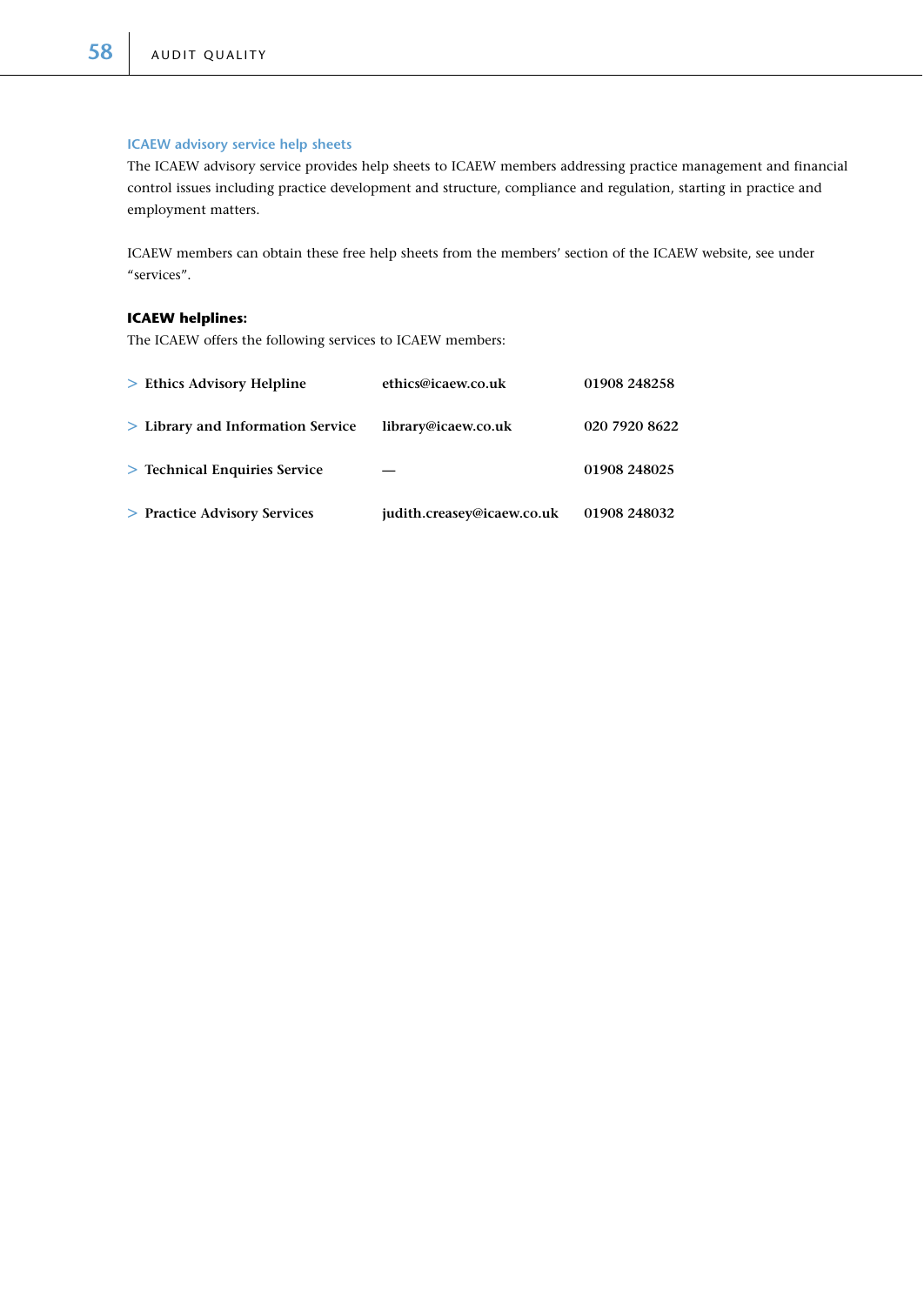# **APPENDIX 1**

# **The regulatory arrangements**

#### **Overview**

The regulation of auditors is a requirement of the Eighth European Union Directive on Company Law. This became effective in company legislation in Great Britain from October 1991, in the Republic of Ireland from December 1992 and in Northern Ireland from March 1993. In addition to the requirements of the Directive to register auditors the then Government added a requirement to monitor the work of registered auditors in Great Britain and Northern Ireland.

The Accountancy Bodies register firms to carry out audit work in the UK. The Chartered Institutes co-operate (through the Joint Audit Committee that consists of members of each Institute) by using a common set of *Audit Regulations*. The only differences relate to the differing arrangements of each Institute for disciplinary matters.

Each Institute has a committee that is responsible for registering auditors. These committees include independent members who are not accountants. The ICAEW believes this is important as a demonstration of determination to act in the public interest. Monitoring is conducted on behalf of the Institutes by the Joint Monitoring Unit (JMU), and the decisions about audit registration are made by the registration committees. The Joint Audit Committee of the three Institutes carries out an annual review of the work of the JMU. The Institutes produce an annual report on audit monitoring that is submitted to the DTI and an annual meeting is held with the DTI to discuss the annual report.

Alternative regulatory mechanisms do exist including the system of peer review (firm on firm reviews) that was operated in the US and mixed models operate in other parts of Europe. Following the high profile corporate scandals, the US peer review system has fallen from favour and the new regulatory mechanism that has been brought in, headed by the Public Companies Accounting Oversight Board (PCAOB), has many features that are similar to the UK regulatory regime, including an independent inspectorate.

The whole of the UK regulatory process, including the activities and decisions of the registration committees is subject to independent scrutiny by the Review Board of the Accounting Foundation and the DTI.

#### **Audit regulations**

The *Audit Regulations* published by the three Institutes have always taken a wide view of audit quality. As well as engagement specific regulations there are regulations relating to firm wide policies and procedures that are important to the quality of audit work carried out by the firm as a whole.

In addition to the regulations requiring compliance with auditing standards and statutory requirements there are regulations covering independence and conflicts of interest, acceptance and continuance and the prevention of undue influence in the conduct of individual audits.

Regulations also deal with firm-wide procedures covering independence and confidentiality, the fit and proper status of individuals involved in audit work, developing and maintaining competence, implementing and maintaining appropriate audit systems and the requirement for firms to carry out an annual review of procedures and audit work.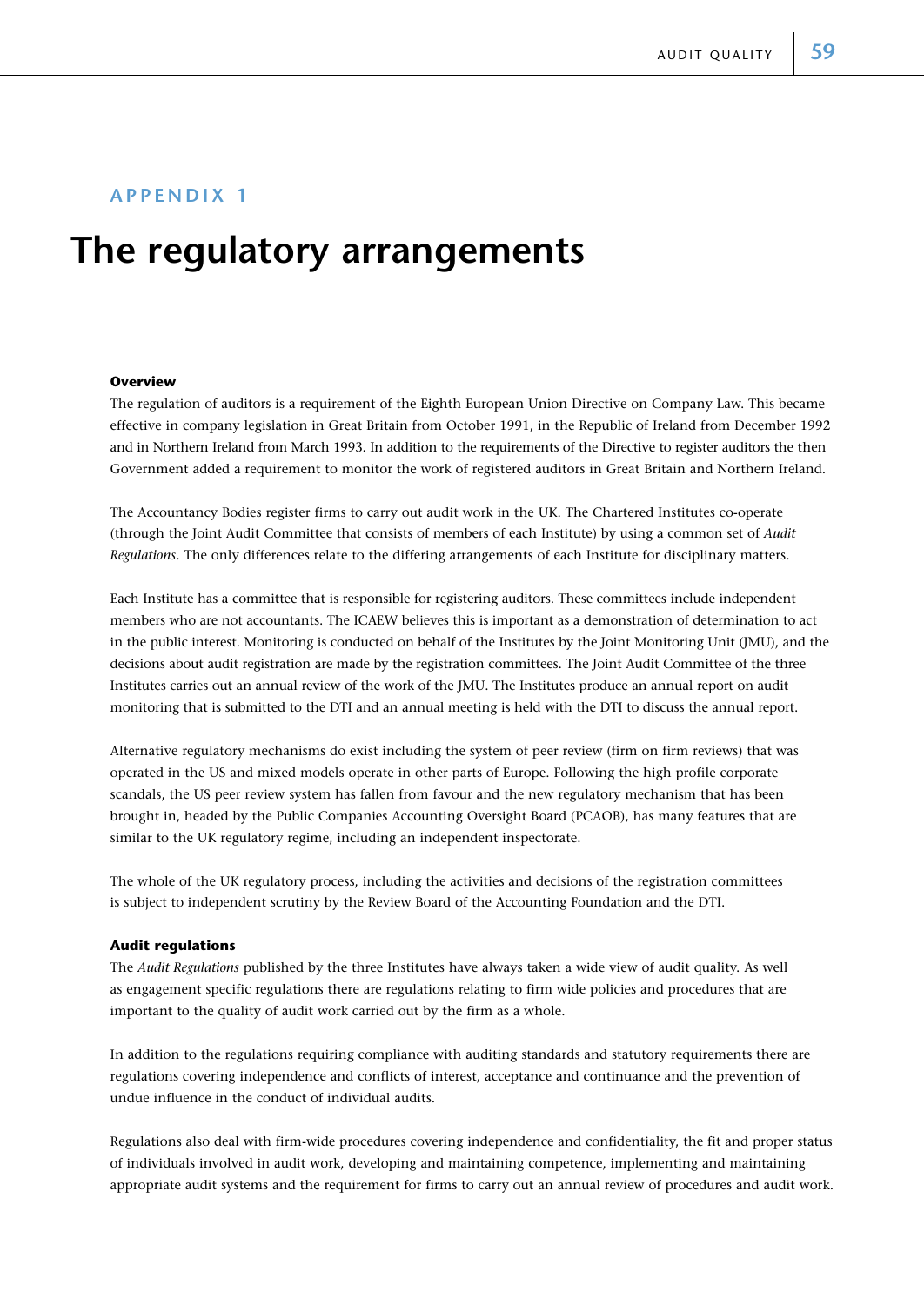# **Guide to Professional Ethics**

For the public to have confidence in the quality of audit it is essential that auditors should be, and should be seen to be, independent of the companies which they are auditing. In the United Kingdom, the ICAEW requirements for auditor independence are embodied in the *"Guide to Professional Ethics"* supplemented by the best practice guidance on the European Commission Recommendation on auditor independence.

The United Kingdom's approach to setting independence requirements for auditors uses a conceptual framework and has proved a model for many others. It has been adopted by both the Fédération des Experts Comptables Européens (FEE) and the International Federation of Accountants (IFAC). The European Commission has taken a similar line in its Recommendation on auditor independence.

In broad outline, the framework approach works as follows:

- **>** Fundamental principles are set out which should always be observed by a professional accountant. In the case of audit, the key fundamental principles are integrity and objectivity, which necessarily require the auditor to be independent;
- **>** The auditor should conscientiously consider, before taking on a piece of work, whether it involves threats to his independence. Both actual threats and situations that might be perceived as threats by a reasonable and informed observer should be considered;
- **>** Where such threats exist, the auditor should put in place safeguards that eliminate them or reduce them to clearly insignificant levels. All such measures need to be recorded in a form that can serve as evidence of compliance with due process;
- **>** If unable to implement fully adequate safeguards, the auditor should not carry out the work.

The ethical guidance based on this framework includes illustrative examples of threats to objectivity that might arise and the appropriate safeguards to deal with them. The ethical code identifies five threats to objectivity:

**>** self-interest; **>** familiarity or trust;

**>** self-review; **>** intimidation.

**>** advocacy;

The auditor should be able to demonstrate that, in the particular circumstances under consideration, the fundamental principles have in fact been observed: it is not sufficient to demonstrate that particular examples of threats and safeguards have been addressed by merely going through the motions.

#### **Auditing Standards**

#### **SAS 240 (Revised)**

The issue of *SAS 240 "Quality Control for Audit Work"*, revised in September 2001, represented a departure from the usual style and content of auditing standards. It deals with policies and processes that affect both individual audits and firm wide procedures, and individual and collective responsibilities for audit quality. It does not solely focus on the conduct of clearly defined aspects of individual audits. *SAS 240 (Revised)* recognises the importance of good leadership in achieving quality, requiring firms to appoint a senior partner to set the firm's quality control policy and procedures and monitor compliance. This senior partner is accountable internally and also externally to the Audit Registration Committee.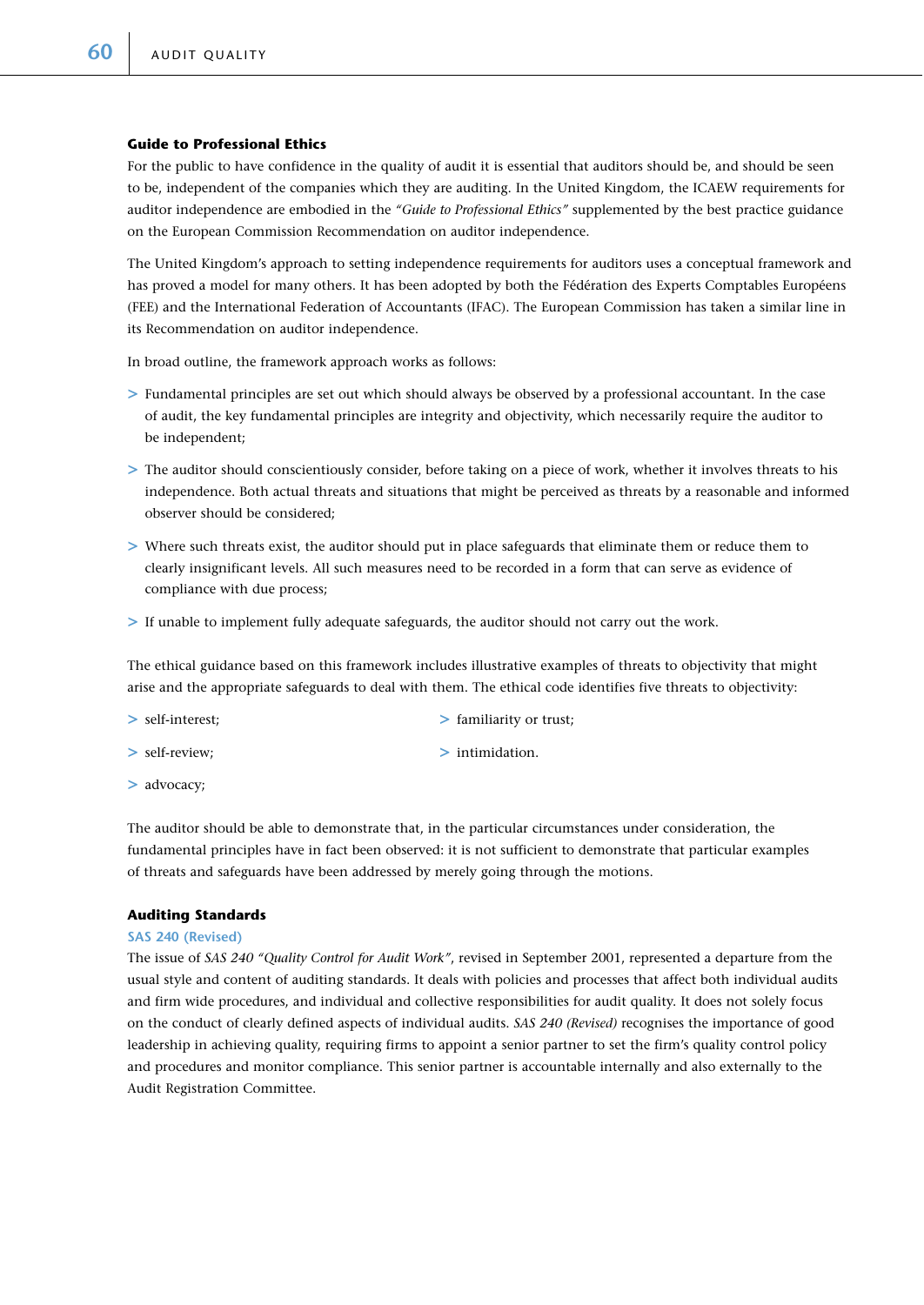# **APPENDIX 2**

# **External monitoring**

#### **Overview**

An important element in the achievement of audit quality is the impact of the regulatory arrangements applying to auditors, in particular the independent external monitoring carried out by the Joint Monitoring Unit (JMU). This comprises every registered firm submitting an Annual Return for scrutiny and the annual programme of visits undertaken by the JMU.

JMU visit selection, the frequency of visits and the visit process are designed to identify potential threats to audit quality. JMU inspectors use their independence, objectivity and experience to assist firms to maintain and improve the quality of their audit work. Follow-up action on problems identified during visits is designed to address specific problem areas for that firm.

# **The promotion of quality in the regulatory process**

Audit quality features heavily in the discussion that the JMU holds with firms during the course of monitoring visits. The JMU has therefore observed firms' approach to quality and has been active in discussing the most appropriate and effective ways of complying with regulatory requirements and auditing standards. Issues that have arisen and been discussed with firms have included the separation of roles and responsibilities for quality review processes and monitoring the quality of audits, and the identity and status of the individuals who can carry out independent reviews.

Reports from the JMU often provide very valuable independent feedback on a firm's quality review processes, providing an opportunity to measure them against good practice elsewhere. The current arrangements use education, positive encouragement of audit quality and ultimately the sanction of preventing firms and individuals from practising.

The JMU review of engagements will concentrate not on procedural compliance but on the quality of the work carried out as demonstrated by compliance with auditing standards. Questions will be asked and discussions held on professional judgements made during the audit. Where the JMU has concerns over the thought processes or evidential support for these judgements, the matter will be carried forward for further discussion with the firm and potentially for reporting to the Audit Registration Committee (ARC).

The JMU will also review and assess the effectiveness of the firm's own quality assurance processes. The way in which these processes are developed and implemented will give a good insight into the firm's overall attitude to quality and compliance with professional standards.

The conclusion of the visit, whether by the JMU or by referral to the ARC, will, if necessary, include follow-up action by ARC to encourage and assist improvement. If there are concerns over a firm's commitment or ability to implement effective action to improve the quality of its work then the action will be kept under review. In serious cases the options available to ARC to ensure improvement in the quality of work will include conditions such as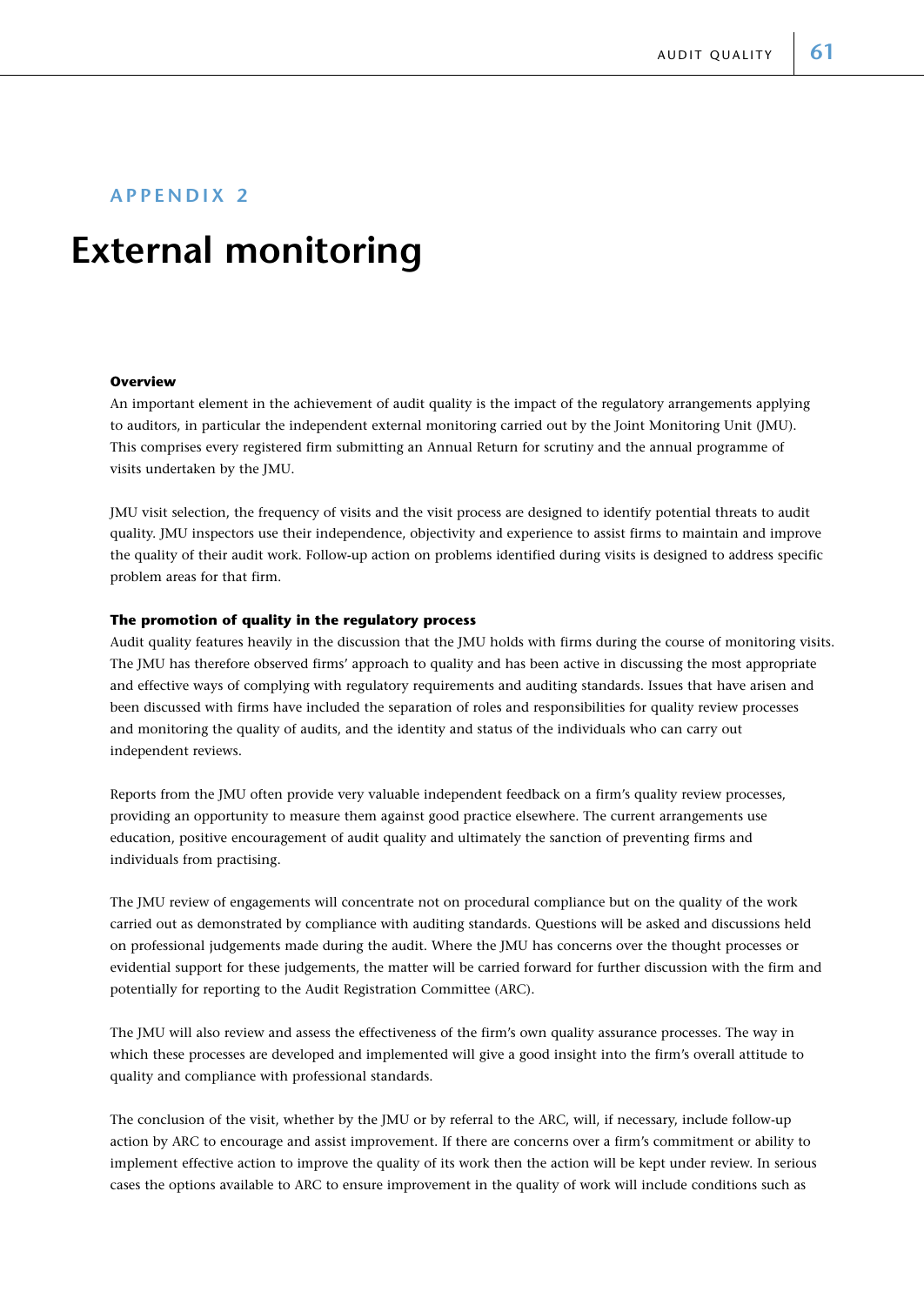external 'hot' or 'cold' reviews on all audits until satisfactory improvement is demonstrated. In some cases the issues raised by the regulatory process have been fed back to the standard setting bodies for consideration.

#### **Focus on risk and the public interest**

Of the nearly 1,000 audit visits that are carried out every year, the majority are selected on a risk basis. Through analysis of information provided in the annual return and application of risk criteria that have been developed over several years, firms that appear to have more likelihood of producing poor quality audits are selected for visits. Additionally, during the course of a visit, the selection of specific offices, audit partners and audit engagements to review will be based on an assessment of risk.

The JMU maintains a review of press and other media announcements for both firms and their significant clients and will follow up matters of concern, including reference to known risk industries and advice from other regulators.

The regulatory arrangements recognise the greater public interest in the quality of audits of companies that have shares traded on a public exchange (listed companies) by a more frequent monitoring programme of the firms that carry out these audits. There are approximately 100 firms registered with the ICAEW that audit listed companies in the UK. The frequency of visits to the firms is based on the Institute's agreement with the DTI. To date, the 80 or so firms other than the largest national firms (the top 20) that audit listed companies have received a visit at least every four or five years. From 1 January 2003, the JMU will visit all auditors of listed companies at least every 3 years. The largest firms (the top 20), which audit about 95 percent of the listed companies, have a full visit every three years, with a shorter interim visit in the intervening years.

For a larger firm, a full visit may take up to 100 (inspector) days and an interim visit may take up to 30 (inspector) days. The work carried out on an interim visit is not significantly different from a full visit; however, fewer files will be reviewed and fewer offices visited. Approximately 30 percent of JMU inspecting time is spent on larger firm visits.

### **Broad scope**

All JMU visits address a wide range of issues, in addition to the detailed reviews of audit files and whole-firm procedures. These include consideration of the firm's risk management procedures, the firm's internal compliance procedures and the firm's quality control and quality review processes. The firm will be probed as to how it is ensuring compliance with new auditing, accounting, ethical and other pronouncements, and changes in legislation. The inspectors will also follow up on matters arising from the previous visit and any specific matters of concern to the ARC.

Over a number of years the JMU will seek to visit all offices and review all audit partners. However, visits will be made to any problem locations as it is deemed necessary and there is not always a strict adherence to covering all audit partners or offices in a set period of time. The amount of time since a particular location has been reviewed will form part of the process of file selection on all visits. The JMU always submits a detailed long-form report on all listed visits for consideration by the ARC. The reports on the top 20 firms include an appendix setting out the firms' audit systems and quality review processes. This appendix is updated on each visit to form a permanent record of the key procedures maintained by the firms and to enable developments in the systems to be recorded. The JMU will comment on systems developments in the body of the report.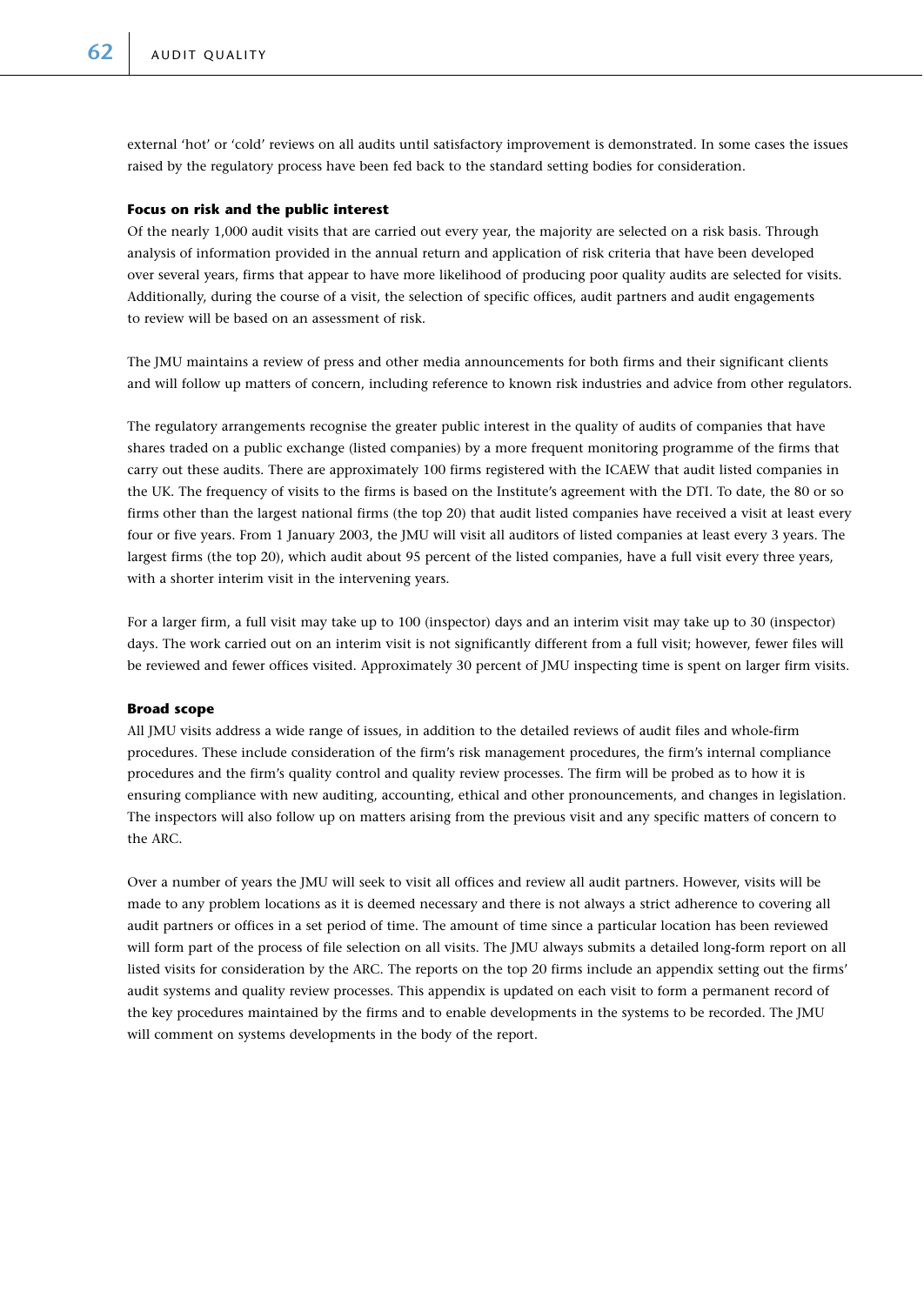#### **Evidence of improvement?**

It is difficult to draw empirical evidence from the regulatory process to show that the quality or standard of auditing has improved since regulation of auditors was introduced. With the exception of the largest firms and specifically requested follow up visits, each year's sample of visits is mainly comprised of a selection of different firms. It should also be remembered that since the introduction of the *Audit Regulations*, the regulations have been substantially rewritten and, perhaps more importantly, UK auditing standards have been significantly expanded and enhanced. A further factor that is also difficult to quantify is the expectation, from the ARC and external observers, of higher standards being required from firms over time.

In the early days of regulation there was an initial emphasis on getting procedures in place. At this time many firms, especially the smaller practices, had little in the way of formal or documented audit or firm-wide procedures. This omission was addressed by the production of a number of 'off-the-shelf' audit and firm wide procedure manuals and systems that were supported by training and support facilities. As the possession of a suitable set of procedures has become more the norm the focus of JMU findings has shifted more to the proper application of those procedures or how they have been tailored to address particular audit issues in non-standard situations. The key focus remains quality. An assessment of quality needs to be made in the suitability of the system and the use of that system by the audit partners and staff.

Improvements in the quality of firms' audit work and compliance with professional standards can also be demonstrated by looking at the follow-up to a visit. Most firms that are required to take additional action following the visit are normally judged to have made sufficient progress within an acceptable period of time to be allowed to continue audit work without conditions or restrictions. The action that may be required of firms following a visit can range from a request to submit 'cold' (after the event) file reviews that the firm had already arranged to the imposition of external 'hot' (during the audit process) file reviews. When the required action has been taken and reviewed an assessment is made to judge whether sufficient improvement has been made.

In 2001 88 visits were reported to the ARC requiring consideration and imposition of follow-up action. The comparable figure in 2000 was 79. The number of firms that had registration taken away following reports to ARC was 17 in 2001 and 10 in 2000. Exclusions from registration are low compared to visits on which significant issues were identified but registration is continued. The vast majority of firms where problems are identified have been able to demonstrate a satisfactory improvement in standards after the visit.